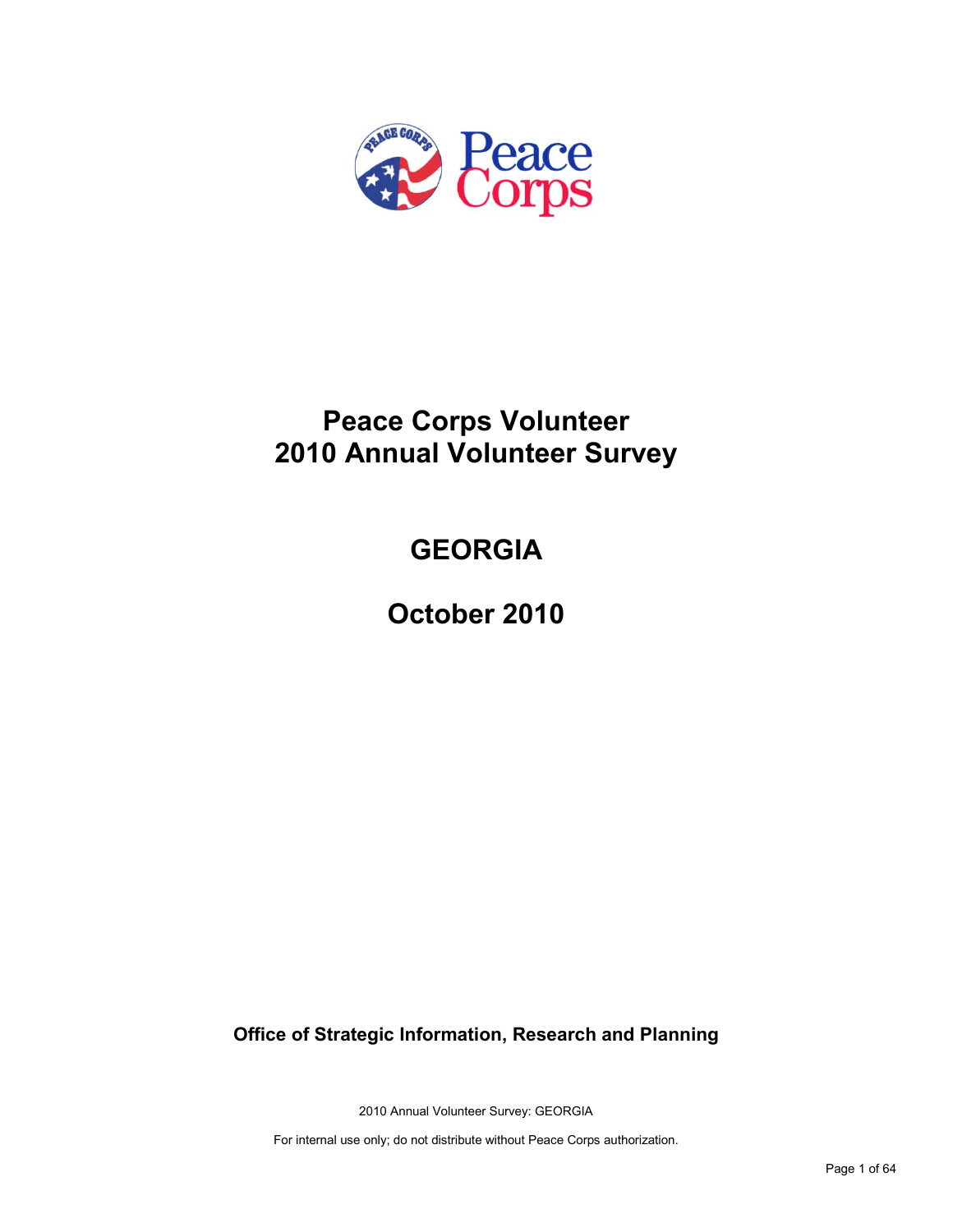# **Table of Contents**

| A.           |                                                   |    |
|--------------|---------------------------------------------------|----|
| В.           |                                                   |    |
| C.           |                                                   |    |
| D.           |                                                   |    |
| Е.           |                                                   |    |
| F.           |                                                   | 22 |
| G.           |                                                   |    |
| Η.           |                                                   |    |
| $\mathbf{L}$ |                                                   | 52 |
| J.           | Overall Assessment of Your Peace Corps Service 59 |    |
| Κ.           |                                                   |    |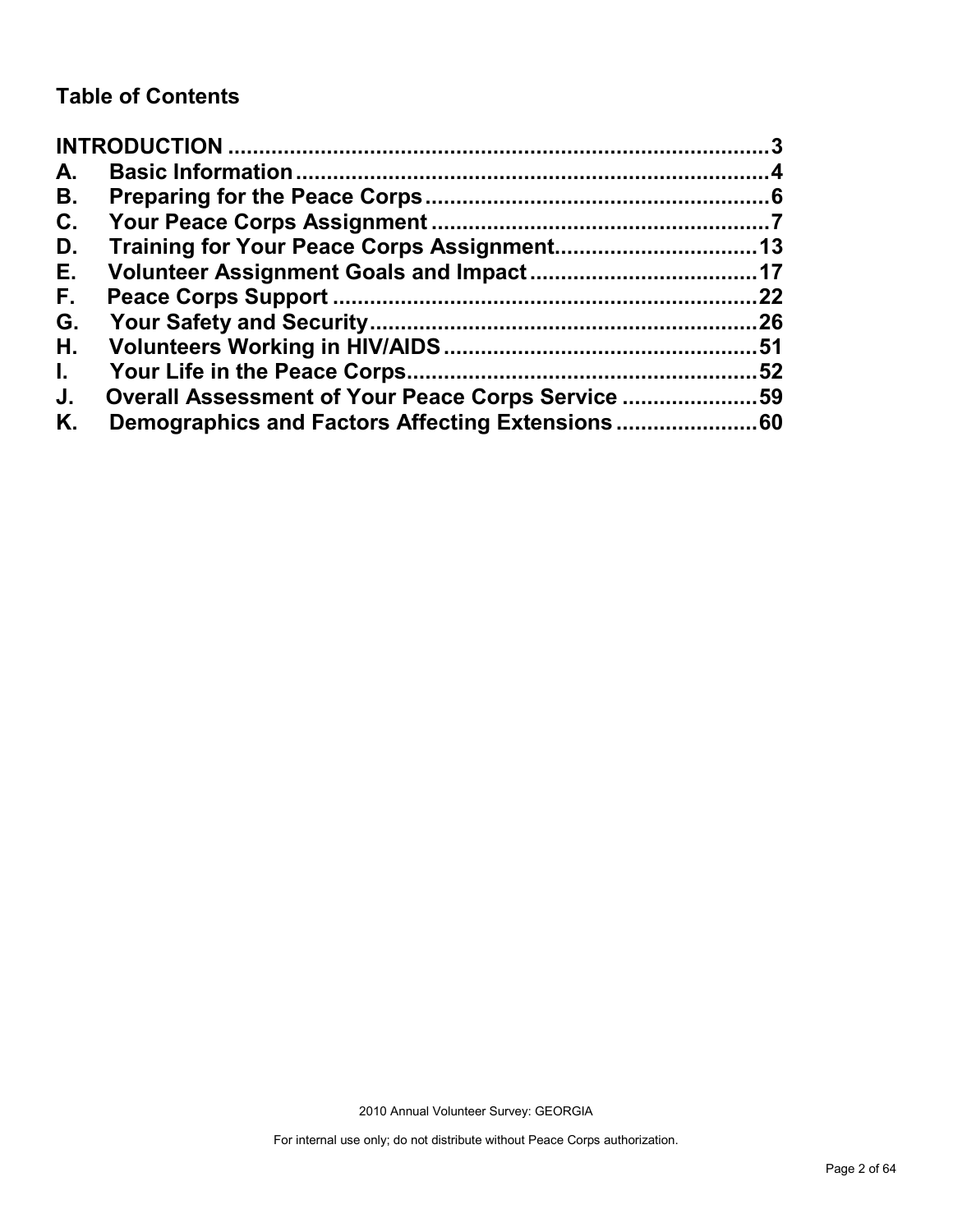# <span id="page-2-0"></span>**INTRODUCTION**

The Annual Volunteer Survey was conducted from June – August 2010 and 81 percent of the Volunteers (5, 239) responded, the highest number in the 35-year history of the survey. Most Volunteers (89 percent) completed the online version of the survey, and another 11 percent completed a paper version of the survey.

This report conveys the responses to the survey from Volunteers serving in one particular country. The report contains the tables and short narrative responses from the questions offering a finite set of possible responses. The results provide a picture of the activities, experiences and views of Peace Corps Volunteers in 2010, including areas where Volunteers confirm that their needs are being well met and where improvements may be needed.

A second report contains the Volunteers' extensive narrative responses to eight open-ended questions on the survey. The report, *2010 Annual Volunteer Survey Open Ended Responses,* is being distributed separately to the Regional and Country Directors.

## **ORGANIZATION OF THE REPORT**

The country report contains eleven sections, corresponding to the major sections of the survey questionnaire.

The tabular results are presented in the order in which the questions appeared in the 2010 AVS, which corresponds roughly to the phases of Volunteer service. Initial questions asked about preparing for Peace Corps. These were followed by questions about assignment activities and training. The final set of questions asked about extending service beyond two years.

The tables show the percent of post respondents that selected each choice and the total number of post respondents that answered the question. Most survey questions asked respondents to select one answer from a set of choices. The percentages for the "select one" responses add up to 100 percent. Questions that allowed Volunteers to "mark all that apply" result in percentages that total to more than 100 percent. This is because each percentage equals the number of respondents selecting that choice divided by the number of respondents who answered the question.

The 2010 AVS included most questions from earlier annual and biennial surveys. A dozen open-ended questions were excluded this year to reduce the reporting burden and internet connection costs to Volunteers.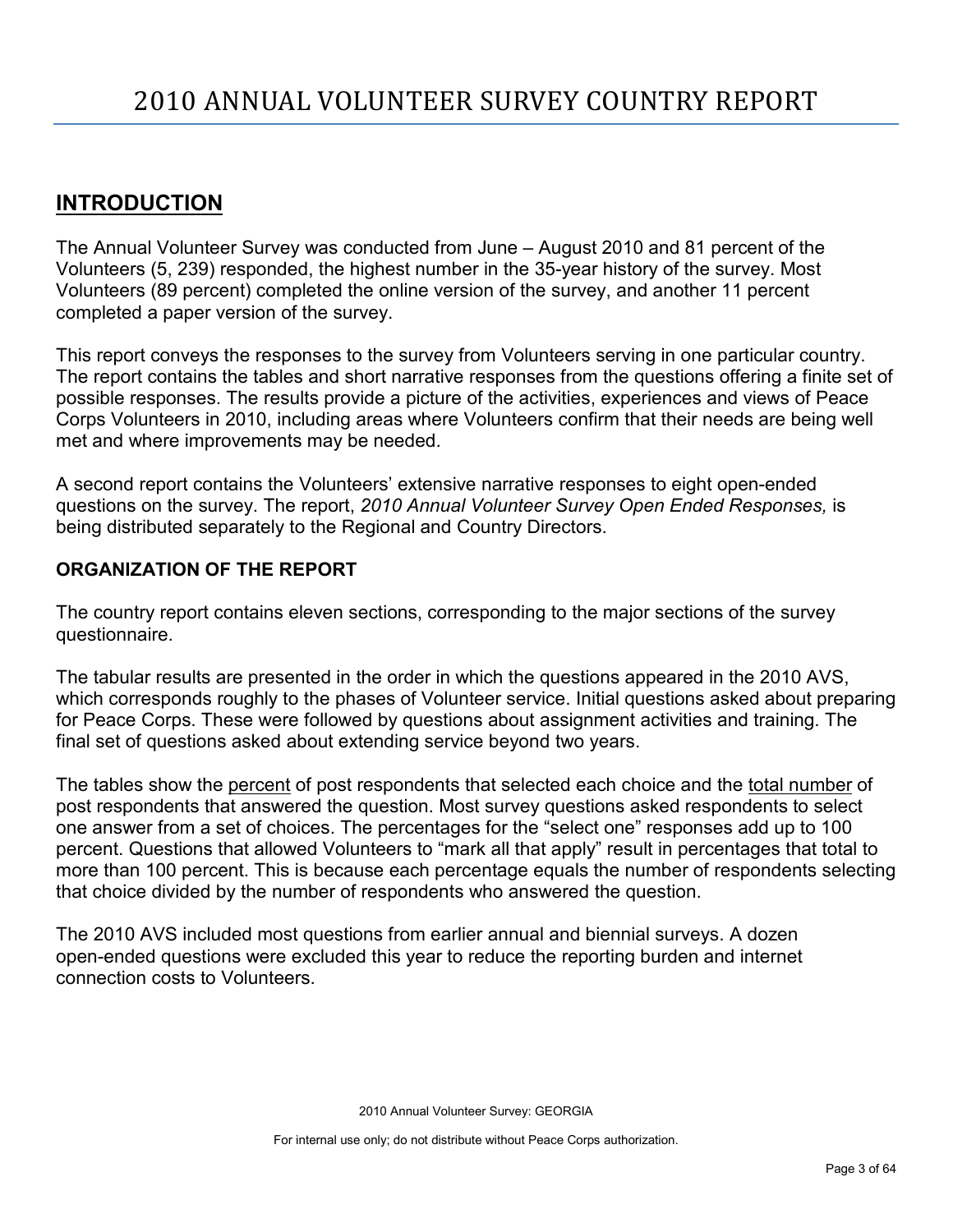Key questions were added to gather more information about:

- Experiences with insensitive comments and behavior based on race, ethnicity, age, gender, or sexual orientation
- Observations or comments about harassment/discrimination experiences (added to the online 2010 AVS after the survey began)
- Reasons that might influence whether or not to extend Volunteer service beyond two years

A crosswalk between the 2009 and 2010 questions is posted on the OSIRP intranet under 2010 AVS Reports "Reference Documents." Earlier surveys and global, regional and post reports are also on the OSIRP Intranet.

# **HOW TO USE THE INFORMATION**

Posts are encouraged to share the results with staff and Volunteers. These reports are an excellent way to initiate a dialogue with staff and Volunteers at post about what is working well and areas for improvement. In the past, posts have found it useful to share the results with their Volunteers, via the VAC, monthly newsletters, summary bulletins, and presentations at PST and IST.

Please consider comparing these 2010 results with your 2006, 2008 and 2009 survey results to identify trends and changes over time. You may also want to compare your country's results with the regional and global numbers.

# <span id="page-3-0"></span>**A. Basic Information**

This section reports on the overall response rate and percentages of online and paper surveys completed, as well as the Volunteers' descriptions of their project and site. Results are more representative of all Volunteers at post when the response rate is above 50 percent.

The 2010 Annual Volunteer Survey response rate for GEORGIA was 100%.

| <b>Sompleted Online and I apel Ourveys</b> |         |        |  |  |  |
|--------------------------------------------|---------|--------|--|--|--|
|                                            | Percent | Number |  |  |  |
| Online                                     | 100%    | 60     |  |  |  |
| Paper                                      |         |        |  |  |  |
| Total                                      | 100%    | 60     |  |  |  |

**Completed Online and Paper Surveys**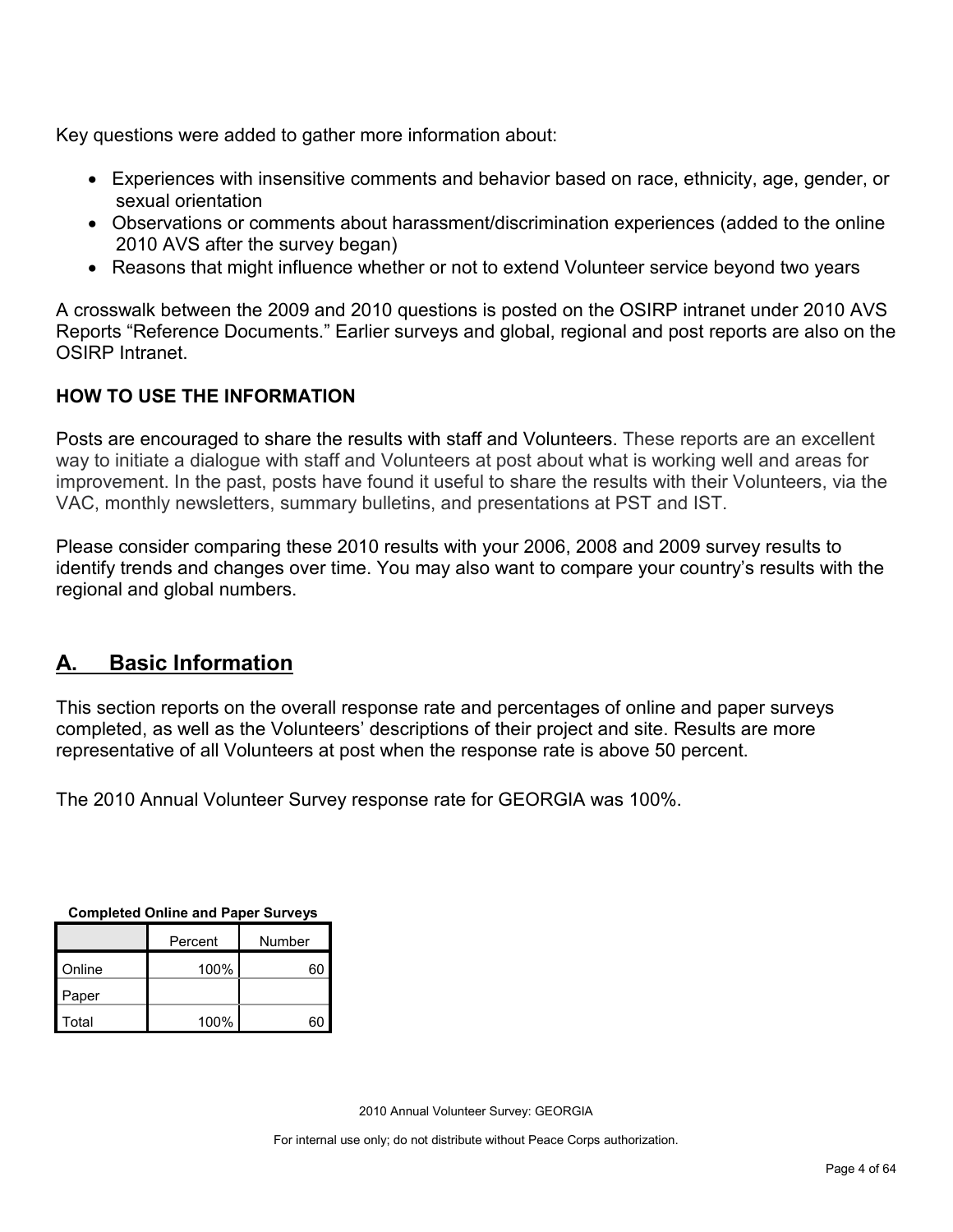#### **A2: How many months have you been in country?**

|                   | Percent | Number |
|-------------------|---------|--------|
| 6 months or less  | 52%     | 31     |
| 7 to 12 months    |         |        |
| 13 to 20 months   | 48%     | 29     |
| 21 to 27 months   |         |        |
| 28 months or more |         |        |
| otal              | 100%    |        |

#### **A3: Please select your project.**

|                                                     | Percent | Number |
|-----------------------------------------------------|---------|--------|
| <b>Business and Social Entrepreneurship Project</b> | 33%     |        |
| Secondary Education/English Teaching                | 67%     |        |
| Other. Please specify                               |         |        |
| ⊤otal                                               | 100%    | 60     |



#### **A4: Please choose the best description of your assigned site.**

|                                           | Percent | Number |
|-------------------------------------------|---------|--------|
| Rural town (pop. 2,000 + 25,000)          | 52%     | 31     |
| Village/rural area (pop. under 2,000)     | 28%     |        |
| City (pop. over 25,000) - not the capital | 20%     |        |
| Capital of the country                    |         |        |
| Outer island (regardless of size)         |         |        |
| Total                                     | 100%    |        |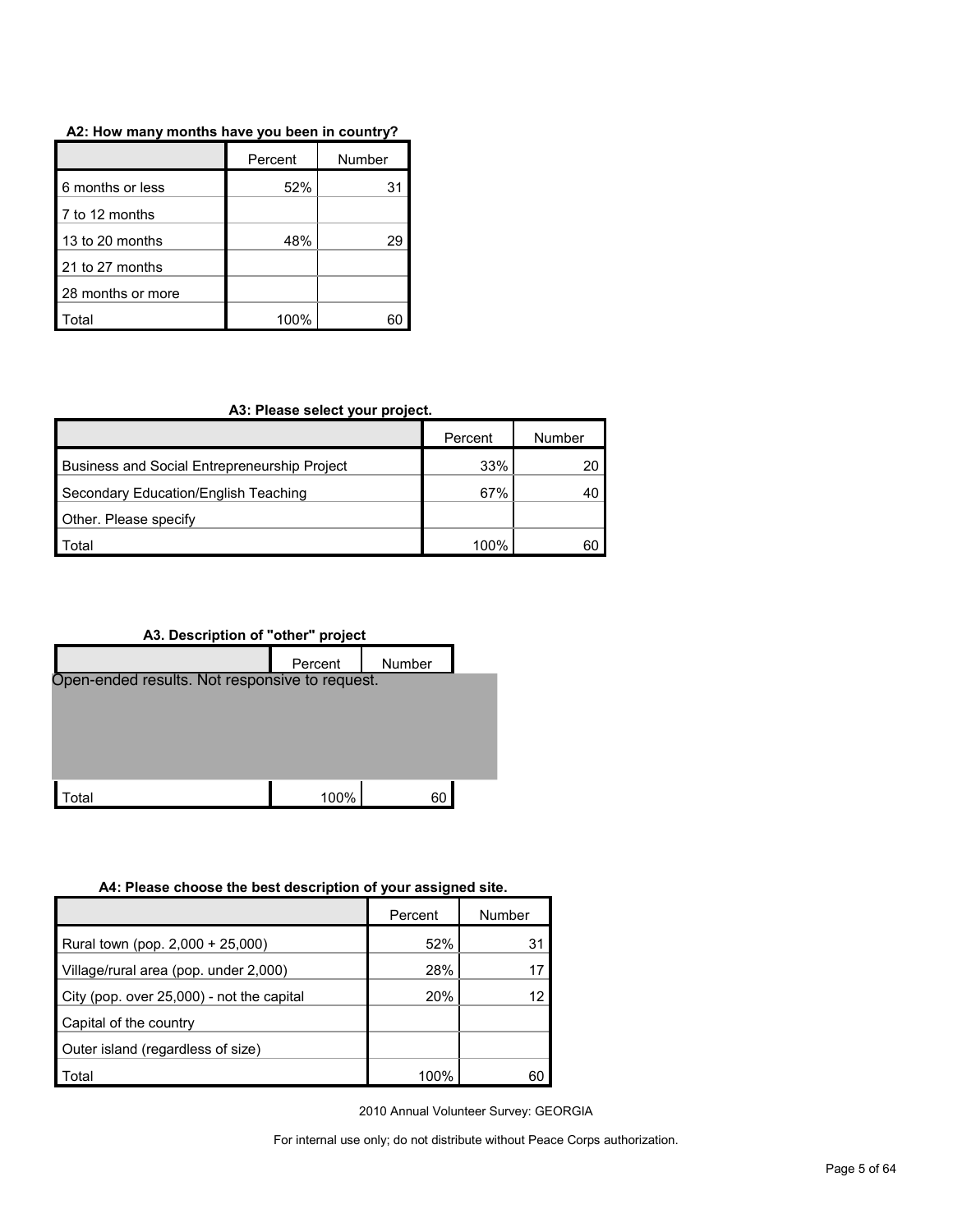# <span id="page-5-0"></span>**B. Preparing for the Peace Corps**

This section reports Volunteers' motivations in applying and accepting a Peace Corps assignment, as well as how prepared they are currently to meet the challenges of service.

|                                                     |                      | % Selected This | <b>Total PCVs</b> |
|-----------------------------------------------------|----------------------|-----------------|-------------------|
|                                                     | <b>PCV Responses</b> | Choice          | Responding        |
| Personal interest in the Peace Corps                | 52                   | 87%             |                   |
| Returned Peace Corps Volunteer whom you met or      | 17                   | 28%             |                   |
| know personally                                     |                      |                 |                   |
| Peace Corps campus or community information session | 16                   | 27%             |                   |
| Peace Corps website                                 | 11                   | 18%             |                   |
| Article or book about the Peace Corps               | 9                    | 15%             |                   |
| Family member/s who served in the Peace Corps       | $\overline{7}$       | 12%             |                   |
| Peace Corps recruiter                               | 7                    | 12%             |                   |
| Other: Please specify                               | 7                    | 12%             |                   |
| Americorps service                                  | 4                    | 7%              |                   |
| Returned Peace Corps Volunteer who spoke to your    | $\overline{2}$       | 3%              |                   |
| school or group about the Peace Corps               |                      |                 |                   |
| Peace Corps material in the mail                    |                      |                 |                   |
| Radio, TV, or print advertisement                   |                      |                 |                   |
| Social media (Facebook, Twitter, etc.               |                      |                 |                   |
| l Total                                             |                      |                 | 60                |

#### **B1: What prompted you to apply to the PC? Mark all that apply.**

Percents may total to more than 100% since Volunteers were asked to "Mark all that apply."

#### **B1.OTHER: Description of other reasons for applying to Peace Corps**

|                                                | <b>PERCENT</b> | <b>NUMBER</b> |  |
|------------------------------------------------|----------------|---------------|--|
| Open-ended results. Not responsive to request. |                |               |  |

2010 Annual Volunteer Survey: GEORGIA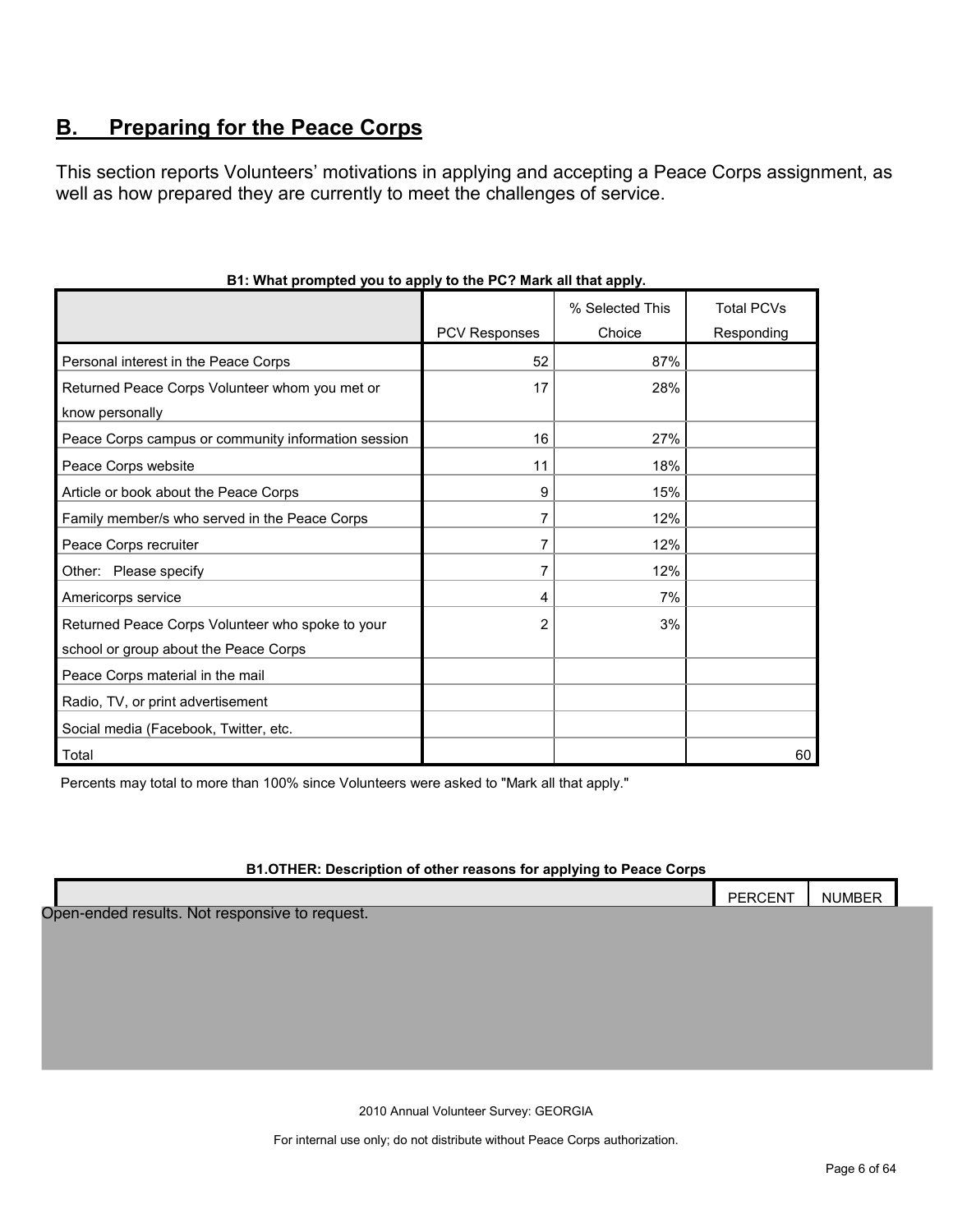|                                | Not Important | Somewhat<br>important | Important | Total |
|--------------------------------|---------------|-----------------------|-----------|-------|
|                                |               |                       |           |       |
| Different culture              | 2%            | 13%                   | 85%       | 60    |
| Work experience                | 12%           | 45%                   | 43%       | 60    |
| Help others                    | 3%            | 12%                   | 85%       | 60    |
| International experience       | 3%            | 13%                   | 83%       | 60    |
| Language                       | 23%           | 28%                   | 48%       | 60    |
| Personal growth                | 3%            | 18%                   | 78%       | 60    |
| U.S. job market                | 49%           | 34%                   | 17%       | 59    |
| Serve my country               | 27%           | 35%                   | 38%       | 60    |
| Travel/adventure               |               | 23%                   | 77%       | 60    |
| Please specify below<br>Other: |               | 50%                   | 50%       | 2     |
|                                |               |                       |           |       |

#### **B2: How important were the following factors in accepting a PC assignment?**

O p

#### **B2.OTHER: Description of other factor/s in**



#### **B3: How prepared do you feel today to meet the challenges of PC service?**

|      | Not at all | Minimally | Adequatelv | onsiderablvٽ | Exceptionally | Total |
|------|------------|-----------|------------|--------------|---------------|-------|
| l B3 |            | 3%        | 23%        | 63%          | 10%           | 60    |

# <span id="page-6-0"></span>**C. Your Peace Corps Assignment**

2010 Annual Volunteer Survey: GEORGIA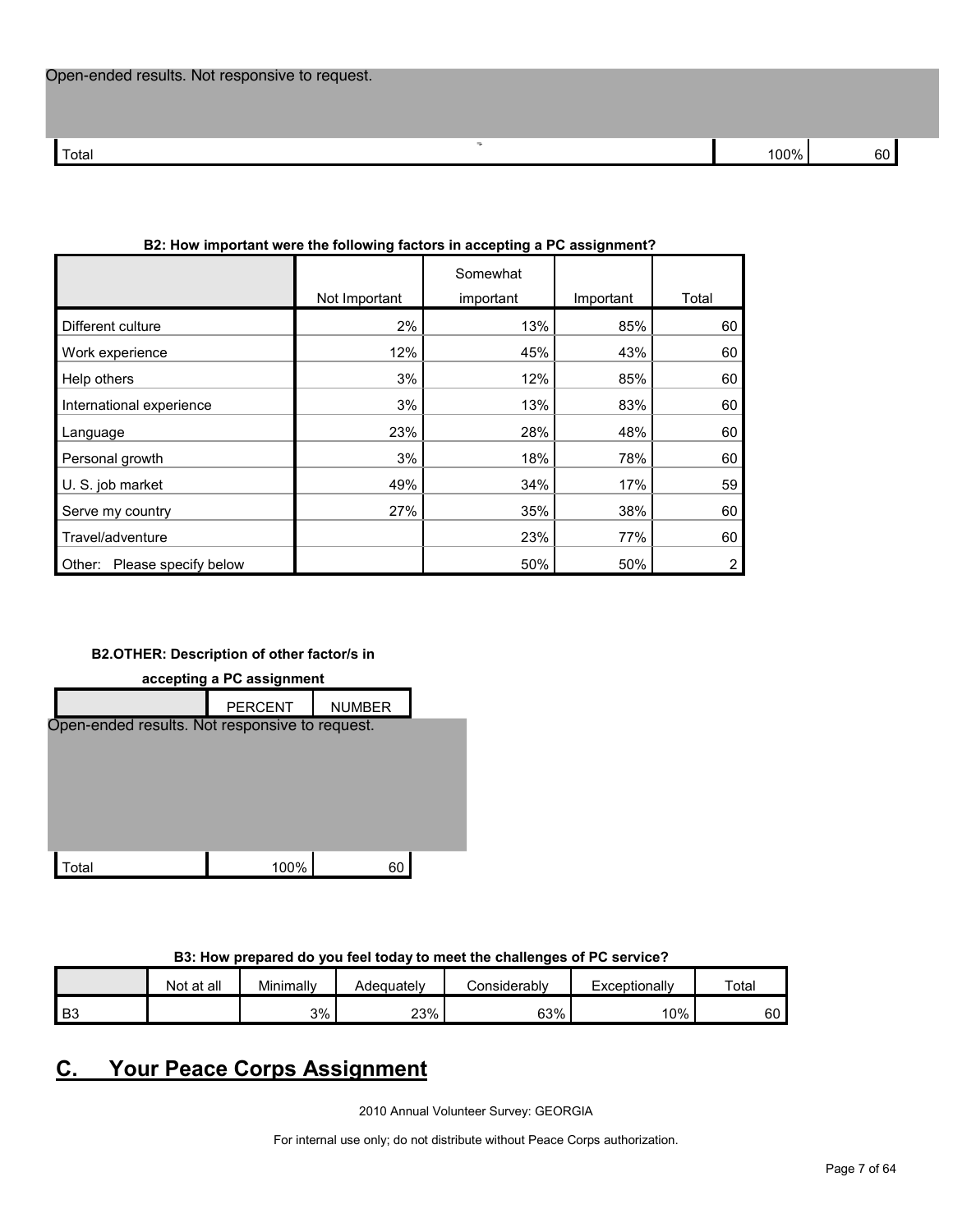This section reports Volunteers' work on their primary assignment and their secondary activities. The term "primary assignment" refers to the Volunteers' assignment which is part of an overall project plan designed by the host country partners and in-country Peace Corps staff.

| $J^{\sim\omega}$ , princes $J$                  |         |                |
|-------------------------------------------------|---------|----------------|
|                                                 | Percent | Number         |
| English teaching                                | 60%     | 36             |
| NGO development                                 | 18%     | 11             |
| Youth development                               | 5%      | 3              |
| Community development                           | 5%      | 3              |
| Other: Please specify                           | 3%      | $\overline{2}$ |
| Environmental education                         | 3%      | $\overline{c}$ |
| Teacher training                                | 3%      | $\overline{2}$ |
| Forestry/parks                                  | 2%      | 1              |
| Business education/advising                     |         |                |
| Urban & regional planning/municipal development |         |                |
| Water sanitation                                |         |                |
| <b>HIV/AIDS</b>                                 |         |                |
| Health extension                                |         |                |
| Other education                                 |         |                |
| Math/science teaching                           |         |                |
| Agroforestry                                    |         |                |
| Information & communications technology (ICT)   |         |                |
| Agriculture/fish/livestock                      |         |                |
| Total                                           | 100%    | 60             |

#### **C1.OTHER: Description of "other" primary**



2010 Annual Volunteer Survey: GEORGIA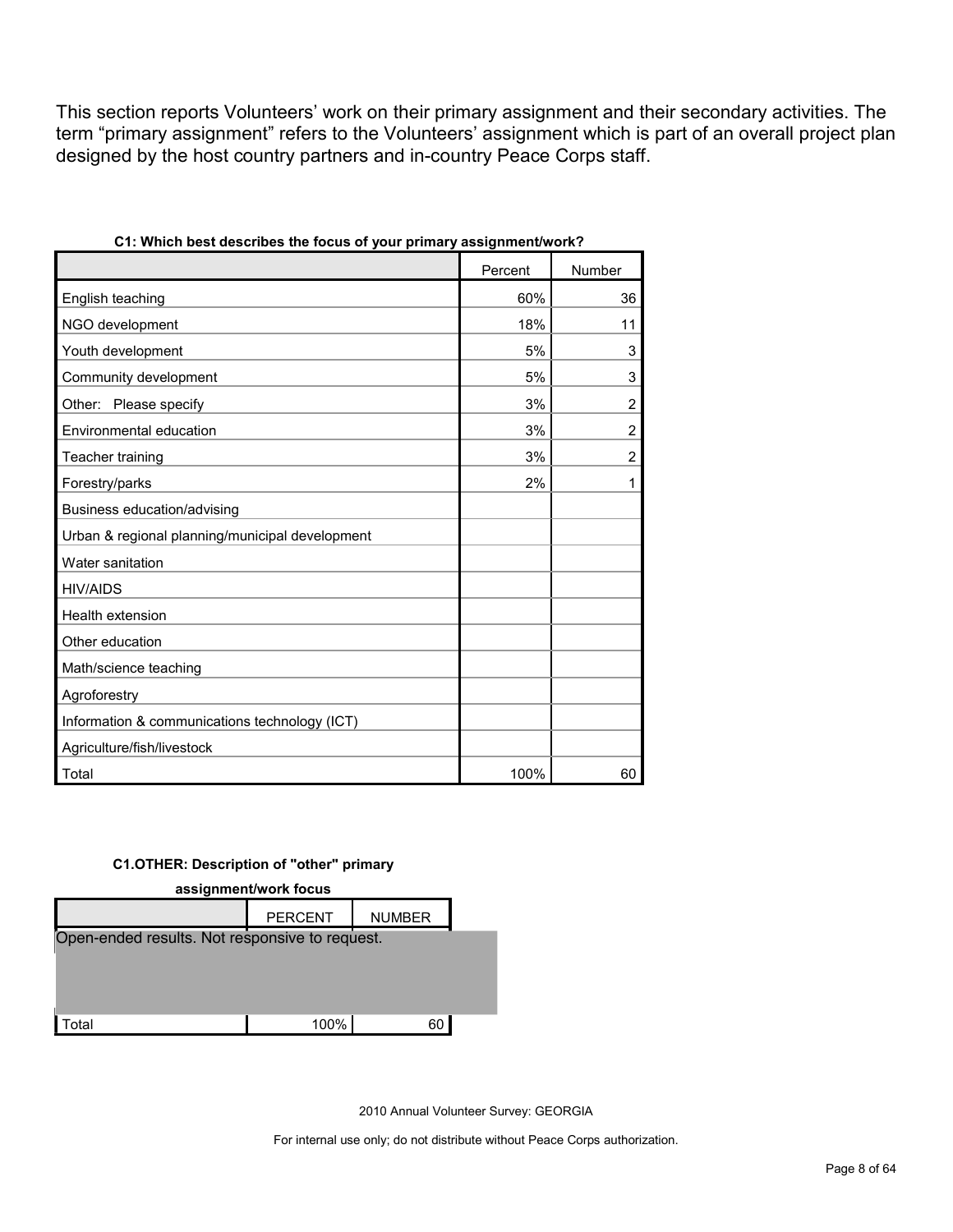#### **C2: Are you a Masters International**

| student? |         |        |  |  |  |
|----------|---------|--------|--|--|--|
|          | Percent | Number |  |  |  |
| No       | 97%     | 58     |  |  |  |
| Yes      | 3%      |        |  |  |  |
| Total    | 100%    |        |  |  |  |

|                                                       |                | % Involved in | <b>Total PCVs</b> |
|-------------------------------------------------------|----------------|---------------|-------------------|
|                                                       | PCV Responses  | Activity      | Responding        |
| English teaching                                      | 43             | 72%           |                   |
| Working with youth                                    | 39             | 65%           |                   |
| Working with NGO(s)                                   | 18             | 30%           |                   |
| World Wise Schools/ Correspondence Match              | 16             | 27%           |                   |
| Girls' education                                      | 15             | 25%           |                   |
| Library development                                   | 15             | 25%           |                   |
| Literacy                                              | 13             | 22%           |                   |
| Working with special groups (e.g., disabled, elderly, | 12             | 20%           |                   |
| ethnic minorities, orphans)                           |                |               |                   |
| <b>Business advertising</b>                           | 8              | 13%           |                   |
| Environment work                                      | 6              | 10%           |                   |
| Information and communications technology (ICT)       | 6              | 10%           |                   |
| WID/GAD                                               | 6              | 10%           |                   |
| Income generation                                     | 5              | 8%            |                   |
| Rural development                                     | 5              | 8%            |                   |
| <b>HIV/AIDS</b>                                       | 4              | 7%            |                   |
| Sports/fitness                                        | 4              | 7%            |                   |
| Nutrition education                                   | 3              | 5%            |                   |
| Water and sanitation                                  | 3              | 5%            |                   |
| Other: Please specify                                 | 3              | 5%            |                   |
| Arts                                                  | 2              | 3%            |                   |
| Biodiversity conservation                             | $\overline{c}$ | 3%            |                   |
| Microenterprise development                           | $\overline{2}$ | 3%            |                   |
| Child survival                                        | 1              | 2%            |                   |
| Mobilize host country nationals (HCNs) to volunteer   | 1              | 2%            |                   |

#### **C3: Which of the following activities does your primary assignment/work include?**

2010 Annual Volunteer Survey: GEORGIA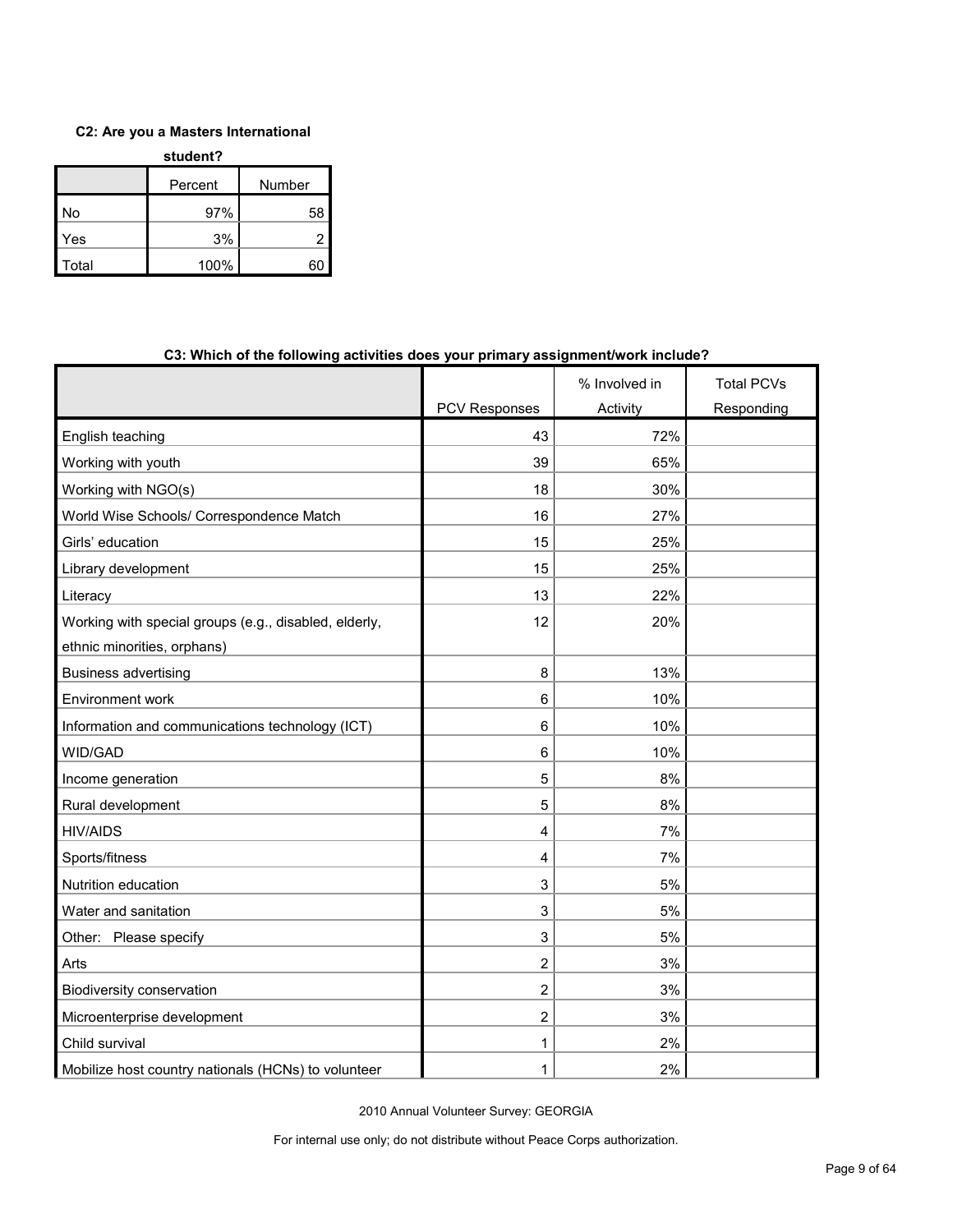| Natural resources management                   | 2% |    |
|------------------------------------------------|----|----|
| Urban development/municipal development        | 2% |    |
| Community food security (production/marketing) |    |    |
| Household food security                        |    |    |
| Total                                          |    | 60 |

Percents may total to more than 100% since Volunteers were asked to "Mark all that apply."

#### **C3.OTHER: Description of other primary assignment/work activities**

|                                                | <b>PERCENT</b> | <b>NUMBER</b> |  |
|------------------------------------------------|----------------|---------------|--|
| Open-ended results. Not responsive to request. |                |               |  |
|                                                |                |               |  |
|                                                |                |               |  |
|                                                |                |               |  |
|                                                |                |               |  |
| Total                                          | 100%           | 60            |  |

#### **C4: Hours Spent on Primary Assignment During Average Work Week**

|           | None  | 1-10 hrs | 1-20 hrs<br>11 | 21-30 hrs | 31-40 hrs | More than 40 hrs | Total |
|-----------|-------|----------|----------------|-----------|-----------|------------------|-------|
| C4Hrs6grp | $9\%$ | 3%       | 33%            | 40%       | 14%       | 2%               | 58    |

#### **C4: How many hours do you spend on your primary assignment during an average work week?**

|     | All Volunteers | Average   | Lowest reported | Highest reported | Did not answer |
|-----|----------------|-----------|-----------------|------------------|----------------|
| ۹C4 | 60             | ົດ<br>۷υ. |                 | 45               |                |

#### **C5: Which of the following do your secondary activities (other than your primary assignment work) include?**

|                    |                      | % Involved in | <b>Total PCVs</b> |
|--------------------|----------------------|---------------|-------------------|
|                    | <b>PCV Responses</b> | Activity      | Responding        |
| English teaching   | 24                   | 56%           |                   |
| Working with youth | 23                   | 53%           |                   |
| Sports/fitness     | 17 <sub>1</sub>      | 40%           |                   |
| Girls' education   | 15                   | 35%           |                   |
| Arts               | 9                    | 21%           |                   |

2010 Annual Volunteer Survey: GEORGIA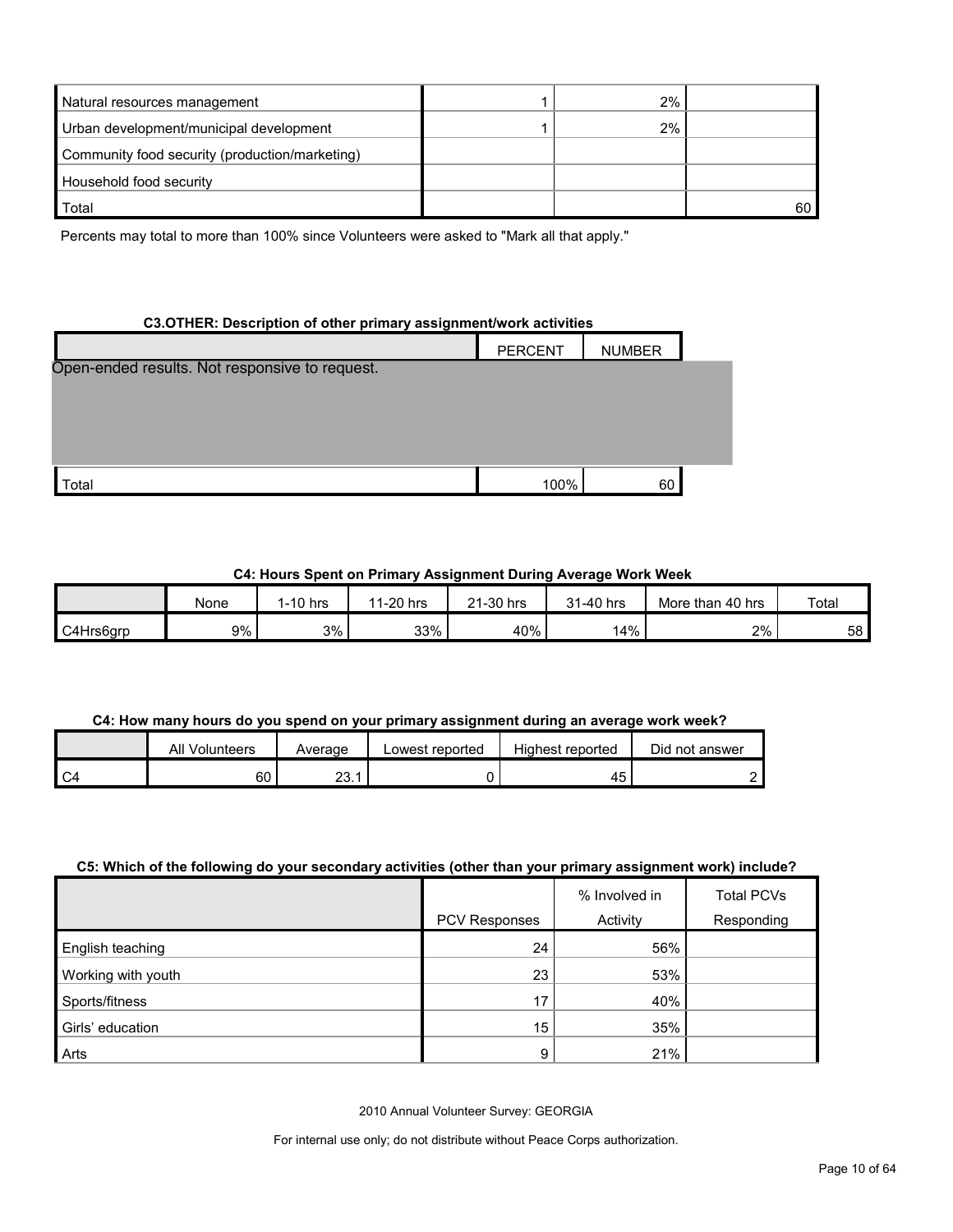| Library development                                   | 9 | 21% |    |
|-------------------------------------------------------|---|-----|----|
| WID/GAD                                               | 9 | 21% |    |
| Working with NGO(s)                                   | 9 | 21% |    |
| World Wise Schools/ Correspondence Match              | 9 | 21% |    |
| Information and communications technology (ICT)       | 7 | 16% |    |
| Mobilize host country nationals (HCNs) to volunteer   | 7 | 16% |    |
| Water and sanitation                                  | 7 | 16% |    |
| Environment work                                      | 6 | 14% |    |
| Literacy                                              | 6 | 14% |    |
| Other: Please specify                                 | 6 | 14% |    |
| Nutrition education                                   | 5 | 12% |    |
| Rural development                                     | 5 | 12% |    |
| Urban development/municipal development               | 5 | 12% |    |
| Working with special groups (e.g., disabled, elderly, | 5 | 12% |    |
| ethnic minorities, orphans)                           |   |     |    |
| <b>Business advertising</b>                           | 4 | 9%  |    |
| <b>HIV/AIDS</b>                                       | 4 | 9%  |    |
| Microenterprise development                           | 4 | 9%  |    |
| Biodiversity conservation                             | 1 | 2%  |    |
| Child survival                                        | 1 | 2%  |    |
| Household food security                               | 1 | 2%  |    |
| Community food security (production/marketing)        |   |     |    |
| Income generation                                     |   |     |    |
| Natural resources management                          |   |     |    |
| Total                                                 |   |     | 43 |

Percents may total to more than 100% since Volunteers were asked to "Mark all that apply."

# **C5.OTHER: Description of other secondary activities** Column N % Count Open-ended results. Not responsive to request.

2010 Annual Volunteer Survey: GEORGIA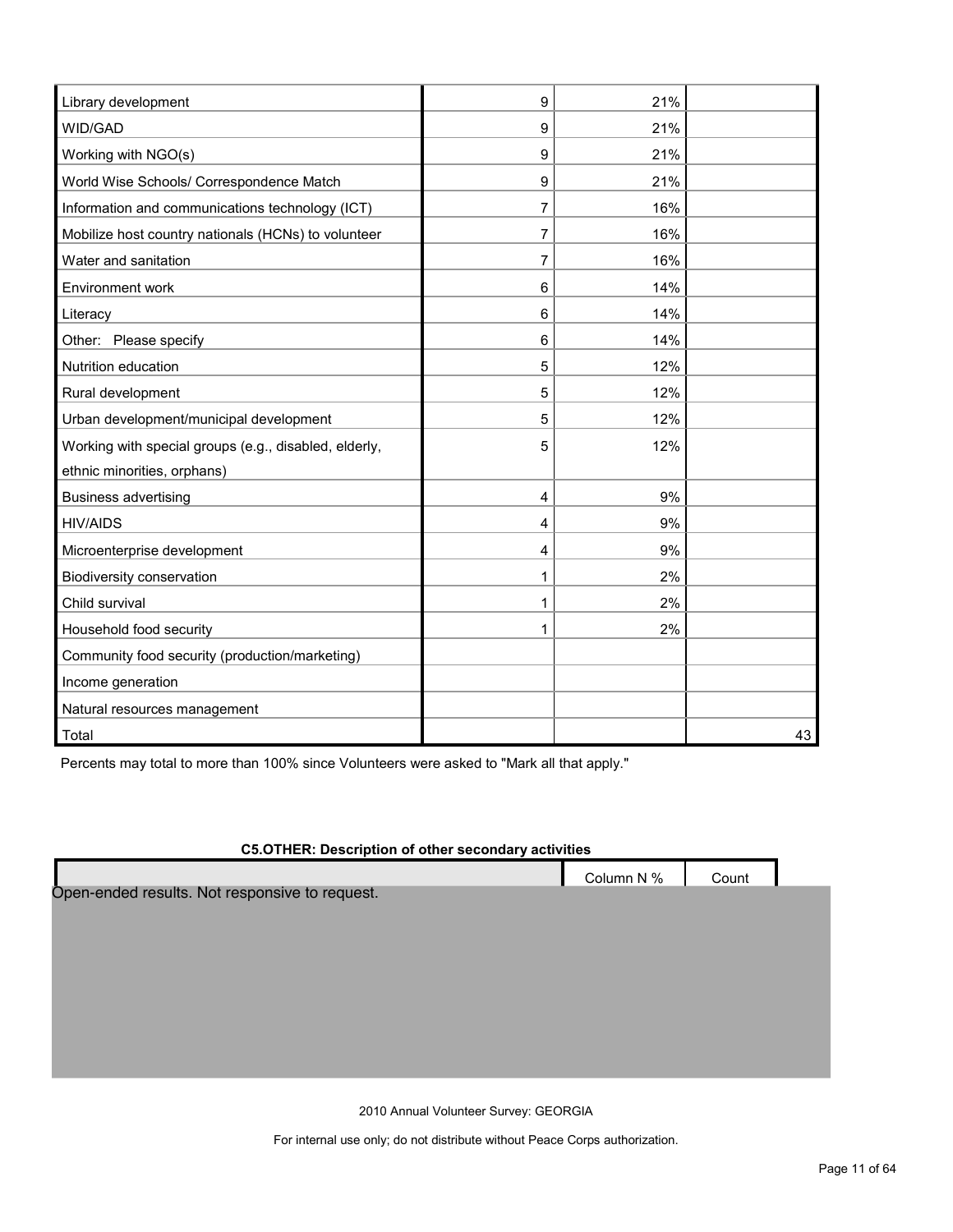| <b>C5.OTHER: Description of other secondary activities</b> |      |    |  |  |  |  |  |
|------------------------------------------------------------|------|----|--|--|--|--|--|
|                                                            |      |    |  |  |  |  |  |
| Open-ended results. Not responsive to request.             |      |    |  |  |  |  |  |
|                                                            |      |    |  |  |  |  |  |
|                                                            |      |    |  |  |  |  |  |
|                                                            |      |    |  |  |  |  |  |
|                                                            |      |    |  |  |  |  |  |
|                                                            |      |    |  |  |  |  |  |
|                                                            |      |    |  |  |  |  |  |
|                                                            |      |    |  |  |  |  |  |
|                                                            |      |    |  |  |  |  |  |
| Total                                                      | 100% | 60 |  |  |  |  |  |

#### **C5: No Secondary Activities**

|                         | Percent | Number |
|-------------------------|---------|--------|
| NA.                     | 72%     |        |
| No secondary activities | 28%     |        |
| <sup>-</sup> otal       | 100%    |        |

#### **C6: Hours Spent on Secondary Activities During Average Work Week**

|           | None   | $1-10$ hrs | 11-20 hrs | 21-30 hrs | 31-40 hrs | More than 40 hrs | Total |
|-----------|--------|------------|-----------|-----------|-----------|------------------|-------|
| C6Hrs6grp | $17\%$ | 62%        | 15%       | 4%        | 2%        |                  | 52    |

**C6. How many hours do you spend on secondary activities during an average work week?**

|    | All<br>Volunteers | Average | Lowest reported | Highest reported | Did not answer |
|----|-------------------|---------|-----------------|------------------|----------------|
| C6 | 60                | ບ.ບ     |                 | ^<br>4U          |                |

#### **C7: How personally satisfying is your--?**

|                              | Not at all | Minimally |            | Considerably | Exceptionally | Total |
|------------------------------|------------|-----------|------------|--------------|---------------|-------|
|                              |            |           | Adeauatelv |              |               |       |
| Primary assignment           | 5%         | 20%       | 30%        | 38%          | $7\%$         | 60    |
| Secondary project activities | 11%        | 15%       | 33%        | 31%          | 11%           | 55    |

NOTE: See the Open-Ended Responses report for Volunteer comments (C8) about their satisfaction with the work they do

2010 Annual Volunteer Survey: GEORGIA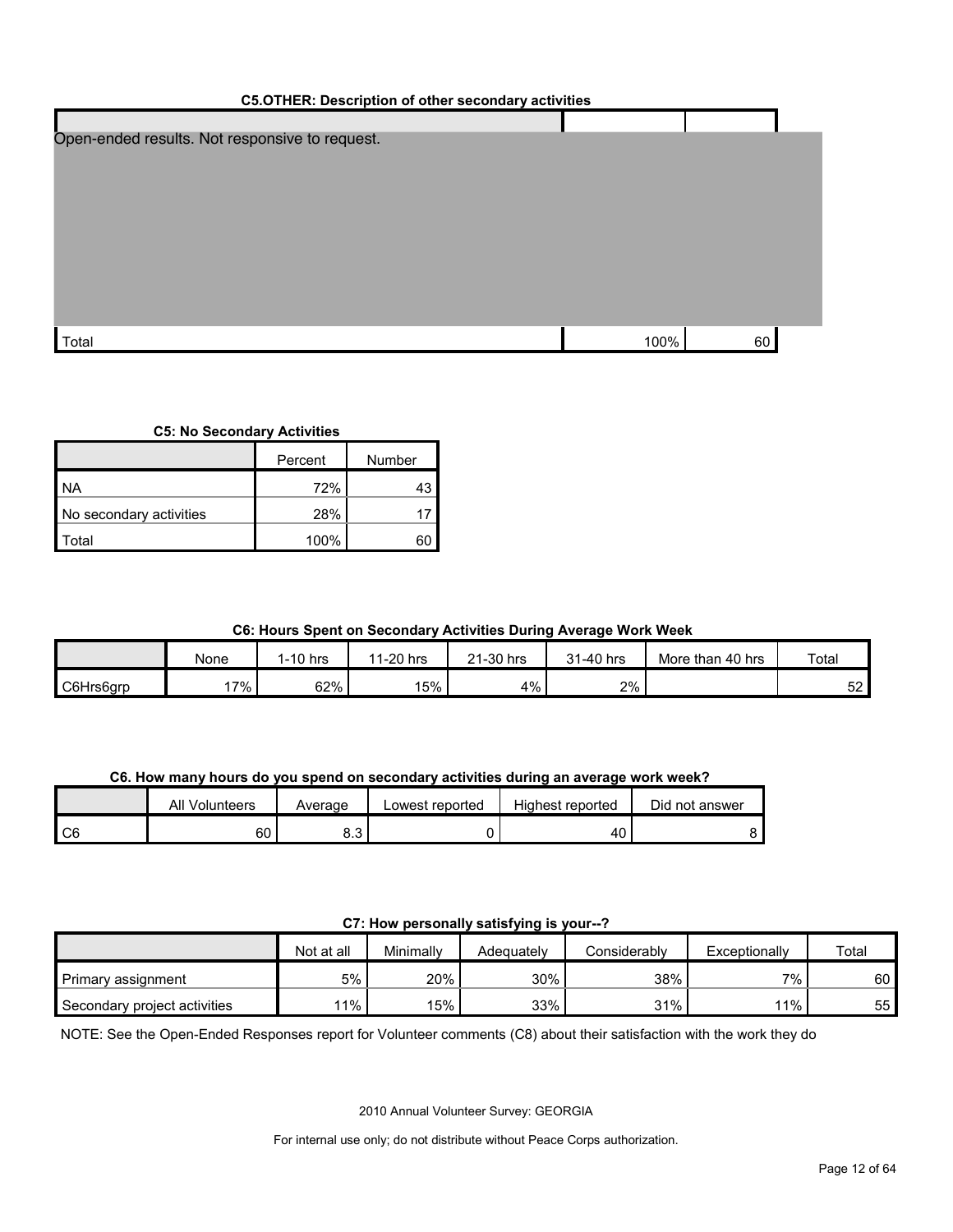# <span id="page-12-0"></span>**D. Training for Your Peace Corps Assignment**

This section reports Volunteers' assessment of the effectiveness of Pre-Service Training (PST) and In-Service Training at post. In-Service Training (IST) includes: Reconnect, Technical IST, Mid-Service and Close of Service Conferences, project management/leadership conferences, and other post-sponsored training sessions.

|                    | Less than 8 |         |         |          |       |          | More than 12 |                 |
|--------------------|-------------|---------|---------|----------|-------|----------|--------------|-----------------|
|                    | weeks       | 8 weeks | 9 weeks | 10 weeks | weeks | 12 weeks | weeks        | Total           |
| D <sub>1</sub> GRP |             | 8%      | 40%     | 50%      | 2%    |          |              | 50 <sub>1</sub> |

#### **D1: How many weeks of PST did you have before you were sworn in?**

#### **D2: How effective was your Pre-Service Training (PST) in preparing you to--**

|                                                     | Not effective | Poor | Adequate | Effective | Very effective |
|-----------------------------------------------------|---------------|------|----------|-----------|----------------|
| Manage cultural differences                         | 5%            | 5%   | 23%      | 37%       | 30%            |
| Deal with adjustment issues                         | 5%            | 10%  | 33%      | 32%       | 20%            |
| Work with counterparts/community partners           | 5%            | 7%   | 37%      | 25%       | 25%            |
| Use language needed in work and social interactions | 2%            | 5%   | 35%      | 30%       | 27%            |
| Perform technical aspects of your work              | 5%            | 12%  | 22%      | 37%       | 23%            |
| Work on your project goals and objectives           | 5%            | 7%   | 37%      | 32%       | 18%            |
| Conduct a participatory community needs             | 3%            | 17%  | 40%      | 25%       | 12%            |
| assessment (e.g., PACA)                             |               |      |          |           |                |
| Monitor your project goals and outcomes             | 2%            | 14%  | 37%      | 22%       | 19%            |
| Maintain your physical health                       | 2%            | 2%   | 22%      | 38%       | 37%            |
| Maintain your mental/emotional health               | 3%            | 3%   | 27%      | 42%       | 25%            |
| Maintain your personal safety and security          | 2%            | 2%   | 8%       | 32%       | 57%            |

**D2: How effective was your Pre-Service Training (PST) in preparing you to--**

|                                                     | NA/No training | Total |
|-----------------------------------------------------|----------------|-------|
| Manage cultural differences                         |                | 60    |
| Deal with adjustment issues                         |                | 60    |
| Work with counterparts/community partners           |                | 59    |
| Use language needed in work and social interactions | 2%             | 60    |
| Perform technical aspects of your work              | 2%             | 60    |
| Work on your project goals and objectives           | 2%             | 60    |

2010 Annual Volunteer Survey: GEORGIA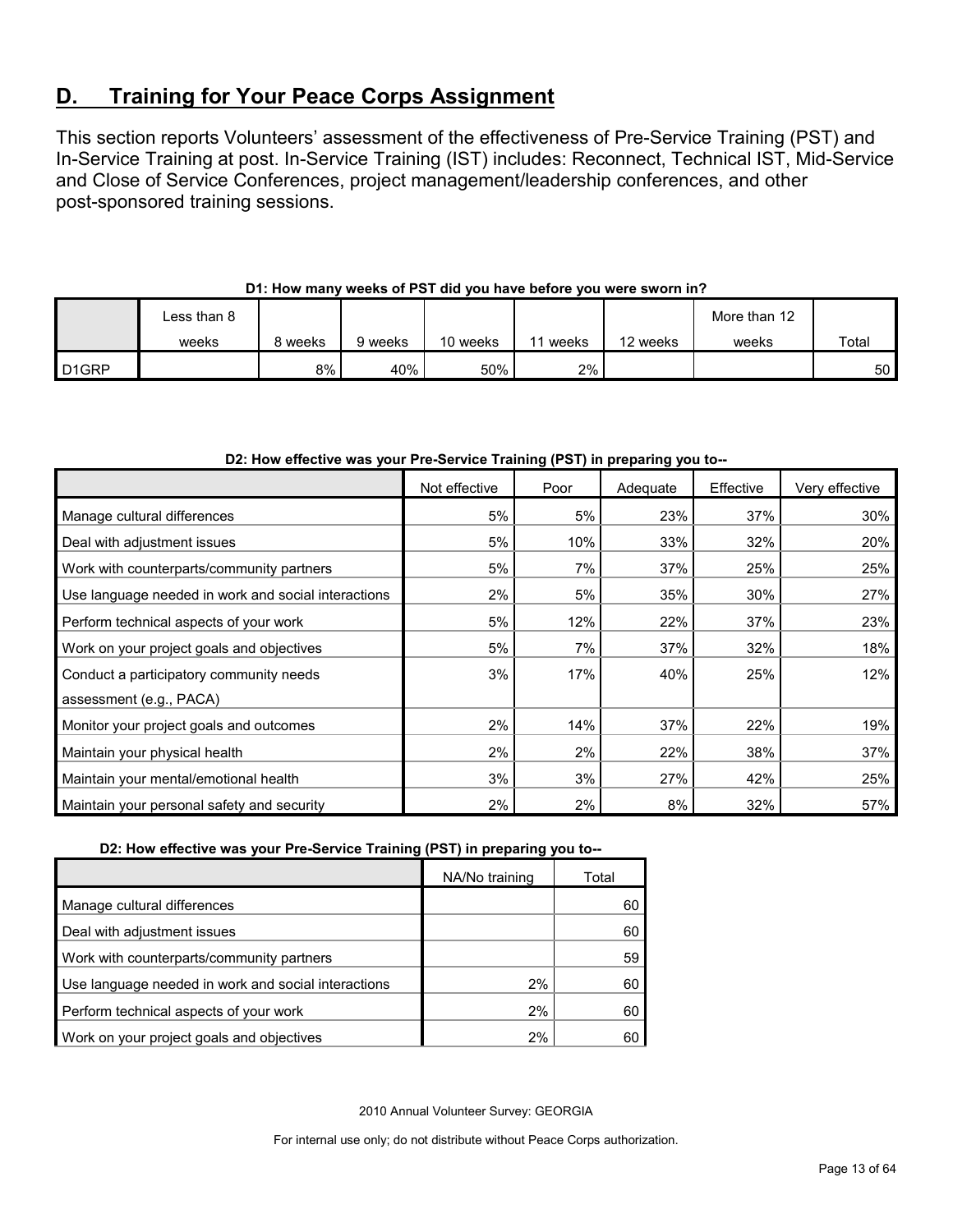| Conduct a participatory community needs assessment | 3% |    |
|----------------------------------------------------|----|----|
| (e.g., PACA)                                       |    |    |
| Monitor your project goals and outcomes            | 7% | 59 |
| Maintain your physical health                      |    | 60 |
| Maintain your mental/emotional health              |    | 60 |
| Maintain your personal safety and security         |    |    |

#### **D2: How effective was your Pre-Service Training (PST) in preparing you to-- (excluding "NA/No training" responses)**

|                                            | Not effective | Poor | Adequate | Effective | Very effective | Total |
|--------------------------------------------|---------------|------|----------|-----------|----------------|-------|
| Manage cultural differences                | 5%            | 5%   | 23%      | 37%       | 30%            | 60    |
| Deal with adjustment issues                | 5%            | 10%  | 33%      | 32%       | 20%            | 60    |
| Work with counterparts/community partners  | 5%            | 7%   | 37%      | 25%       | 25%            | 59    |
| Use language needed in work and social     | 2%            | 5%   | 36%      | 31%       | 27%            | 59    |
| interactions                               |               |      |          |           |                |       |
| Perform technical aspects of your work     | 5%            | 12%  | 22%      | 37%       | 24%            | 59    |
| Work on your project goals and objectives  | 5%            | 7%   | 37%      | 32%       | 19%            | 59    |
| Conduct a participatory community needs    | 3%            | 17%  | 41%      | 26%       | 12%            | 58    |
| assessment (e.g., PACA)                    |               |      |          |           |                |       |
| Monitor your project goals and outcomes    | 2%            | 15%  | 40%      | 24%       | 20%            | 55    |
| Maintain your physical health              | 2%            | 2%   | 22%      | 38%       | 37%            | 60    |
| Maintain your mental/emotional health      | 3%            | 3%   | 27%      | 42%       | 25%            | 60    |
| Maintain your personal safety and security | 2%            | 2%   | 8%       | 32%       | 57%            | 60    |

**D3: How many days of PC-sponsored training have you had since you were sworn in?**

|       | None | 1-5 davs | $6-10$ davs | 11-15 days | 16-20 days | 21-39 days | $40+ days$ | Total           |
|-------|------|----------|-------------|------------|------------|------------|------------|-----------------|
| D3GRP | 52%  | 7%.      | 25%         | $17\%$     |            |            |            | 60 <sup>1</sup> |

#### **D4: How effective was your In-Service Training (IST) in preparing you to--**

|                                                 | Not effective | Poor | Adequate | Effective | Very effective |
|-------------------------------------------------|---------------|------|----------|-----------|----------------|
| Manage cultural differences                     | $7\%$         |      | 18%      | 16%       | $4\%$          |
| Deal with adjustment issues                     | 5%            | 5%   | 16%      | 12%       | $4\%$          |
| Build and strengthen working relationships with | 4%            | 4%   | 14%      | 18%       | 12%            |
| counterparts/community partners                 |               |      |          |           |                |

2010 Annual Volunteer Survey: GEORGIA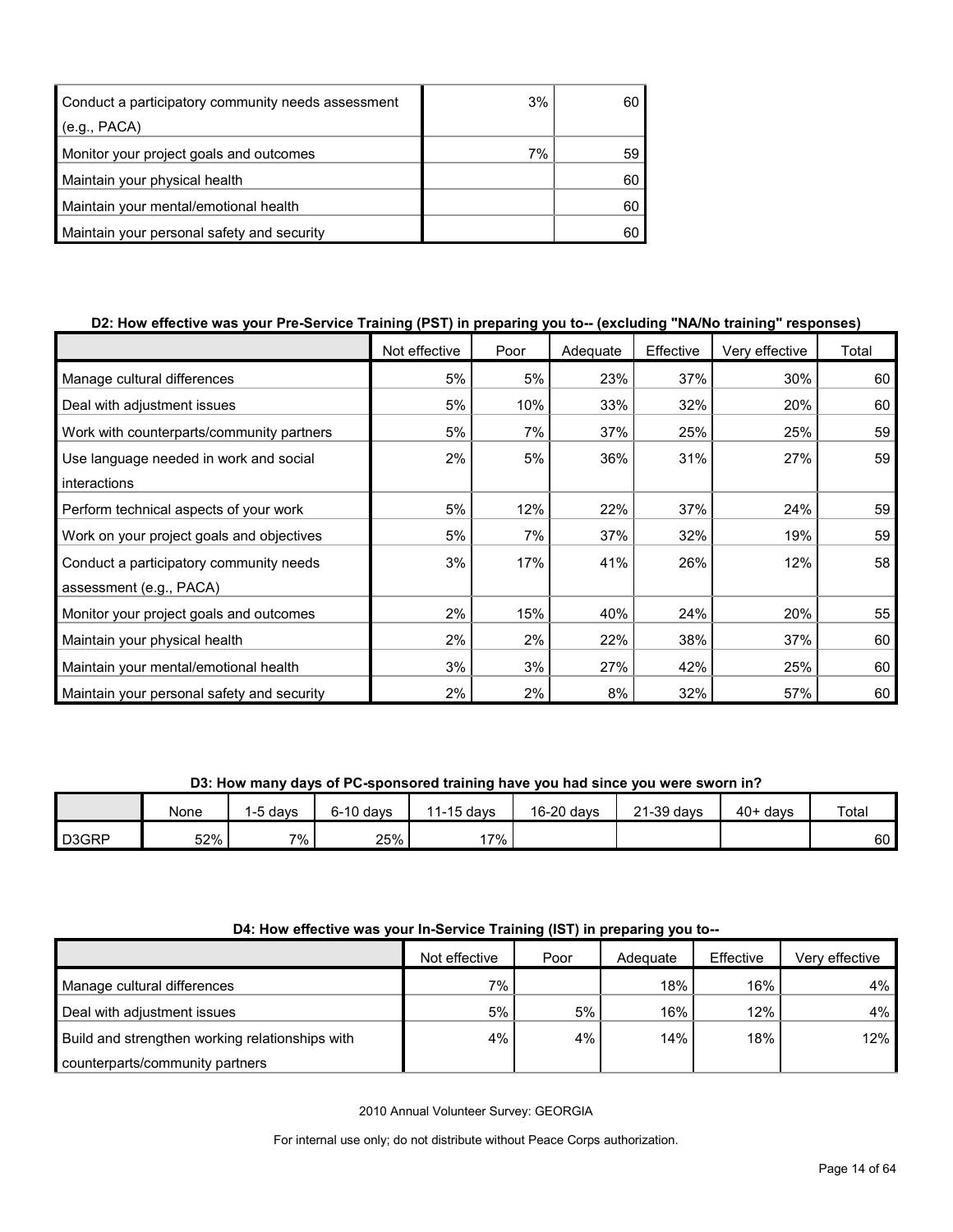| Use language needed in work and social interactions | 2% | 5% | 16% | 19% | 9%  |
|-----------------------------------------------------|----|----|-----|-----|-----|
| Perform technical aspects of your work              |    | 9% | 14% | 16% | 9%  |
| Work on your project goals and objectives           |    | 7% | 14% | 19% | 11% |
| Conduct a participatory community needs             | 2% | 9% | 11% | 4%  | 9%  |
| assessment (e.g., PACA)                             |    |    |     |     |     |
| Monitor project goals and outcomes                  | 2% | 7% | 14% | 16% | 11% |
| Maintain your physical health                       |    |    | 12% | 23% | 5%  |
| Maintain your mental/emotional health               | 2% |    | 16% | 16% | 9%  |
| Maintain your personal safety and security          |    | 2% | 11% | 23% | 14% |

**D4: How effective was your In-Service Training (IST) in preparing you to--**

|                                                     | NA/No training | Total |
|-----------------------------------------------------|----------------|-------|
| Manage cultural differences                         | 56%            | 57    |
| Deal with adjustment issues                         | 58%            | 57    |
| Build and strengthen working relationships with     | 49%            | 57    |
| counterparts/community partners                     |                |       |
| Use language needed in work and social interactions | 49%            | 57    |
| Perform technical aspects of your work              | 52%            | 56    |
| Work on your project goals and objectives           | 49%            | 57    |
| Conduct a participatory community needs assessment  | 67%            | 57    |
| (e.g., PACA)                                        |                |       |
| Monitor project goals and outcomes                  | 51%            | 57    |
| Maintain your physical health                       | 60%            | 57    |
| Maintain your mental/emotional health               | 58%            | 57    |
| Maintain your personal safety and security          | 51%            | 57    |

#### **D4: How effective was your In-Service Training (IST) in preparing you to-- (excluding "NA/No training" responses)**

|                                                 | Not effective | Poor | Adequate | Effective | Very effective | Total           |
|-------------------------------------------------|---------------|------|----------|-----------|----------------|-----------------|
| Manage cultural differences                     | 16%           |      | 40%      | 36%       | 8%             | 25              |
| Deal with adjustment issues                     | 13%           | 13%  | 38%      | 29%       | 8%             | 24              |
| Build and strengthen working relationships with | 7%            | 7%   | 28%      | 34%       | 24%            | 29              |
| counterparts/community partners                 |               |      |          |           |                |                 |
| Use language needed in work and social          | 3%            | 10%  | 31%      | 38%       | 17%            | 29              |
| interactions                                    |               |      |          |           |                |                 |
| Perform technical aspects of your work          |               | 19%  | 30%      | 33%       | 19%            | 27              |
| Work on your project goals and objectives       |               | 14%  | 28%      | 38%       | 21%            | 29 <sub>1</sub> |

2010 Annual Volunteer Survey: GEORGIA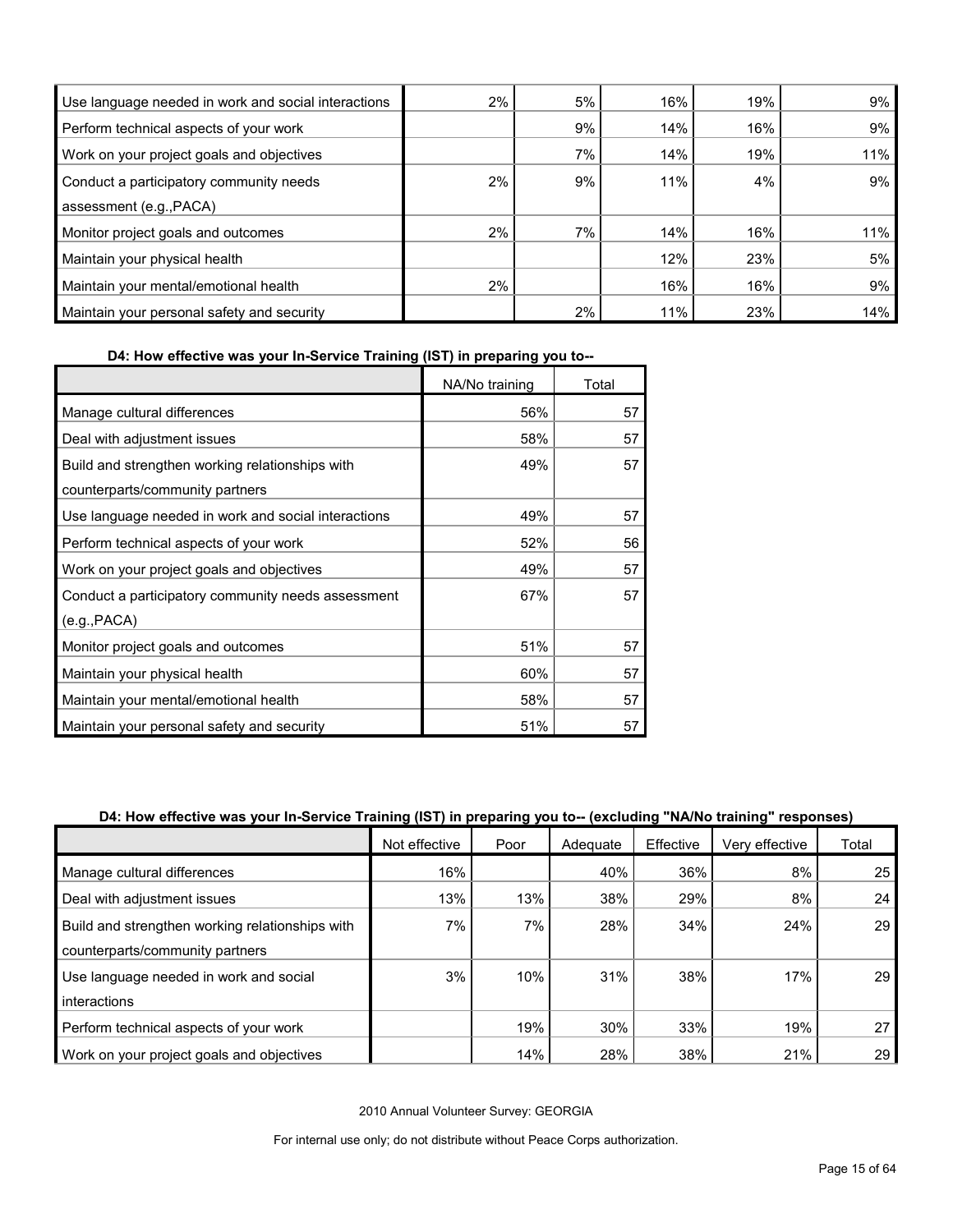| Conduct a participatory community needs    | 5% | 26% | 32% | 11% | 26% | 19 <sup>°</sup> |
|--------------------------------------------|----|-----|-----|-----|-----|-----------------|
| assessment (e.g., PACA)                    |    |     |     |     |     |                 |
| Monitor project goals and outcomes         | 4% | 14% | 29% | 32% | 21% | 28              |
| Maintain your physical health              |    |     | 30% | 57% | 13% | 23 <sub>1</sub> |
| Maintain your mental/emotional health      | 4% |     | 38% | 38% | 21% | 24 <sup>1</sup> |
| Maintain your personal safety and security |    | 4%  | 21% | 46% | 29% | 28 <sub>1</sub> |

#### **D5: Please list other types of training you have had that were sponsored by someone other than PC**

| $-$<br>_<br>Percent | Number |  |
|---------------------|--------|--|
|                     |        |  |
|                     |        |  |

Open-ended results. Not responsive to request.

 $\lceil \text{Total} \rceil$  100% 60  $\lceil \text{Total} \rceil$  100% 60  $\lceil \text{Total} \rceil$  100% 60  $\lceil \text{Total} \rceil$ 

2010 Annual Volunteer Survey: GEORGIA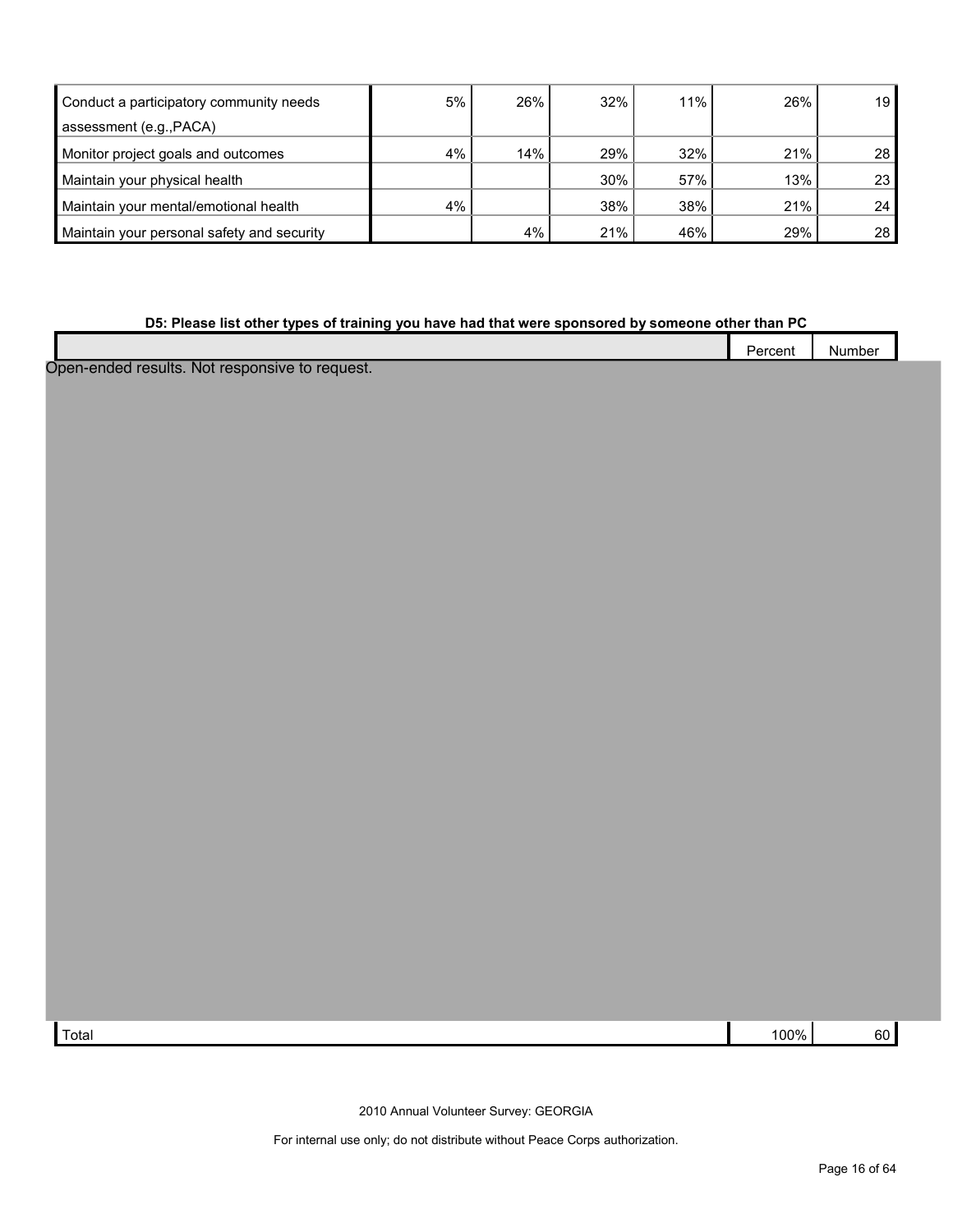#### **D6: How well can you communicate in the language used by most local people in your**

| community? |            |        |            |      |           |       |
|------------|------------|--------|------------|------|-----------|-------|
|            | Not at all | Poorlv | Adequatelv | Well | Verv well | Total |
| D6         | 2%         | 27%    | 45%        | 22%  | 5%        | 60    |

#### **Local language proficiency (D6) by Time in Country (A2)**

|                   | Not at all | Poorly | Adequately | Well | Very well | Total |
|-------------------|------------|--------|------------|------|-----------|-------|
| 6 months or less  | 3%         | 42%    | 48%        | 3%   | 3%        | 31    |
| 7 to 12 months    |            |        |            |      |           |       |
| 13 to 20 months   |            | 10%    | 41%        | 41%  | 7%        | 29    |
| 21 to 27 months   |            |        |            |      |           |       |
| 28 months or more |            |        |            |      |           |       |
| Total             | 2%         | 27%    | 45%        | 22%  | 5%        | 60    |

# <span id="page-16-0"></span>**E. Volunteer Assignment Goals and Impact**

This section reports Volunteers' self-assessments of their impact on the individuals and organizations in the communities in which they serve. The results address the extent to which Volunteers' work and other community interaction have achieved the following three goals:

Goal 1: To help the people of interested countries in meeting their need for trained men and women by transferring skills to, and building capacity of, host country partners

Goal 2: To help promote a better understanding of Americans on the part of the peoples served

Goal 3: To help Americans understand the people and cultures of other countries

|                                                    | Not at all | Minimally | Adequately | Considerably | Exceptionally |
|----------------------------------------------------|------------|-----------|------------|--------------|---------------|
| Meets the objectives of the project plan           |            | 12%       | 27%        | 35%          | 8%            |
| Builds local capacity for sustainability (goal 1)  | 3%         | 15%       | 27%        | 23%          | 8%            |
| Involves local people in planning and implementing | 3%         | 5%        | 27%        | 37%          | 8%            |
| activities                                         |            |           |            |              |               |
| Complements other local development activities     | 5%         | 15%       | 23%        | 28%          | 8%            |
| Transfers skills to host country individuals and   |            | 13%       | 23%        | 37%          | 12%           |
| organizations (goal 1)                             |            |           |            |              |               |
| Mobilizes host country individuals to volunteer    | 12%        | 25%       | 23%        | 10%          | 2%            |

**E1: To what extent does your Volunteer work assignment address the following?**

2010 Annual Volunteer Survey: GEORGIA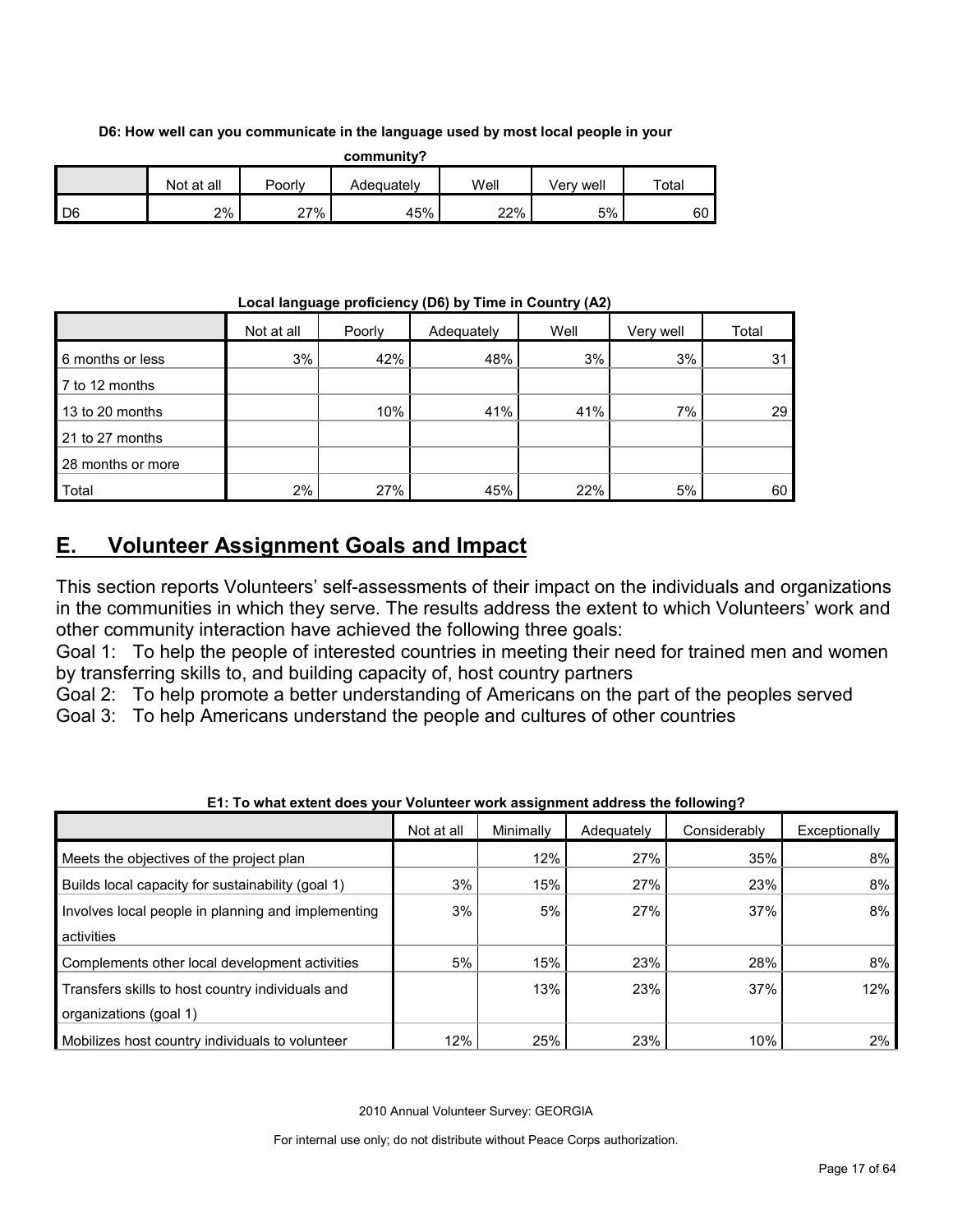| Helps promote a better understanding of Americans | $7\%$ | 17% | 33% | $30\%$ |
|---------------------------------------------------|-------|-----|-----|--------|
| on the part of the peoples served (goal 2)        |       |     |     |        |
| Helps promote a better understanding of other     | 5%    | 15% | 35% | 32%    |
| peoples on the part of Americans (goal 3)         |       |     |     |        |

#### **E1: To what extent does your Volunteer work assignment address the following?**

|                                                       | <b>NA</b> | Total |
|-------------------------------------------------------|-----------|-------|
| Meets the objectives of the project plan              | 18%       | 60    |
| Builds local capacity for sustainability (goal 1)     | 23%       | 60    |
| Involves local people in planning and implementing    | 20%       | 60    |
| activities                                            |           |       |
| Complements other local development activities        | 20%       | 60    |
| Transfers skills to host country individuals and      | 15%       | 60    |
| organizations (goal 1)                                |           |       |
| Mobilizes host country individuals to volunteer       | 28%       | 60    |
| Helps promote a better understanding of Americans on  | 13%       | 60    |
| the part of the peoples served (goal 2)               |           |       |
| Helps promote a better understanding of other peoples | 13%       | 60    |
| on the part of Americans (goal 3)                     |           |       |

#### **E1: To what extent does your Volunteer work assignment address the following? (excluding "NA" responses)**

|                                                       | Not at all | Minimally | Adequately | Considerably |
|-------------------------------------------------------|------------|-----------|------------|--------------|
| Meets the objectives of the project plan              |            | 14%       | 33%        | 43%          |
| Builds local capacity for sustainability (goal 1)     | 4%         | 20%       | 35%        | $30\%$       |
| Involves local people in planning and implementing    | 4%         | 6%        | 33%        | 46%          |
| activities                                            |            |           |            |              |
| Complements other local development activities        | 6%         | 19%       | 29%        | 35%          |
| Transfers skills to host country individuals and      |            | 16%       | 27%        | 43%          |
| organizations (goal 1)                                |            |           |            |              |
| Mobilizes host country individuals to volunteer       | 16%        | 35%       | 33%        | 14%          |
| Helps promote a better understanding of Americans on  |            | 8%        | 19%        | 38%          |
| the part of the peoples served (goal 2)               |            |           |            |              |
| Helps promote a better understanding of other peoples |            | 6%        | 17%        | 40%          |
| on the part of Americans (goal 3)                     |            |           |            |              |

#### **E1: To what extent does your Volunteer work assignment address the following?**

**(excluding "NA" responses)**

2010 Annual Volunteer Survey: GEORGIA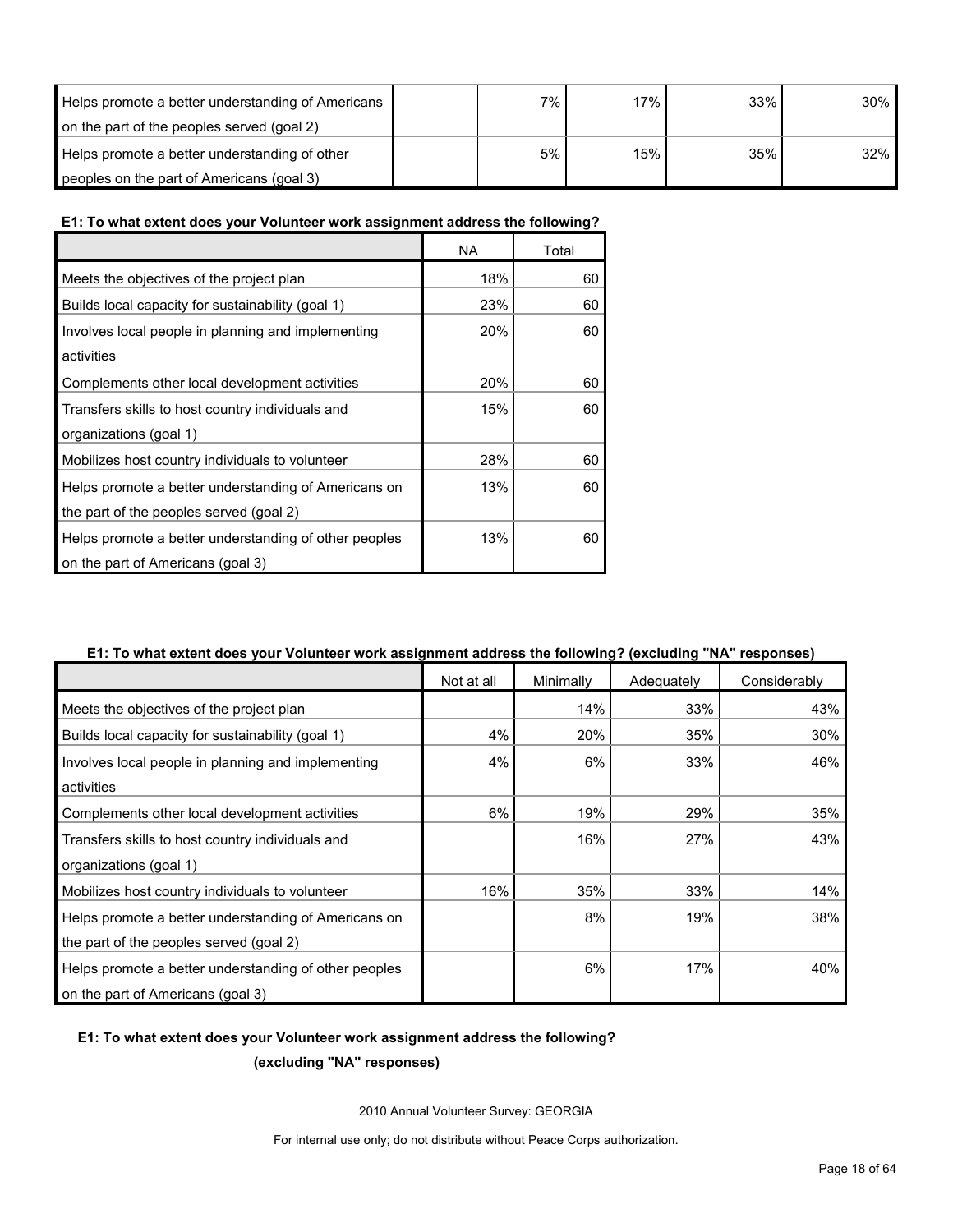|                                                       | Exceptionally | Total |
|-------------------------------------------------------|---------------|-------|
| Meets the objectives of the project plan              | 10%           | 49    |
| Builds local capacity for sustainability (goal 1)     | 11%           | 46    |
| Involves local people in planning and implementing    | 10%           | 48    |
| activities                                            |               |       |
| Complements other local development activities        | 10%           | 48    |
| Transfers skills to host country individuals and      | 14%           | 51    |
| organizations (goal 1)                                |               |       |
| Mobilizes host country individuals to volunteer       | 2%            | 43    |
| Helps promote a better understanding of Americans on  | 35%           | 52    |
| the part of the peoples served (goal 2)               |               |       |
| Helps promote a better understanding of other peoples | 37%           | 52    |
| on the part of Americans (goal 3)                     |               |       |

#### **E2: How effective have you been in transferring knowledge and skills to help the following persons or groups build their**

| capacities?                                      |            |           |            |              |               |  |
|--------------------------------------------------|------------|-----------|------------|--------------|---------------|--|
|                                                  | Not at all | Minimally | Adequately | Considerably | Exceptionally |  |
| Your counterpart/community partner               |            | 13%       | 17%        | 30%          | 20%           |  |
| An organization other than your host institution | 8%         | 13%       | 18%        | 15%          | 2%1           |  |
| Members of your host community                   | 2%         | 5%        | 30%        | 33%          | 8%            |  |
| <b>Other Peace Corps Volunteers</b>              | 3%         | 5%        | 25%        | 42%          | 5%            |  |

#### **E2: How effective have you been in transferring knowledge and skills to help the**

#### **following persons or groups build their capacities?**

|                                                  | ΝA  | Total |
|--------------------------------------------------|-----|-------|
| Your counterpart/community partner               | 20% | 60    |
| An organization other than your host institution | 43% | 60    |
| Members of your host community                   | 22% | 60    |
| <b>Other Peace Corps Volunteers</b>              | 20% |       |

#### **E2: How effective have you been in transferring knowledge and skills to help the following persons or groups build**

| ultii capacititos: Italiuming INA Tesponstesi    |            |           |            |              |  |  |  |
|--------------------------------------------------|------------|-----------|------------|--------------|--|--|--|
|                                                  | Not at all | Minimally | Adequately | Considerably |  |  |  |
| Your counterpart/community partner               |            | $17\%$    | 21%        | 38%          |  |  |  |
| An organization other than your host institution | 15%        | 24%       | 32%        | 26%          |  |  |  |

**their capacities? (excluding "NA" responses)**

2010 Annual Volunteer Survey: GEORGIA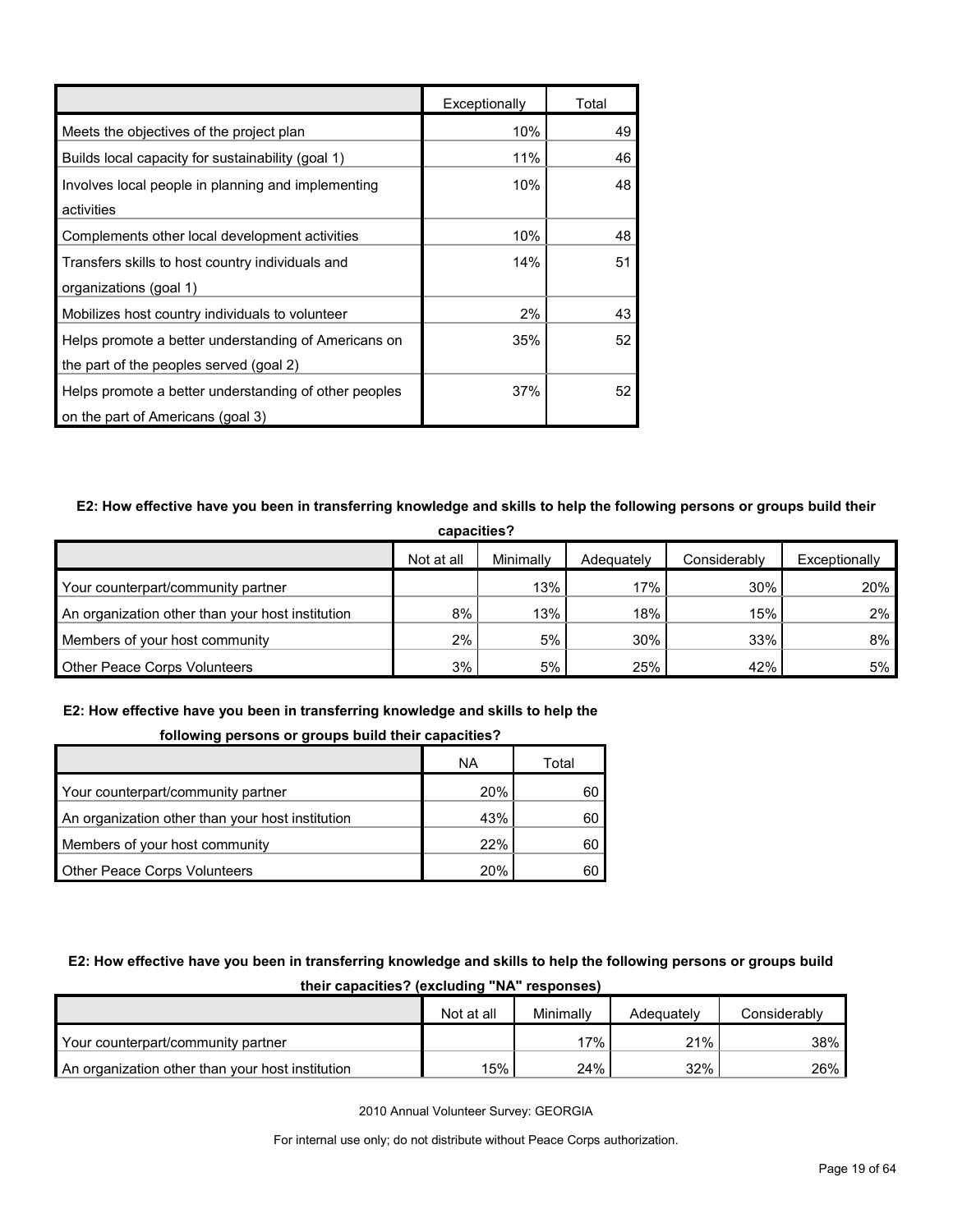| Members of your host community    | 2% | 6% | 38% | /001         |
|-----------------------------------|----|----|-----|--------------|
| Other Peace Corps '<br>Volunteers | 4% | 6% | 31% | こつのん<br>70 ک |

#### **E2: How effective have you been in transferring knowledge and skills to help the**

**following persons or groups build their capacities? (excluding "NA" responses)**

|                                                  | Exceptionally | Total |
|--------------------------------------------------|---------------|-------|
| Your counterpart/community partner               | 25%           | 48    |
| An organization other than your host institution | 3%            | 34    |
| Members of your host community                   | 11%           |       |
| <b>Other Peace Corps Volunteers</b>              | 6%            | 48    |

#### **E2.TEXT: Description of others to whom you are transferring skills to help build their capacities**

|                                                | Column N % | Count |  |
|------------------------------------------------|------------|-------|--|
| Open-ended results. Not responsive to request. |            |       |  |
|                                                |            |       |  |
|                                                |            |       |  |
|                                                |            |       |  |
|                                                |            |       |  |
|                                                |            |       |  |
|                                                |            |       |  |
| Total                                          | 100%       | 60    |  |

#### **E3: Based on your contact with host country nationals, to what extent have they gained a better understanding of**

| <b>Americans?</b> |            |           |            |              |               |                   |       |  |  |  |
|-------------------|------------|-----------|------------|--------------|---------------|-------------------|-------|--|--|--|
|                   | Not at all | Minimallv | Adequately | Considerablv | Exceptionally | Too early to tell | Total |  |  |  |
| E <sub>3</sub>    |            | 10%       | 18%        | 37%          | 13%           | 22%               | 60    |  |  |  |

#### **E3: Based on your contact with host country nationals, to what extent have they gained a better**

**understanding of Americans? (excluding "Too early to tell" responses)**

|      | Not at all | Minimally | Adequatelv | Considerabl∨ | Exceptionally | Total |
|------|------------|-----------|------------|--------------|---------------|-------|
| l E3 |            | 13%       | 23%        | $'7\%$<br>41 | $7\%$         | . .   |

2010 Annual Volunteer Survey: GEORGIA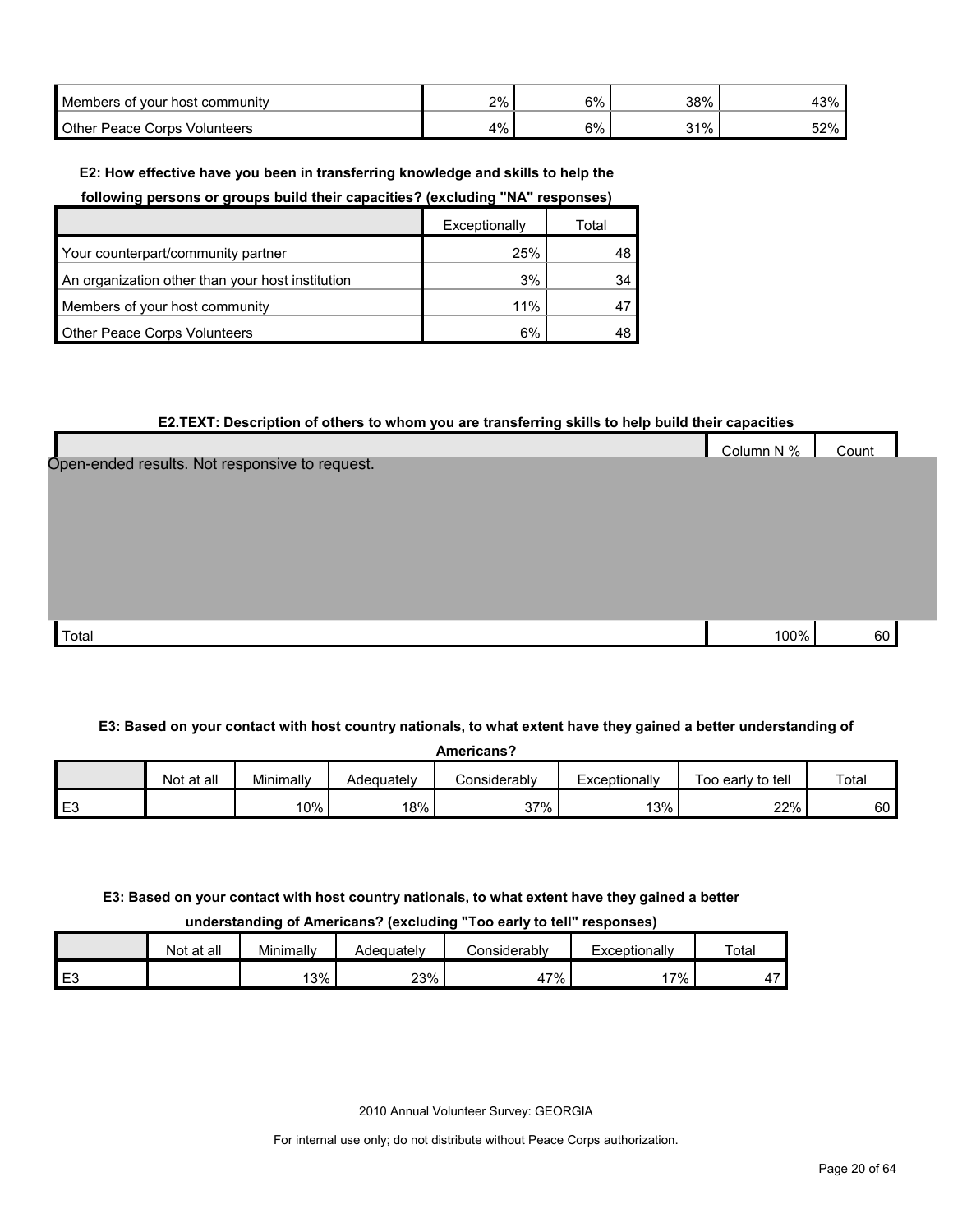**E4: In which of the following third goal activities have you participated during your PC service? Mark all that** 

| apply.                                                |               |              |                   |  |  |  |  |  |  |  |
|-------------------------------------------------------|---------------|--------------|-------------------|--|--|--|--|--|--|--|
|                                                       |               |              | <b>Total PCVs</b> |  |  |  |  |  |  |  |
|                                                       | PCV Responses | % Doing This | Responding        |  |  |  |  |  |  |  |
| Electronic updates                                    | 54            | 92%          |                   |  |  |  |  |  |  |  |
| Personal website or blog                              | 36            | 61%          |                   |  |  |  |  |  |  |  |
| Enrollment in the CWWS/CMS program                    | 33            | 56%          |                   |  |  |  |  |  |  |  |
| Hosting American visitors                             | 21            | 36%          |                   |  |  |  |  |  |  |  |
| Hard copy/paper update                                | 8             | 14%          |                   |  |  |  |  |  |  |  |
| Pen pal program/letter exchange                       | 5             | 8%           |                   |  |  |  |  |  |  |  |
| Peace Corps Week activities                           | 4             | 7%           |                   |  |  |  |  |  |  |  |
| Other please specify                                  | 3             | 5%           |                   |  |  |  |  |  |  |  |
| Podcasted/created a slide show or video posted online | 2             | 3%           |                   |  |  |  |  |  |  |  |
| Posted to PC Digital Library                          | 2             | 3%           |                   |  |  |  |  |  |  |  |
| While on home leave, spoke at a school or community   | 2             | 3%           |                   |  |  |  |  |  |  |  |
| group                                                 |               |              |                   |  |  |  |  |  |  |  |
| Total                                                 |               |              | 59                |  |  |  |  |  |  |  |

Percents may total to more than 100% since Volunteers were asked to "Mark all that apply."

# **E4.TEXT: Description of "others" third goal activities** Column N % Count Total 100% 60 Open-ended results. Not responsive to request.

#### **E4: When asked about third goal activities, Volunteer answered "No**

**involvement in third goal activities."** 

|                      |      | No third goal |       |
|----------------------|------|---------------|-------|
|                      | NA   | activities    | ™otal |
| No Goal 3 activities | 100% |               | 60    |

2010 Annual Volunteer Survey: GEORGIA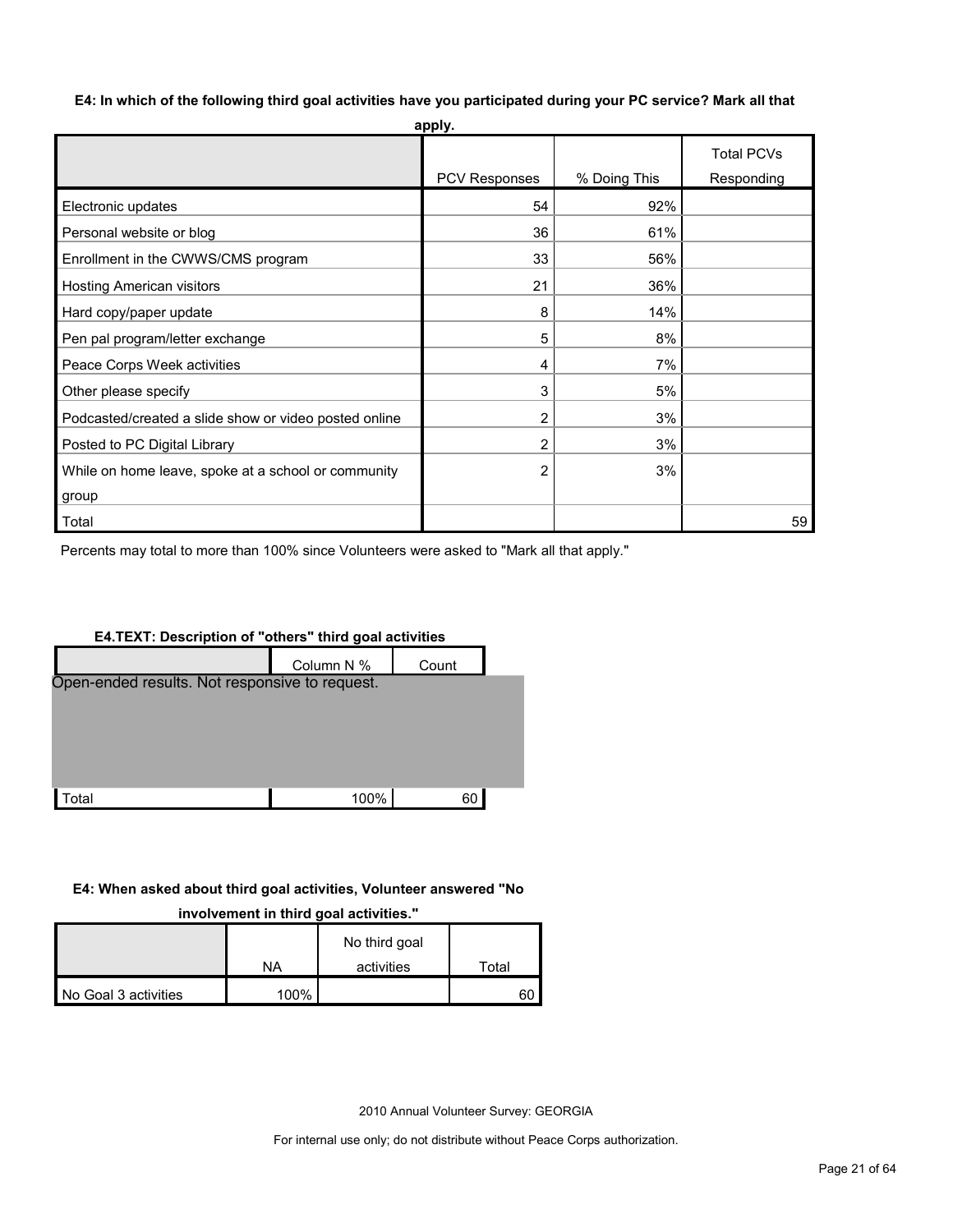#### **E5: Based on your contact with Americans, to what extent have they gained a better understanding of host country**

| nationals? |  |
|------------|--|
|------------|--|

|                  | Not<br>at all | Minimally | Adequately | <b>Considerably</b> | Exceptionally | Too early to tell | Total |
|------------------|---------------|-----------|------------|---------------------|---------------|-------------------|-------|
| $ -$<br>--<br>∟∪ | 2%            | 5%        | 25%        | 35%                 | 18%           | 15%               | 60    |

#### **E5: Based on your contact with Americans, to what extent have they gained a better understanding of host**

**country nationals? (excluding "Too early to tell" responses)**

|                | Not at all | Minimally | Adequately | <i>C</i> onsiderabl∨ | Exceptionally | Total |
|----------------|------------|-----------|------------|----------------------|---------------|-------|
| E <sub>5</sub> | 2%         | 6%        | 29%        | 11%<br>4             | 22%           |       |

# <span id="page-21-0"></span>**F. Peace Corps Support**

This section reports Volunteers' satisfaction with in-country Peace Corps staff support and how the Volunteers communicate with the post.

#### **F1: How prepared for your arrival were the host people with whom you would be working?**

|      | at all<br>Not | Minimally | Adequately | ≿onsiderablv | $\mathsf{\subseteq}$ xceptionally | Total     |
|------|---------------|-----------|------------|--------------|-----------------------------------|-----------|
| l F1 |               | 28%       | 40%        | 18%          | 13%                               | c٥<br>οU. |

#### **F2: To what extent is your CD aware of Volunteer issues and concerns through interactions with PCVs?**

|           | Not at all | Minimally | Adequately | .onsiderablvٽ | Exceptionally | Total |
|-----------|------------|-----------|------------|---------------|---------------|-------|
| ∡ E∩<br>▵ | 2%         | 8%        | 33%        | 43%           | 13%           | 60    |

#### **F3: How satisfied are you with the health care you received from your PCMO(s)?**

|      | Not at all | Minimally | Adequatelv | <i>J</i> onsiderablv | <i>c</i> xceptionally | Not Used | Total |
|------|------------|-----------|------------|----------------------|-----------------------|----------|-------|
| l F3 |            | 2%        | 5%         | 8%                   | 80%                   | 5%       | 59    |

**F3: How satisfied are you with the health care you received from your PCMO(s)?(excluding "Not used"** 

**responses)**

|                     | Not at all | Minimallv | Adequately | ∴onsiderablv | xceptionally | Totai |
|---------------------|------------|-----------|------------|--------------|--------------|-------|
| r <sub>c</sub><br>- |            | 2%        | 5%         | 9%           | 84%          | 56    |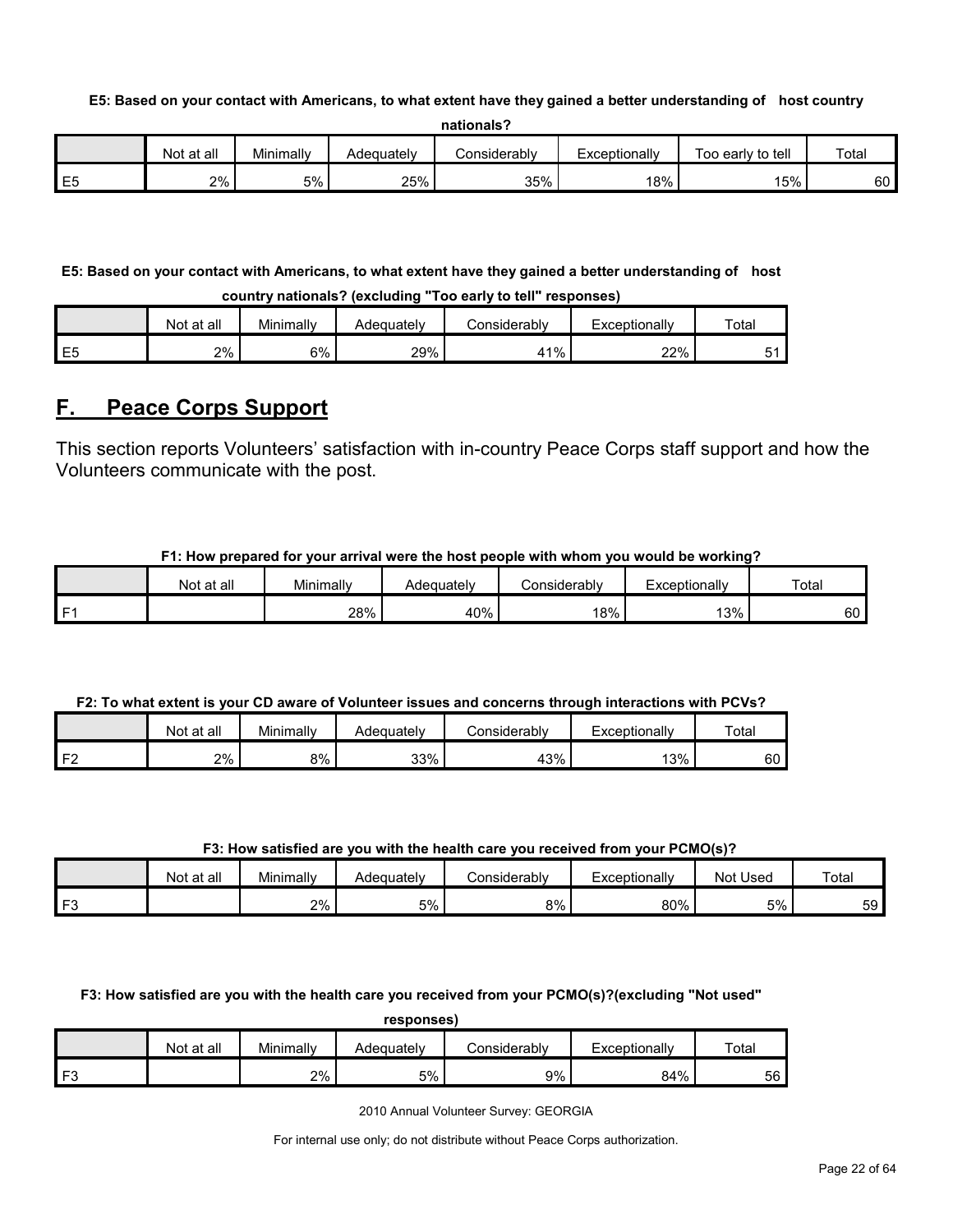|                             | Not at all | Minimally | Adequately | Considerably | Exceptionally | NA  | Total |
|-----------------------------|------------|-----------|------------|--------------|---------------|-----|-------|
| Administrative/logistical   | 2%         |           | 32%        | 32%          | 32%           | 3%  | 60    |
| Cross-cultural              |            | 13%       | 18%        | 47%          | 20%           | 2%  | 60    |
| Emotional                   | 3%         | 13%       | 23%        | 28%          | 18%           | 13% | 60    |
| Feedback on my work reports | 3%         | 7%        | 23%        | 32%          | 10%           | 25% | 60    |
| Job assignment              | 2%         | 8%        | 40%        | 28%          | 15%           | 7%  | 60    |
| Language learning           |            | 8%        | 28%        | 28%          | 35%           |     | 60    |
| Medical                     |            | 2%        | 5%         | 17%          | 75%           | 2%  | 60    |
| Safety and security         |            |           | 13%        | 38%          | 45%           | 3%  | 60    |
| Site selection/preparation  | 13%        | 15%       | 30%        | 22%          | 20%           |     | 60    |
| <b>Technical skills</b>     | 3%         | 8%        | 35%        | 27%          | 23%           | 3%  | 60    |

**F4: How satisfied are you with the following support provided by in-country PC staff?**

#### **F4: How satisfied are you with the following support provided by in-country PC staff? (excluding "NA" responses)**

|                             | Not at all | Minimally | Adequately | Considerably | Exceptionally | Total |
|-----------------------------|------------|-----------|------------|--------------|---------------|-------|
| Administrative/logistical   | 2%         |           | 33%        | 33%          | 33%           | 58    |
| Cross-cultural              |            | 14%       | 19%        | 47%          | 20%           | 59    |
| Emotional                   | 4%         | 15%       | 27%        | 33%          | 21%           | 52    |
| Feedback on my work reports | 4%         | 9%        | 31%        | 42%          | 13%           | 45    |
| Job assignment              | 2%         | 9%        | 43%        | 30%          | 16%           | 56    |
| Language learning           |            | 8%        | 28%        | 28%          | 35%           | 60    |
| Medical                     |            | 2%        | 5%         | 17%          | 76%           | 59    |
| Safety and security         |            |           | 14%        | 40%          | 47%           | 58    |
| Site selection/preparation  | 13%        | 15%       | 30%        | 22%          | 20%           | 60    |
| <b>Technical skills</b>     | 3%         | 9%        | 36%        | 28%          | 24%           | 58    |

## **F5: What level of PC support have you received to help cope with stress from issues such as HIV/AIDS, food insecurity, etc. in your community? (Including PCVs w/no need for support)**

|      |            |                 | Adequate | Considerable | Exceptional | NA/I have no     |       |
|------|------------|-----------------|----------|--------------|-------------|------------------|-------|
|      | No support | Minimal support | support  | support      | support     | need for support | Total |
| 1 F5 |            | 10%             | 25%      | 13%          | 8%          | 43%              | 60    |

2010 Annual Volunteer Survey: GEORGIA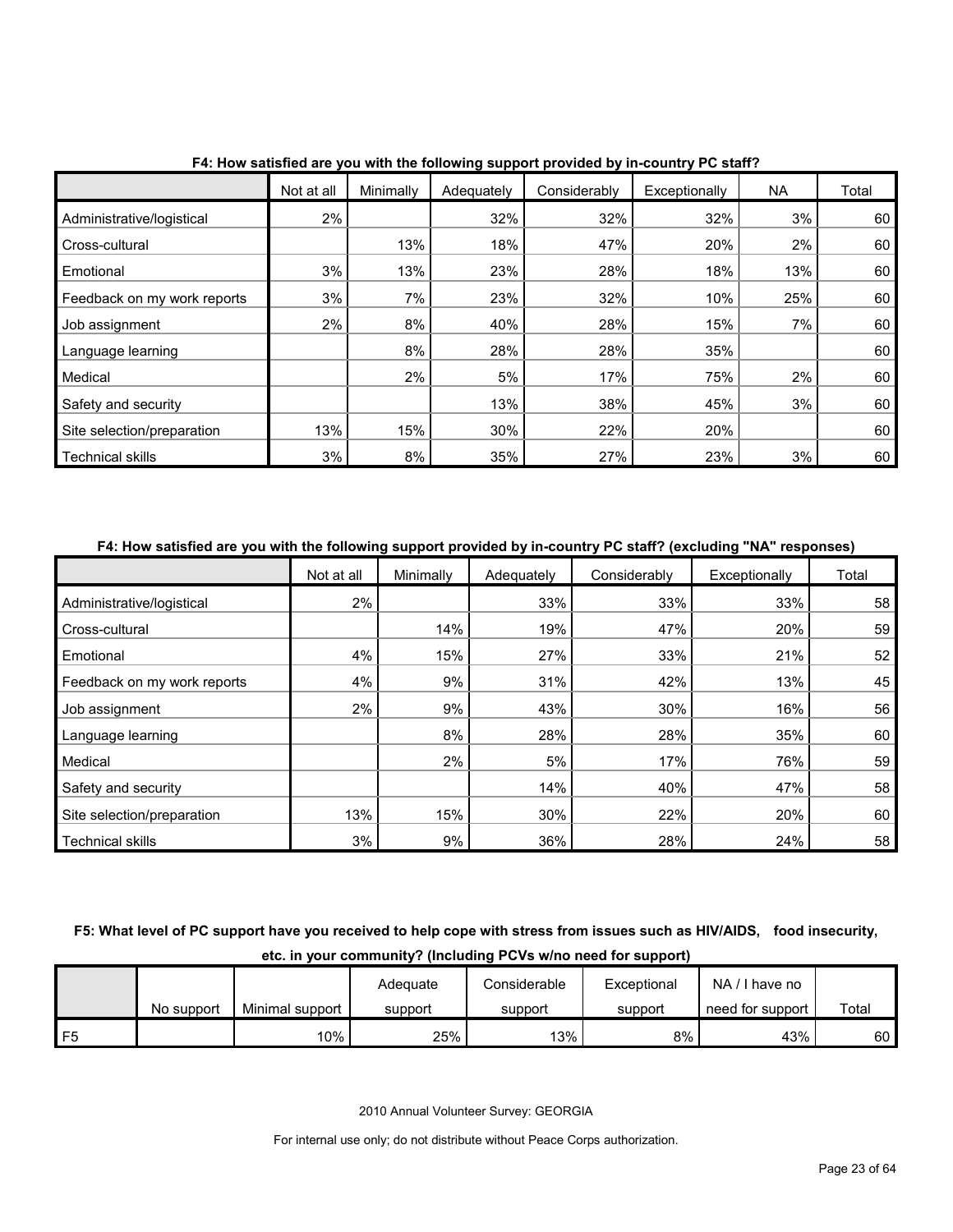#### **F5: What level of PC support have you received to help cope with stress from issues such as HIV/AIDS, food insecurity,**

|    |            |                 |                  | Considerable | Exceptional |       |
|----|------------|-----------------|------------------|--------------|-------------|-------|
|    | No support | Minimal support | Adequate support | support      | support     | Total |
| F5 |            | 18%             | 44%              | 24%          | 15%         | 34    |

#### **etc. in your community? (excluding "NA/No need for support" responses)**

#### **F6a: How would you rate your interaction with the Country Director (CD)**

| in terms of the following? |            |          |       |  |
|----------------------------|------------|----------|-------|--|
|                            | Inadequate | Adequate | Total |  |
| <b>CD Responsiveness</b>   | 7%         | 93%      | 58    |  |
| CD Informative content     | 3%         | 97%      | 58    |  |
| CD Comfort level           | 11%        | 89%      | 57    |  |
| <b>CD Site visits</b>      | 37%        | 63%      | 5     |  |

#### **F6b: How would you rate your interaction with the PTO in terms of --?**

|                                | Inadequate | Adequate | Total |
|--------------------------------|------------|----------|-------|
| <b>PTO Responsiveness</b>      | 11%        | 89%      | 55    |
| <b>PTO</b> Informative content | 11%        | 89%      | 53    |
| <b>PTO Comfort level</b>       | 15%        | 85%      | 53    |
| <b>PTO Site visits</b>         | 21%        | 79%      | 52    |

#### **F6c: How would you rate your interaction with the APCD/Program Manager in**

| terms of $-2$                 |            |          |       |  |
|-------------------------------|------------|----------|-------|--|
|                               | Inadequate | Adequate | Total |  |
| <b>APCD/PM Responsiveness</b> | 12%        | 88%      | 57    |  |
| APCD/PM Informative content   | 10%        | 90%      | 59    |  |
| APCD/PM Comfort level         | 10%        | 90%      | 58    |  |
| <b>APCD/PM Site visits</b>    | 18%        | 82%      | 55    |  |

#### **F6d: How would you rate your interaction with the PCMO in terms of --?**

2010 Annual Volunteer Survey: GEORGIA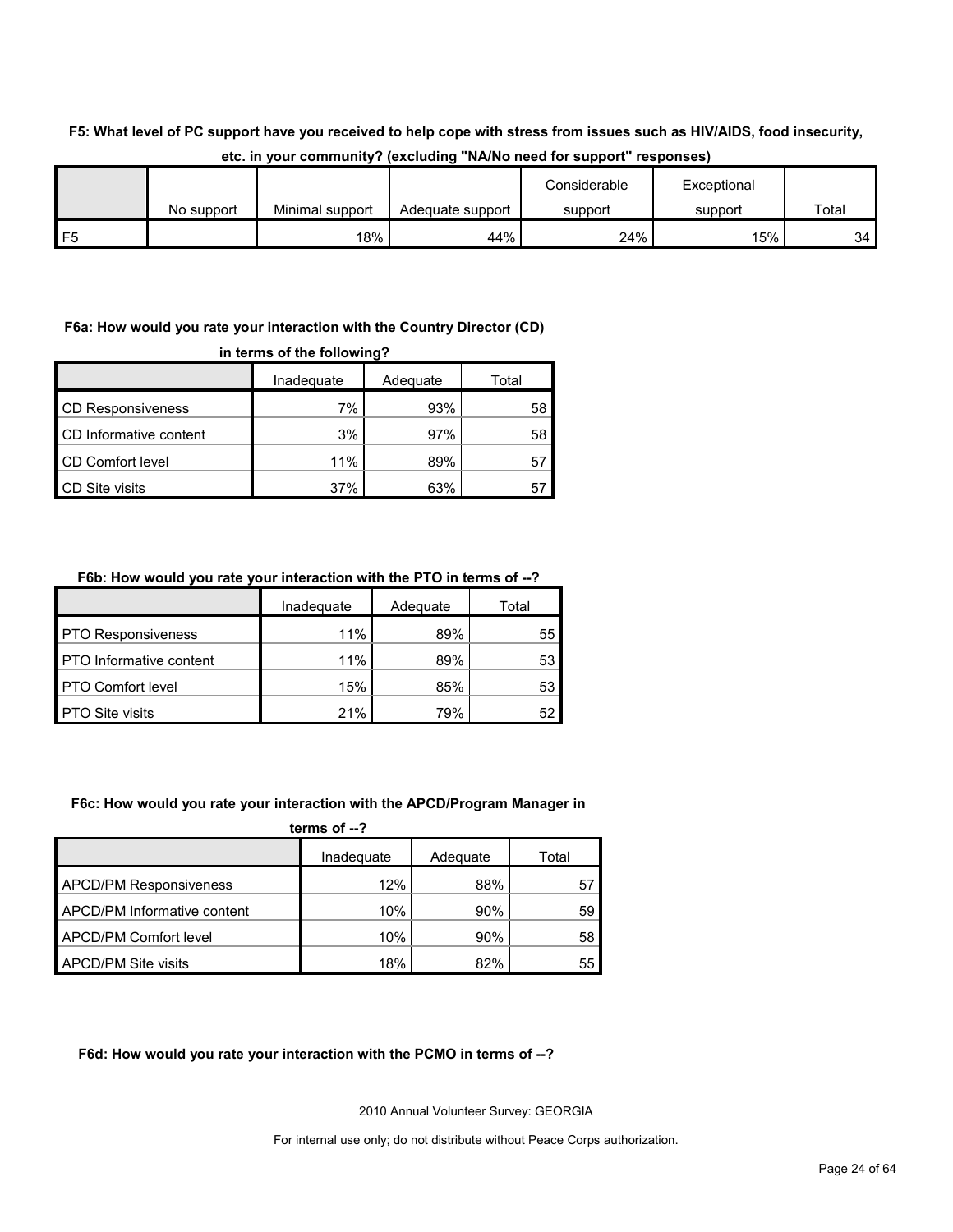|                                 | Inadequate | Adequate | Total |
|---------------------------------|------------|----------|-------|
| <b>PCMO Responsiveness</b>      | $0\%$      | 100%     | 56    |
| <b>PCMO</b> Informative content | $0\%$      | 100%     | 57    |
| <b>PCMO Comfort level</b>       | $0\%$      | 100%     | 56    |
| <b>PCMO Site visits</b>         | 7%         | 93%      | 54    |

# **F6e: How would you rate your interaction with the Safety and Security**

| Coordinator (SSC) in terms of --? |            |          |       |  |
|-----------------------------------|------------|----------|-------|--|
|                                   | Inadequate | Adequate | Total |  |
| <b>SSC Responsiveness</b>         | $0\%$      | 100%     | 59    |  |
| SSC Informative content           | 3%         | 97%      | 59    |  |
| <b>SSC Comfort level</b>          | 5%         | 95%      | 58    |  |
| <b>SSC Site visits</b>            | 12%        | 88%      | 5     |  |

#### **F6f: How would you rate your interaction with the Training Manager in terms**

| of --?                       |            |          |       |  |
|------------------------------|------------|----------|-------|--|
|                              | Inadequate | Adequate | Total |  |
| <b>TrMngr Responsiveness</b> | 12%        | 88%      | 58    |  |
| TrMngr Informative content   | 10%        | 90%      | 58    |  |
| <b>TrMngr Comfort level</b>  | 16%        | 84%      | 57    |  |
| <b>TrMngr Site visits</b>    | 27%        | 73%      | 56    |  |

#### **F6g: How would you rate your interaction with administrative staff in terms**

| of $-2$                   |            |          |       |  |
|---------------------------|------------|----------|-------|--|
|                           | Inadequate | Adequate | Total |  |
| Admin Responsiveness      | 7%         | 93%      | 58    |  |
| Admin Informative content | 7%         | 93%      | 58    |  |
| Admin Comfort level       | $2\%$      | 98%      | 57    |  |
| Admin Site visits         | 24%        | 76%      | 55    |  |

#### **F7: What is the best method for you to communicate with your Peace**

**Corps office?**

2010 Annual Volunteer Survey: GEORGIA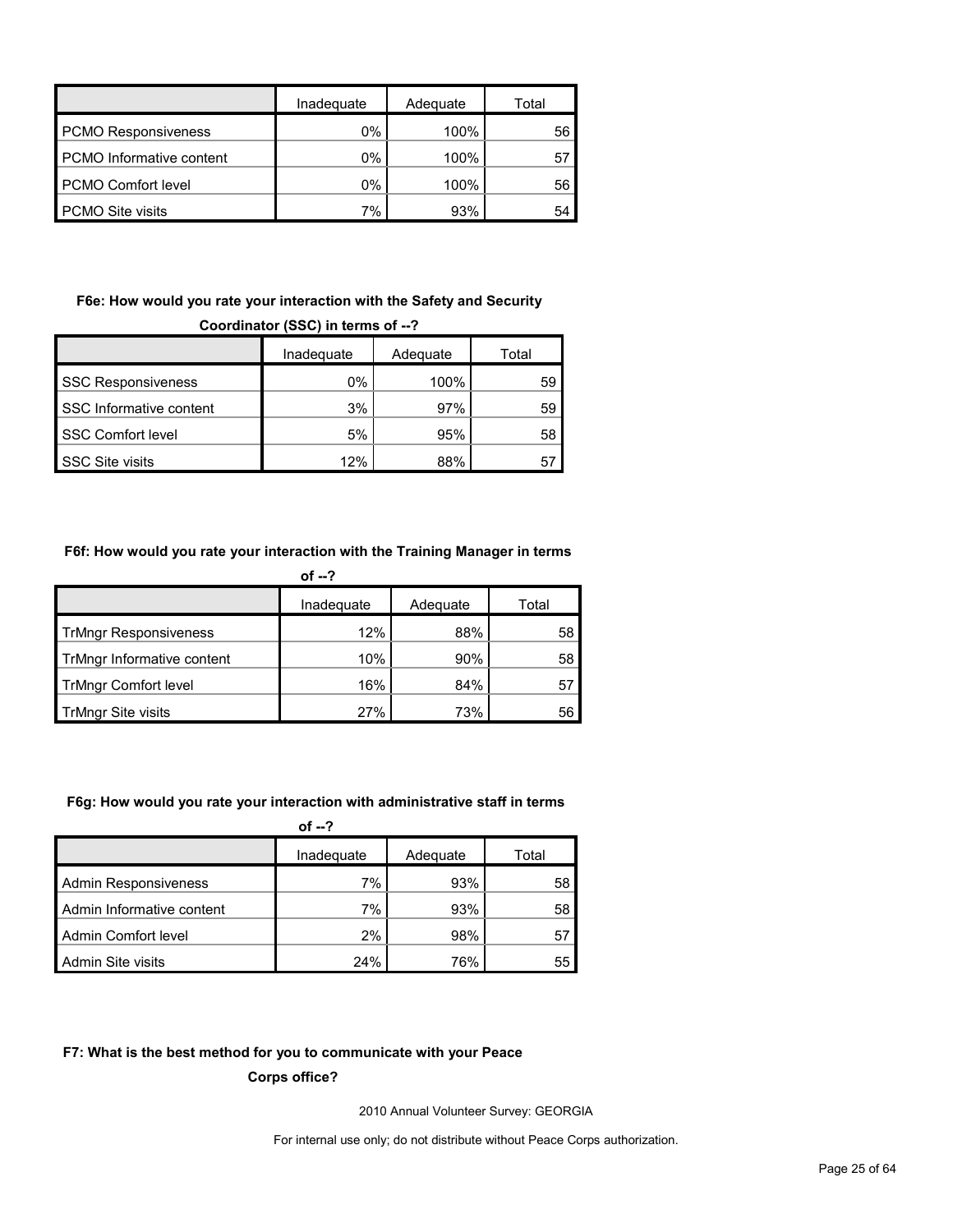|                                    | Percent | Number |
|------------------------------------|---------|--------|
| Cell phone                         | 78%     | 47     |
| Text messaging (SMS)               | 12%     |        |
| Email                              | 8%      | 5      |
| In-person visits                   | 2%      |        |
| Other: Please specify below        |         |        |
| Telephone not at residence or work |         |        |
| Telephone at residence or work     |         |        |
| Letters/postal service             |         |        |
| Fax                                |         |        |
| Total                              | 100%    | 60     |

#### **F7.OTHER: Description of "other" best**

**method to communicate with post**

|       | <b>PERCENT</b> | <b>NUMBER</b> |
|-------|----------------|---------------|
|       | 100%           | 6ſ            |
| Total | 100%           |               |

**F8: In general, how do you rate the effectiveness of your communication resources for contacting your** 

**PC staff in-country?**

|                | effective<br><b>Not</b> | $\overline{P}_{\overline{O}O}$ | Adeɑuate | Effective | Verv effective | Total |
|----------------|-------------------------|--------------------------------|----------|-----------|----------------|-------|
| F <sub>8</sub> |                         |                                | $7\%$    | 30%       | 53%            | 60    |

# <span id="page-25-0"></span>**G. Your Safety and Security**

This section reports on how safe Volunteers feel. Volunteers' experiences with various types of insensitive remarks or behaviors, harassment or discrimination, and crime are summarized, as well as whether harassment and crime events were reported to Peace Corps.

|  |  | G1: How safe do you feel? |
|--|--|---------------------------|
|  |  |                           |

|                | Not at All Safe | Often Unsafe | Adequately Safe | Usually Safe | Verv Safe | Total |
|----------------|-----------------|--------------|-----------------|--------------|-----------|-------|
| Where you live |                 |              | $10\%$          | 18%          | 72%       | 60 l  |
| Where you work |                 | 2%           | 5%              | 13%          | 80%       | 60    |

2010 Annual Volunteer Survey: GEORGIA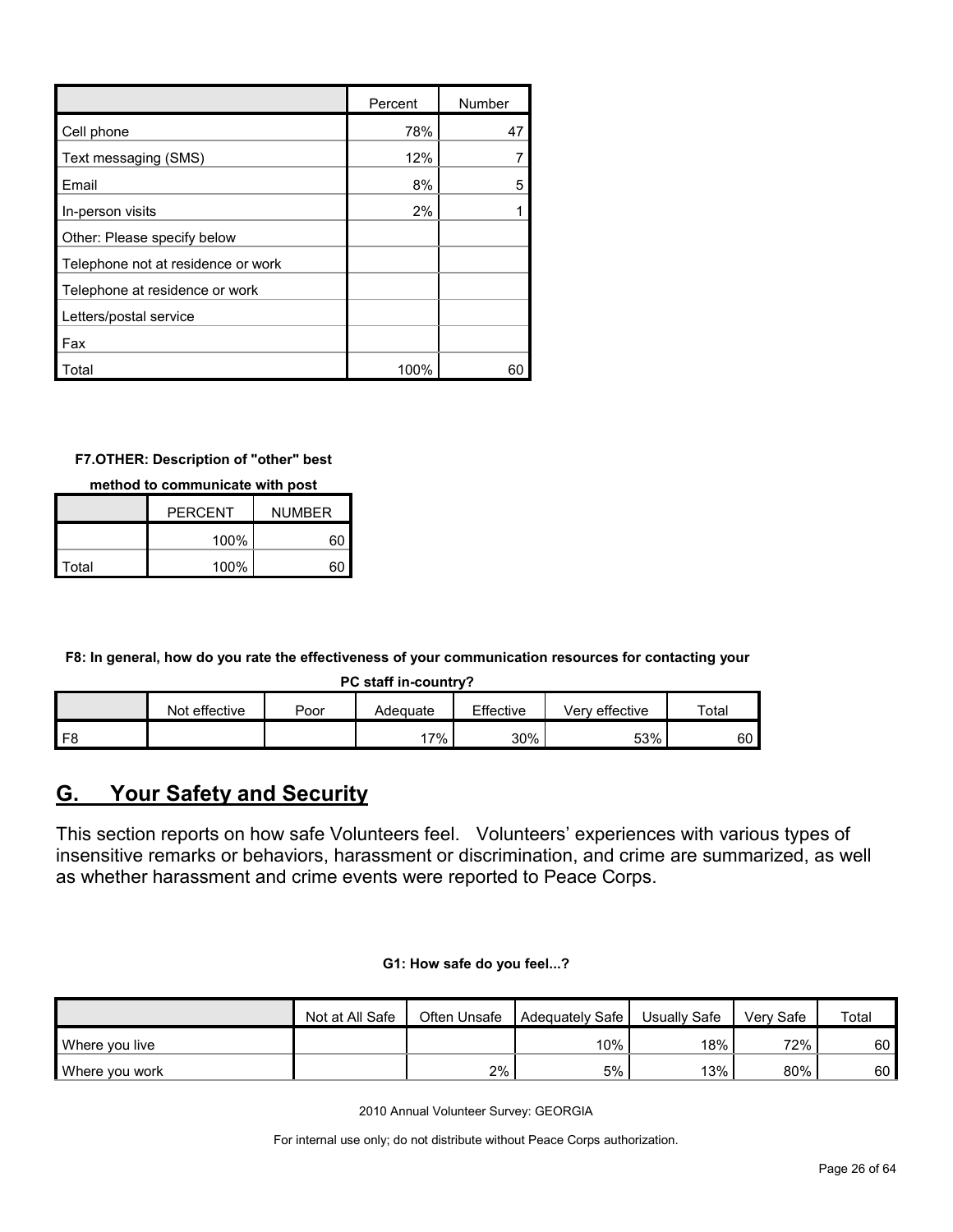| When you travel in-country         |    | 32% | 48% | 20% | 60 |
|------------------------------------|----|-----|-----|-----|----|
| City where main Peace Corps office | 2% | 25% | 40% | 33% | 60 |
| is located                         |    |     |     |     |    |

#### **G2: Have you encountered insensitive comments or behavior toward you based on your race, ethnicity, age, gender, or sexual orientation from any of the following sources?**

|                         | Yes | No  | <b>NA</b> | Total |
|-------------------------|-----|-----|-----------|-------|
| Host/home stay family   | 15% | 80% | 5%        | 60    |
| Community members       | 28% | 70% | 2%        | 60    |
| <b>Other Volunteers</b> | 8%  | 88% | 3%        | 60    |
| PC in-country staff     | 5%  | 92% | 3%        | 60    |
| Other                   | 19% | 35% | 46%       | 37    |

**G2: Have you encountered insensitive comments or behavior toward you based on your race, ethnicity, age, gender, or sexual orientation from any of the following sources? (excluding "NA" responses)**

| the following sources? (excluding NA responses) |     |     |       |  |  |  |  |  |  |
|-------------------------------------------------|-----|-----|-------|--|--|--|--|--|--|
|                                                 | Yes | No  | Total |  |  |  |  |  |  |
| Host/home stay family                           | 16% | 84% | 57    |  |  |  |  |  |  |
| Community members                               | 29% | 71% | 59    |  |  |  |  |  |  |
| <b>Other Volunteers</b>                         | 9%  | 91% | 58    |  |  |  |  |  |  |
| PC in-country staff                             | 5%  | 95% | 58    |  |  |  |  |  |  |
| <b>Other</b>                                    | 35% | 65% |       |  |  |  |  |  |  |

#### **G2.OTHER: Description of "other" sources of insensitive comments/behavior**

|                                                | <b>PERCENT</b> | <b>NUMBER</b> |
|------------------------------------------------|----------------|---------------|
|                                                |                |               |
| Open-ended results. Not responsive to request. |                |               |

2010 Annual Volunteer Survey: GEORGIA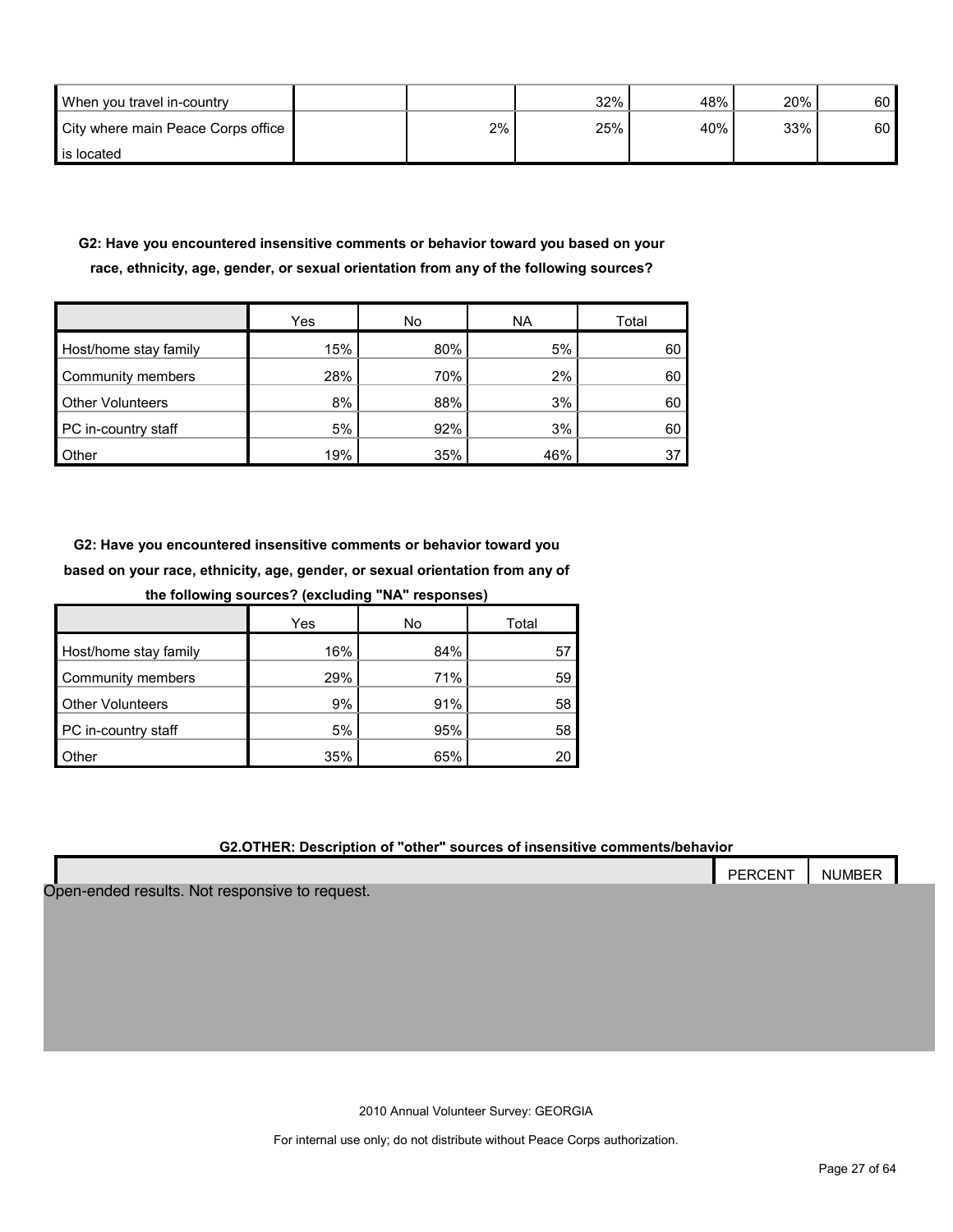Total 100% 60  $\,$  100% 60  $\,$  60  $\,$  100% 60  $\,$  60  $\,$  60  $\,$  60  $\,$  60  $\,$  60  $\,$  60  $\,$  60  $\,$  60  $\,$  60  $\,$  60  $\,$  60  $\,$  60  $\,$  60  $\,$  60  $\,$  60  $\,$  60  $\,$  60  $\,$  60  $\,$  60  $\,$  60  $\,$  60  $\,$ 

NOTE: See Open-Ended Responses Report for comments Volunteers wrote in response to Question G3 to explain their harassment/discrimination answers.

|                              | None | Once | 2-5 times | 6-10 times | 11-25 times | 26+ times | Total |
|------------------------------|------|------|-----------|------------|-------------|-----------|-------|
| Age H/D                      | 88%  |      | 12%       |            |             |           | 51    |
| Anti-American H/D            | 75%  | 4%   | 19%       | 2%         |             |           | 52    |
| Disability H/D               | 100% |      |           |            |             |           | 49    |
| Gender H/D                   | 82%  | 4%   | 10%       |            | 4%          |           | 49    |
| Racial/color H/D             | 96%  |      | 2%        |            |             | 2%        | 49    |
| Religious H/D                | 86%  | 8%   | 2%        | 2%         | 2%          |           | 50    |
| Sexual orientation H/D       | 100% |      |           |            |             |           | 49    |
| Sexual harassment (physical) | 83%  | 13%  | 4%        |            |             |           | 52    |
| Sexual harassment (verbal)   | 81%  | 4%   | 10%       | 4%         |             | 2%        | 52    |

#### **G3: Please indicate the number of times you experienced the following types of discrimination/harassment: PERCENTAGES**

#### **G3: Please indicate the number of times you experienced the following types of discrimination/harassment: NUMBERS**

|                              | None | Once           | 2-5 times | 6-10 times | 11-25 times | 26+ times | Total |
|------------------------------|------|----------------|-----------|------------|-------------|-----------|-------|
| Age H/D                      | 45   |                | 6         |            |             |           | 51    |
| Anti-American H/D            | 39   | $\overline{2}$ | 10        |            |             |           | 52    |
| Disability H/D               | 49   |                |           |            |             |           | 49    |
| Gender H/D                   | 40   | $\overline{2}$ | 5         |            | 2           |           | 49    |
| Racial/color H/D             | 47   |                |           |            |             |           | 49    |
| Religious H/D                | 43   | 4              |           |            |             |           | 50    |
| Sexual orientation H/D       | 49   |                |           |            |             |           | 49    |
| Sexual harassment (physical) | 43   |                |           |            |             |           | 52    |
| Sexual harassment (verbal)   | 42   |                | 5         |            |             |           | 52    |

2010 Annual Volunteer Survey: GEORGIA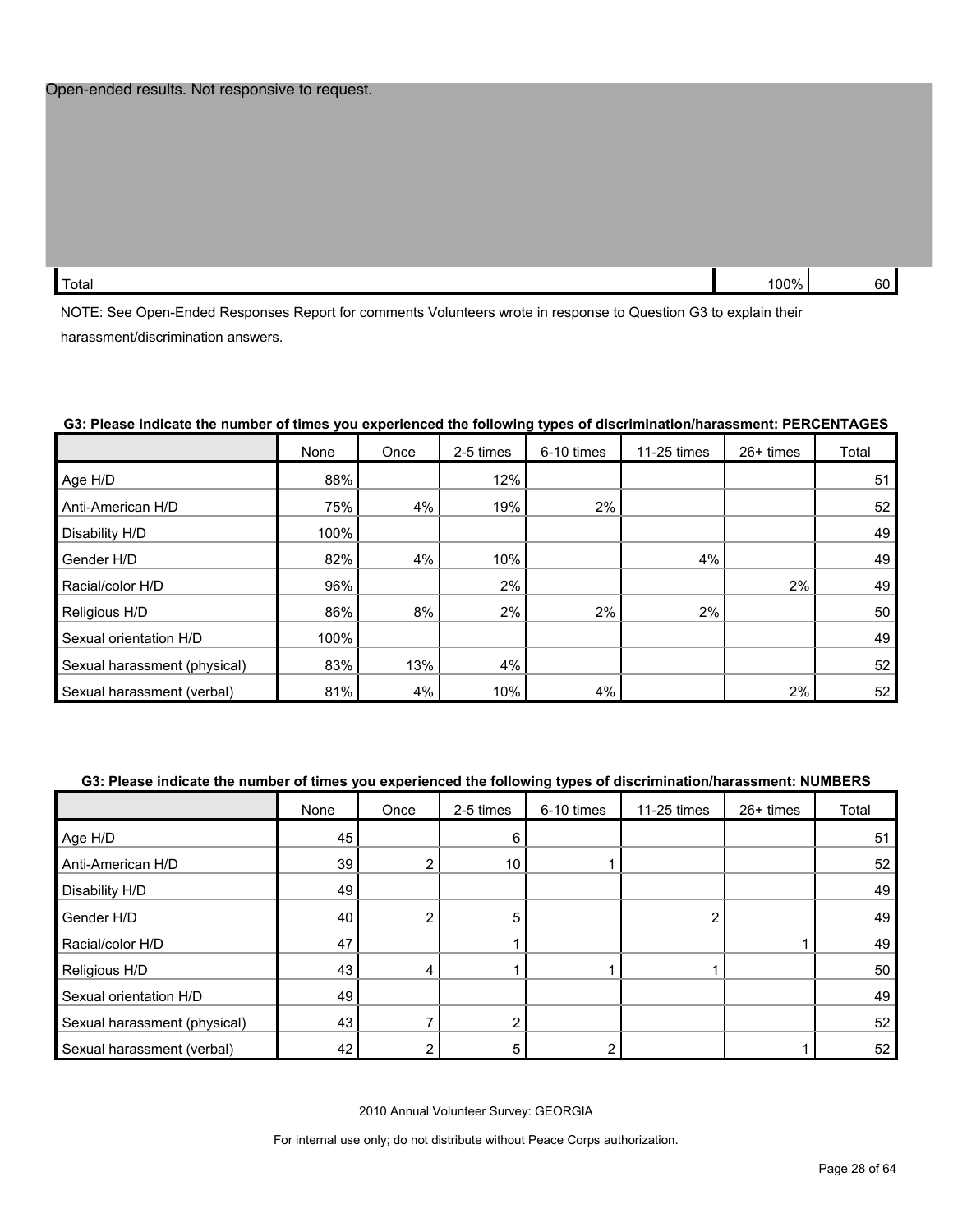|         |             |       | Reported Age H/D |           |            |             |           |       |  |
|---------|-------------|-------|------------------|-----------|------------|-------------|-----------|-------|--|
|         |             | Never | Once             | 2-5 times | 6-10 times | 11-25 times | 26+ times | Total |  |
| Age H/D | Once        |       |                  |           |            |             |           |       |  |
|         | 2-5 times   | 5     |                  |           |            |             |           | 5     |  |
|         | 6-10 times  |       |                  |           |            |             |           |       |  |
|         | 11-25 times |       |                  |           |            |             |           |       |  |
|         | 26+ times   |       |                  |           |            |             |           |       |  |
|         | Total       | 5     |                  |           |            |             |           | 5     |  |

#### **G3: Volunteers experiencing AGE discrimination/harassment: Events by Number of Reports to PC**

NOTE: Some PCVs provided the number of events without answering how many times they reported the event/s.

#### **G3: Volunteers experiencing AGE discrimination/harassment: Events by Person Responsible**

|         |                   |             | Someone you | Counterpart,<br>supervisor, | Peace Corps |                   |
|---------|-------------------|-------------|-------------|-----------------------------|-------------|-------------------|
|         |                   | Stranger    | know        | co-worker                   | Volunteer   | Peace Corps staff |
|         |                   | Responsible | Responsible | Responsible                 | Responsible | Responsible       |
| Age H/D | Once              |             |             |                             |             |                   |
|         | 2-5 times         |             |             | ົ                           |             |                   |
|         | 6-10 times        |             |             |                             |             |                   |
|         | 11-25 times       |             |             |                             |             |                   |
|         | 26+ times         |             |             |                             |             |                   |
|         | <b>Total PCVs</b> |             |             |                             |             |                   |

NOTE: Some PCVs provided the number of events without answering who was responsible.

#### **G3: Volunteers experiencing AGE discrimination/harassment:**

|  | <b>Events by Person Responsible</b> |  |
|--|-------------------------------------|--|
|  |                                     |  |
|  |                                     |  |

|         |             | Host country family<br>member | Other       |
|---------|-------------|-------------------------------|-------------|
|         |             | Responsible                   | Responsible |
| Age H/D | Once        |                               |             |
|         | 2-5 times   |                               |             |
|         | 6-10 times  |                               |             |
|         | 11-25 times |                               |             |

2010 Annual Volunteer Survey: GEORGIA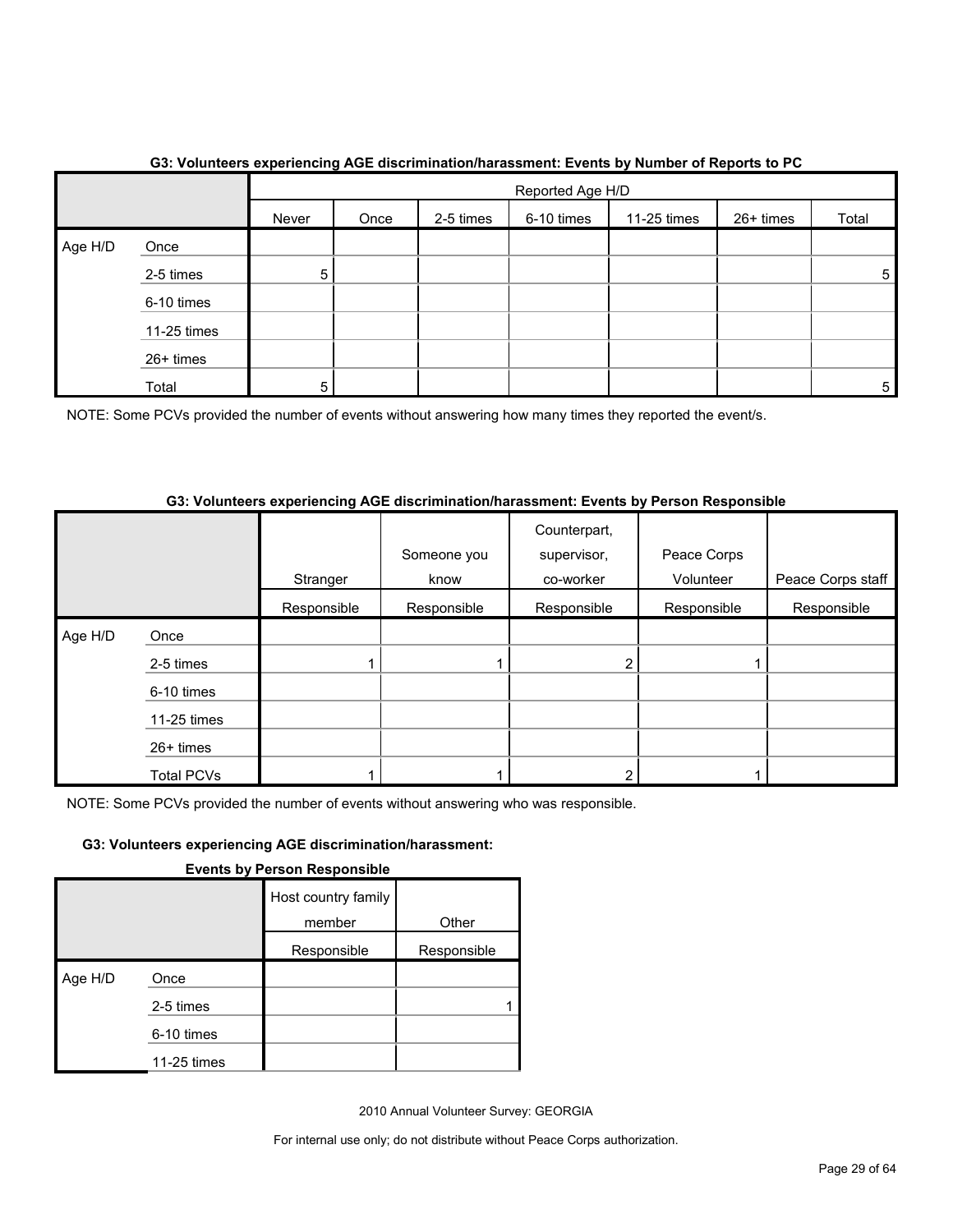| $26+$ times |  |
|-------------|--|
| Total PCVs  |  |

#### **G3: Volunteers experiencing ANTI-AMERICAN discrimination/harassment: Events by Number of Reports to PC**

|                   |             |       | Reported Anti-American H/D |           |            |             |           |                 |  |
|-------------------|-------------|-------|----------------------------|-----------|------------|-------------|-----------|-----------------|--|
|                   |             | Never | Once                       | 2-5 times | 6-10 times | 11-25 times | 26+ times | Total           |  |
| Anti-American H/D | Once        | ົ     |                            |           |            |             |           | 2               |  |
|                   | 2-5 times   |       | 2                          |           |            |             |           | 9               |  |
|                   | 6-10 times  |       |                            |           |            |             |           |                 |  |
|                   | 11-25 times |       |                            |           |            |             |           |                 |  |
|                   | 26+ times   |       |                            |           |            |             |           |                 |  |
|                   | Total       | 10    | ົ                          |           |            |             |           | 12 <sub>1</sub> |  |

NOTE: Some PCVs provided the number of events without answering how many times they reported the event/s.

#### **G3: Volunteers experiencing ANTI-AMERICAN discrimination/harassment: Events by Person Responsible**

|                   |                   |                |             | Counterpart, |             |             |
|-------------------|-------------------|----------------|-------------|--------------|-------------|-------------|
|                   |                   |                | Someone you | supervisor,  | Peace Corps | Peace Corps |
|                   |                   | Stranger       | know        | co-worker    | Volunteer   | staff       |
|                   |                   | Responsible    | Responsible | Responsible  | Responsible | Responsible |
| Anti-American H/D | Once              | $\overline{2}$ |             |              |             |             |
|                   | 2-5 times         | 5              |             |              |             |             |
|                   | 6-10 times        |                |             |              |             |             |
|                   | 11-25 times       |                |             |              |             |             |
|                   | 26+ times         |                |             |              |             |             |
|                   | <b>Total PCVs</b> | 8              |             |              |             |             |

NOTE: Some PCVs provided the number of events without answering who was responsible.

#### **G3: Volunteers experiencing ANTI-AMERICAN discrimination/harassment:**

#### **Events by Person Responsible**

| Host country family |             |
|---------------------|-------------|
| member              | Other       |
| Responsible         | Responsible |

2010 Annual Volunteer Survey: GEORGIA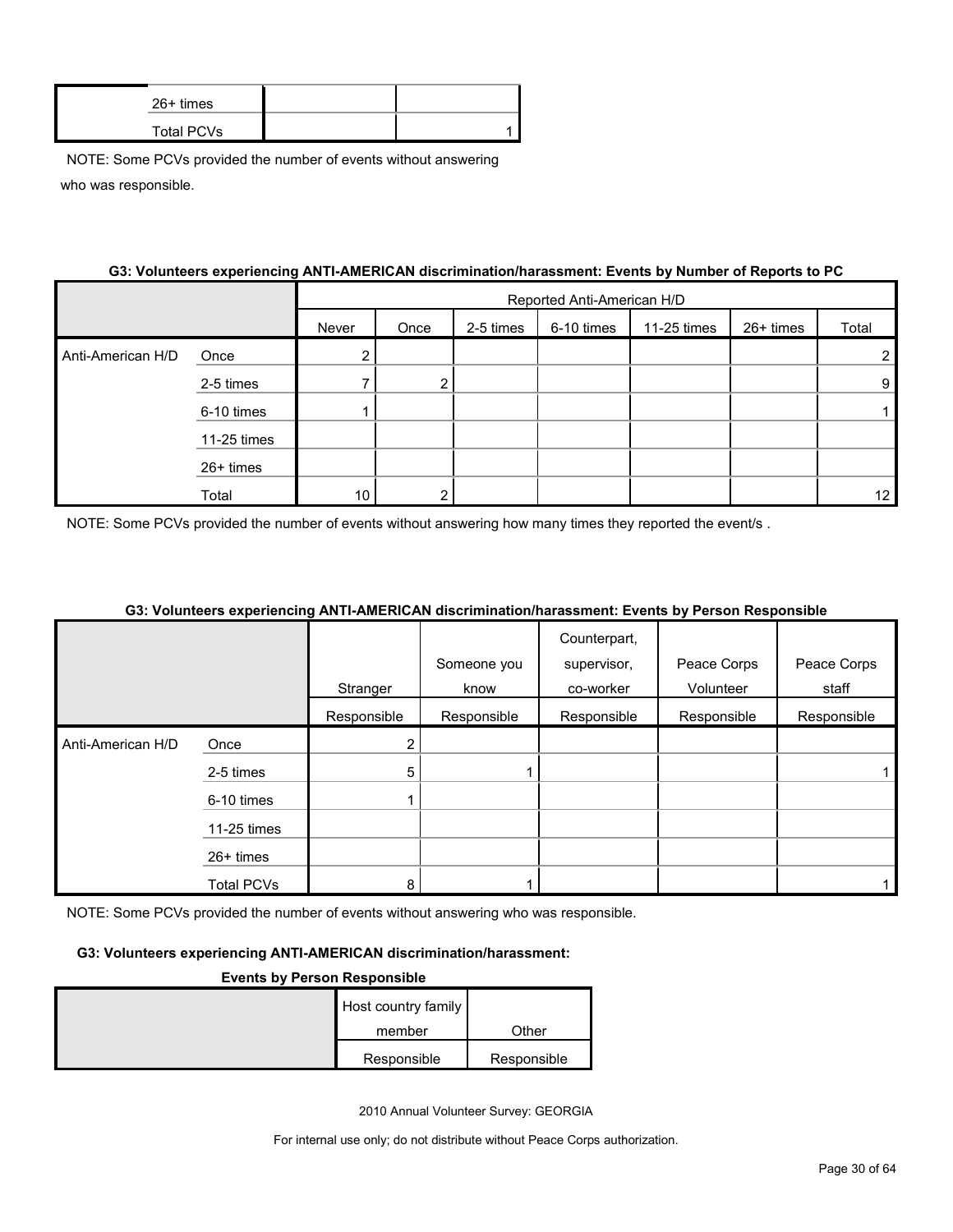| Anti-American H/D | Once              |  |
|-------------------|-------------------|--|
|                   | 2-5 times         |  |
|                   | 6-10 times        |  |
|                   | 11-25 times       |  |
|                   | 26+ times         |  |
|                   | <b>Total PCVs</b> |  |

#### **G3: Volunteers experiencing DISABILITY discrimination/harassment: Events by Number of Reports to PC**

|                |             |       | Reported Disability H/D |           |            |             |           |       |  |
|----------------|-------------|-------|-------------------------|-----------|------------|-------------|-----------|-------|--|
|                |             | Never | Once                    | 2-5 times | 6-10 times | 11-25 times | 26+ times | Total |  |
| Disability H/D | Once        |       |                         |           |            |             |           |       |  |
|                | 2-5 times   |       |                         |           |            |             |           |       |  |
|                | 6-10 times  |       |                         |           |            |             |           |       |  |
|                | 11-25 times |       |                         |           |            |             |           |       |  |
|                | 26+ times   |       |                         |           |            |             |           |       |  |
|                | Total       |       |                         |           |            |             |           |       |  |

NOTE: Some PCVs provided the number of events without answering how many times they reported the event/s .

#### **G3: Volunteers experiencing DISABILITY discrimination/harassment: Events by Person Responsible**

|                |             | Stranger    | Someone you<br>know | Counterpart,<br>supervisor,<br>co-worker | Peace Corps<br>Volunteer | Peace Corps staff |
|----------------|-------------|-------------|---------------------|------------------------------------------|--------------------------|-------------------|
|                |             | Responsible | Responsible         | Responsible                              | Responsible              | Responsible       |
| Disability H/D | Once        |             |                     |                                          |                          |                   |
|                | 2-5 times   |             |                     |                                          |                          |                   |
|                | 6-10 times  |             |                     |                                          |                          |                   |
|                | 11-25 times |             |                     |                                          |                          |                   |
|                | 26+ times   |             |                     |                                          |                          |                   |
|                | Total PCVs  |             |                     |                                          |                          |                   |

NOTE: Some PCVs provided the number of events without answering who was responsible.

2010 Annual Volunteer Survey: GEORGIA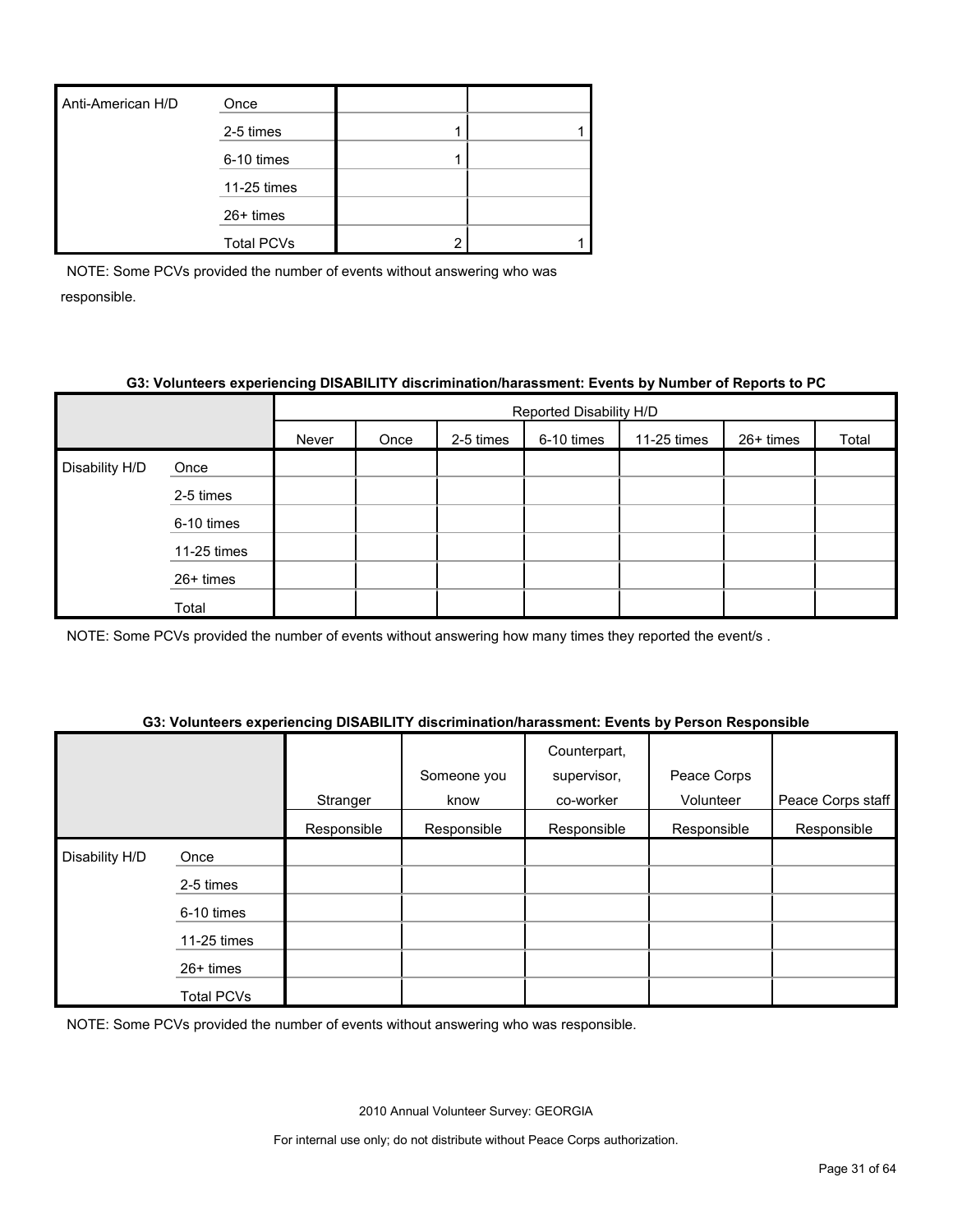#### **G3: Volunteers experiencing DISABILITY discrimination/harassment:**

|                |                   | Host country family<br>member | Other       |
|----------------|-------------------|-------------------------------|-------------|
|                |                   | Responsible                   | Responsible |
| Disability H/D | Once              |                               |             |
|                | 2-5 times         |                               |             |
|                | 6-10 times        |                               |             |
|                | 11-25 times       |                               |             |
|                | 26+ times         |                               |             |
|                | <b>Total PCVs</b> |                               |             |

#### **Events by Person Responsible**

NOTE: Some PCVs provided the number of events without answering who was responsible.

|            |             |       | Reported Gender H/D |           |            |             |           |                |
|------------|-------------|-------|---------------------|-----------|------------|-------------|-----------|----------------|
|            |             | Never | Once                | 2-5 times | 6-10 times | 11-25 times | 26+ times | Total          |
| Gender H/D | Once        | 2     |                     |           |            |             |           | 2              |
|            | 2-5 times   | 4     |                     |           |            |             |           | 5              |
|            | 6-10 times  |       |                     |           |            |             |           |                |
|            | 11-25 times | 2     |                     |           |            |             |           | $\overline{2}$ |
|            | 26+ times   |       |                     |           |            |             |           |                |
|            | Total       | 8     |                     |           |            |             |           | 9              |

#### **G3: Volunteers experiencing GENDER discrimination/harassment: Events by Number of Reports to PC**

NOTE: Some PCVs provided the number of events without answering how many times they reported the event/s .

#### **G3: Volunteers experiencing GENDER discrimination/harassment: Events by Person Responsible**

|            |             |             |             | Counterpart, |             |                   |
|------------|-------------|-------------|-------------|--------------|-------------|-------------------|
|            |             |             | Someone you | supervisor,  | Peace Corps |                   |
|            |             | Stranger    | know        | co-worker    | Volunteer   | Peace Corps staff |
|            |             | Responsible | Responsible | Responsible  | Responsible | Responsible       |
| Gender H/D | Once        |             |             |              |             |                   |
|            | 2-5 times   |             | 3           |              |             |                   |
|            | 6-10 times  |             |             |              |             |                   |
|            | 11-25 times |             |             |              |             |                   |

2010 Annual Volunteer Survey: GEORGIA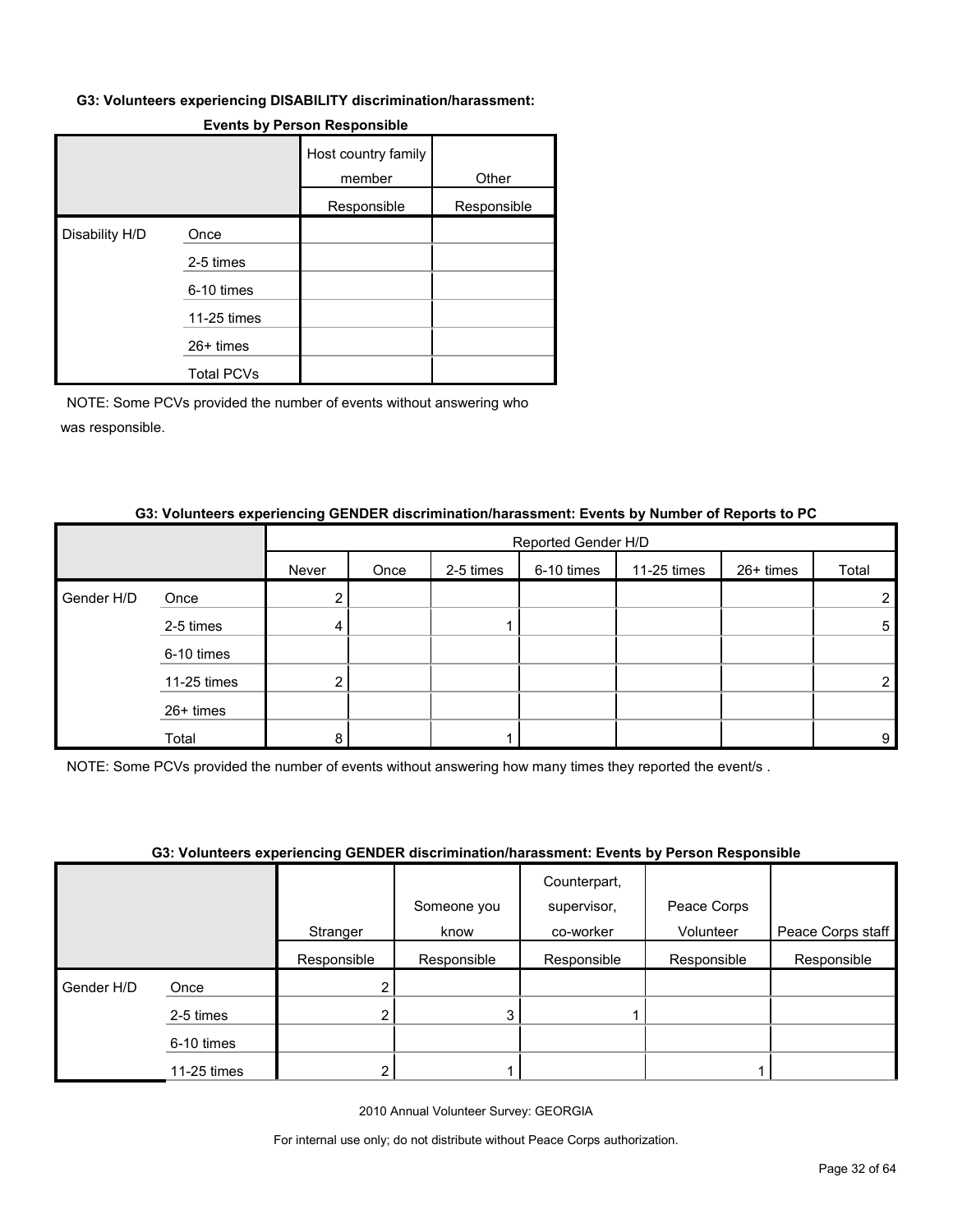| 26+ times  |  |  |  |
|------------|--|--|--|
| Total PCVs |  |  |  |

#### **G3: Volunteers experiencing GENDER discrimination/harassment:**

|            |                   | <b>Events by Person Responsible</b> |             |
|------------|-------------------|-------------------------------------|-------------|
|            |                   | Host country family<br>member       | Other       |
|            |                   | Responsible                         | Responsible |
| Gender H/D | Once              |                                     |             |
|            | 2-5 times         | 4                                   |             |
|            | 6-10 times        |                                     |             |
|            | 11-25 times       |                                     |             |
|            | $26+$ times       |                                     |             |
|            | <b>Total PCVs</b> | 5                                   |             |

NOTE: Some PCVs provided the number of events without answering who was responsible.

#### **G3: Volunteers experiencing RACIAL/COLOR discrimination/harassment: Events by Number of Reports to PC**

|                  |             |       | Reported Racial/color H/D |           |            |             |           |                |  |  |
|------------------|-------------|-------|---------------------------|-----------|------------|-------------|-----------|----------------|--|--|
|                  |             | Never | Once                      | 2-5 times | 6-10 times | 11-25 times | 26+ times | Total          |  |  |
| Racial/color H/D | Once        |       |                           |           |            |             |           |                |  |  |
|                  | 2-5 times   |       |                           |           |            |             |           |                |  |  |
|                  | 6-10 times  |       |                           |           |            |             |           |                |  |  |
|                  | 11-25 times |       |                           |           |            |             |           |                |  |  |
|                  | 26+ times   |       |                           |           |            |             |           |                |  |  |
|                  | Total       |       |                           |           |            |             |           | $\overline{2}$ |  |  |

NOTE: Some PCVs provided the number of events without answering how many times they reported the event/s.

#### **G3: Volunteers experiencing RACIAL/COLOR discrimination/harassment: Events by Person Responsible**

|             |             | Counterpart, |             |             |
|-------------|-------------|--------------|-------------|-------------|
|             | Someone you | supervisor,  | Peace Corps | Peace Corps |
| Stranger    | know        | co-worker    | Volunteer   | staff       |
| Responsible | Responsible | Responsible  | Responsible | Responsible |

2010 Annual Volunteer Survey: GEORGIA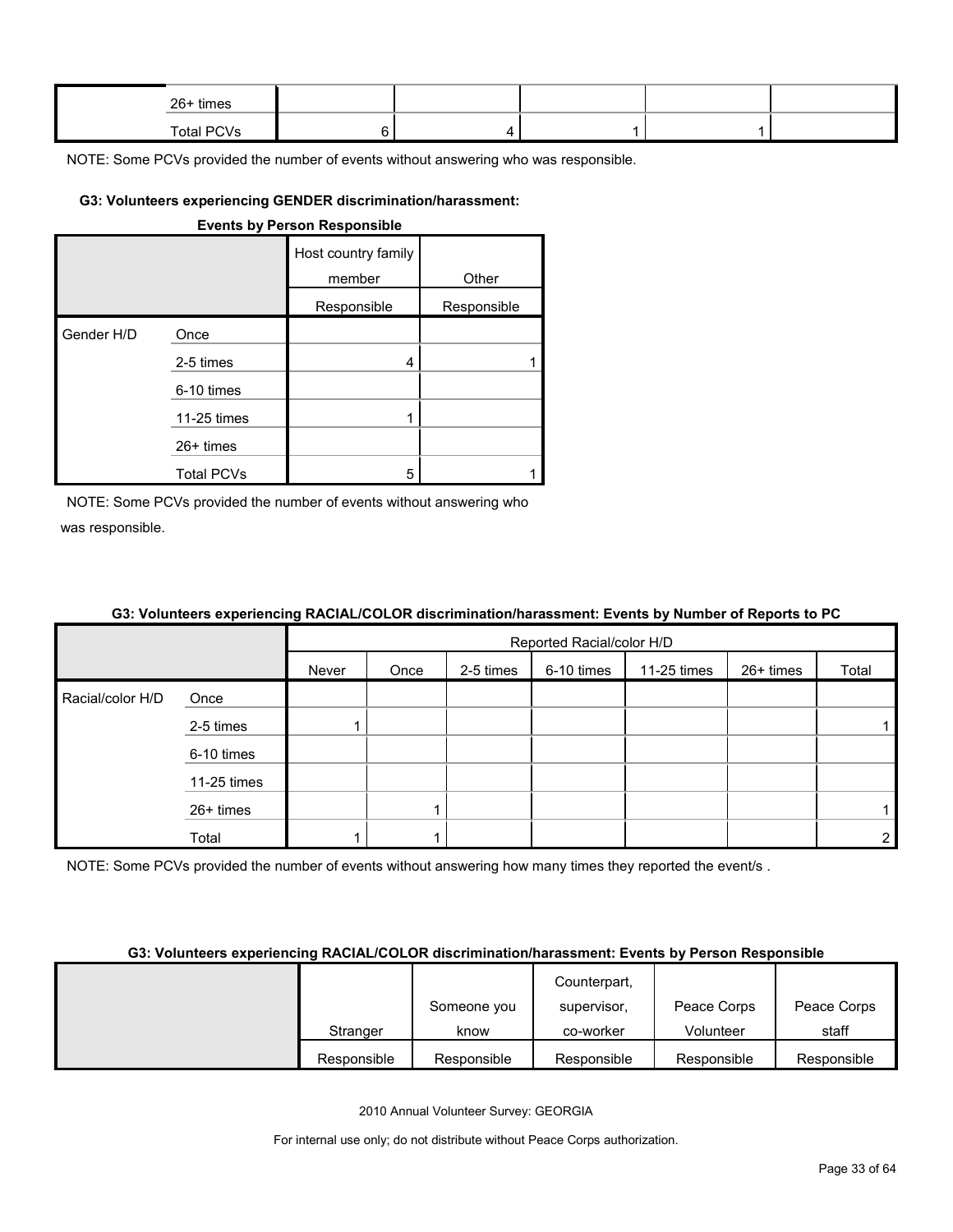| Racial/color H/D | Once              |  |  |  |
|------------------|-------------------|--|--|--|
|                  | 2-5 times         |  |  |  |
|                  | 6-10 times        |  |  |  |
|                  | 11-25 times       |  |  |  |
|                  | 26+ times         |  |  |  |
|                  | <b>Total PCVs</b> |  |  |  |

#### **G3: Volunteers experiencing RACIAL/COLOR discrimination/harassment:**

#### **Events by Person Responsible**

|                  |                   | Host country family<br>member | Other       |
|------------------|-------------------|-------------------------------|-------------|
|                  |                   | Responsible                   | Responsible |
| Racial/color H/D | Once              |                               |             |
|                  | 2-5 times         |                               |             |
|                  | 6-10 times        |                               |             |
|                  | 11-25 times       |                               |             |
|                  | $26+$ times       |                               |             |
|                  | <b>Total PCVs</b> |                               |             |

NOTE: Some PCVs provided the number of events without answering who was responsible.

#### **G3: Volunteers experiencing RELIGIOUS discrimination/harassment: Events by Number of Reports to PC**

|               |             | Reported Religious H/D |      |           |            |             |           |       |
|---------------|-------------|------------------------|------|-----------|------------|-------------|-----------|-------|
|               |             | Never                  | Once | 2-5 times | 6-10 times | 11-25 times | 26+ times | Total |
| Religious H/D | Once        | 3                      |      |           |            |             |           | 4     |
|               | 2-5 times   |                        |      |           |            |             |           |       |
|               | 6-10 times  |                        |      |           |            |             |           |       |
|               | 11-25 times |                        |      |           |            |             |           |       |
|               | 26+ times   |                        |      |           |            |             |           |       |
|               | Total       | 6                      |      |           |            |             |           |       |

NOTE: Some PCVs provided the number of events without answering how many times they reported the event/s.

#### **G3: Volunteers experiencing RELIGIOUS discrimination/harassment: Events by Person Responsible**

2010 Annual Volunteer Survey: GEORGIA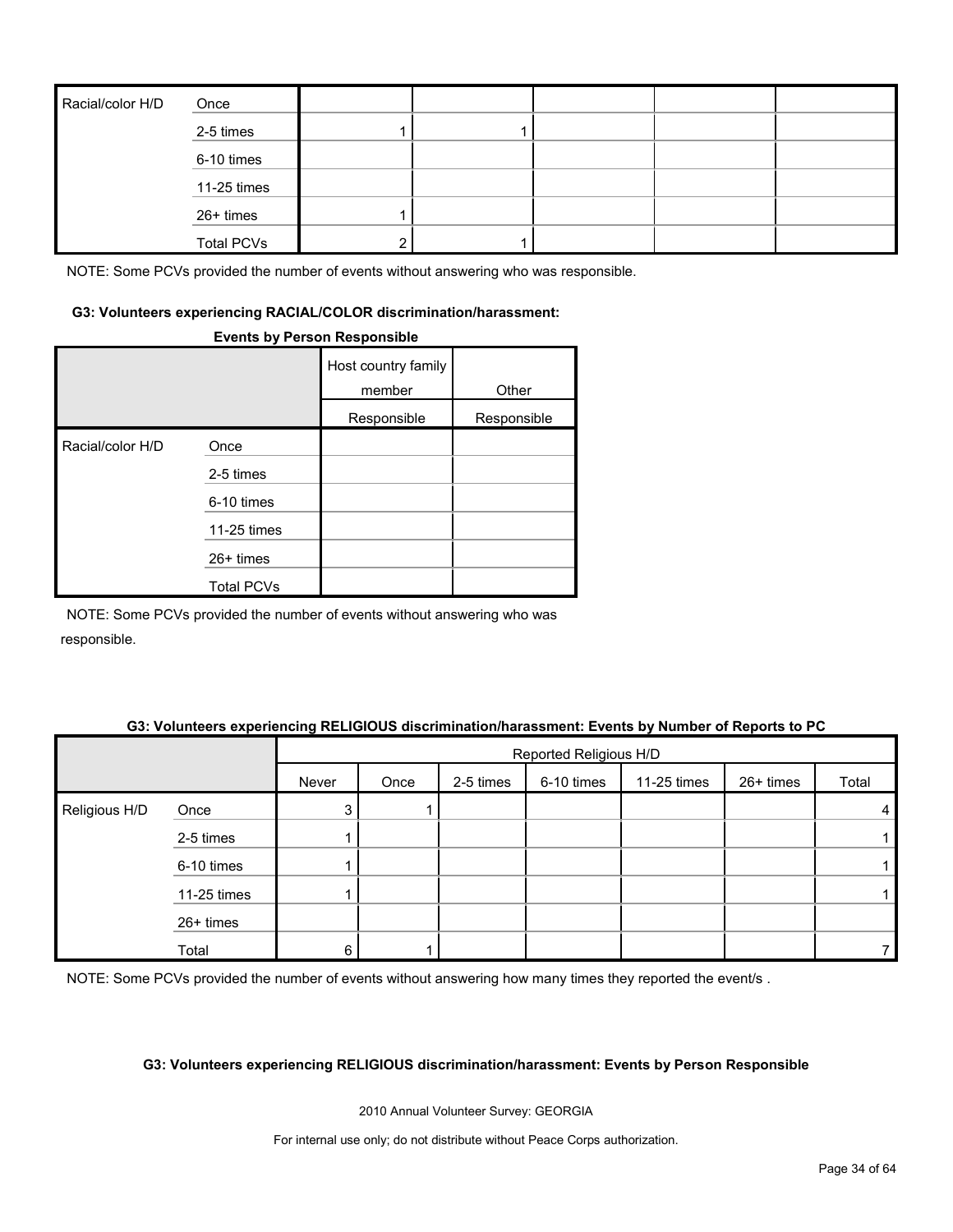|               |                   | Stranger    | Someone you<br>know | Counterpart,<br>supervisor,<br>co-worker | Peace Corps<br>Volunteer | Peace Corps staff |
|---------------|-------------------|-------------|---------------------|------------------------------------------|--------------------------|-------------------|
|               |                   | Responsible | Responsible         | Responsible                              | Responsible              | Responsible       |
| Religious H/D | Once              |             |                     |                                          |                          |                   |
|               | 2-5 times         |             |                     |                                          |                          |                   |
|               | 6-10 times        |             |                     |                                          |                          |                   |
|               | 11-25 times       |             |                     |                                          |                          |                   |
|               | 26+ times         |             |                     |                                          |                          |                   |
|               | <b>Total PCVs</b> | າ           |                     |                                          |                          |                   |

#### **G3: Volunteers experiencing RELIGIOUS discrimination/harassment:**

|               |                                                                                    | Host country family<br>member<br>Responsible | Other<br>Responsible |
|---------------|------------------------------------------------------------------------------------|----------------------------------------------|----------------------|
| Religious H/D | Once<br>2-5 times<br>6-10 times<br>11-25 times<br>$26+$ times<br><b>Total PCVs</b> | 2<br>3                                       |                      |

#### **Events by Person Responsible**

NOTE: Some PCVs provided the number of events without answering who

was responsible.

#### **G3: Volunteers experiencing SEXUAL ORIENTATION discrimination/harassment: Events by Number of Reports to PC**

|                        |             | Reported Sexual orientation H/D |      |           |            |             |
|------------------------|-------------|---------------------------------|------|-----------|------------|-------------|
|                        |             | Never                           | Once | 2-5 times | 6-10 times | 11-25 times |
| Sexual orientation H/D | Once        |                                 |      |           |            |             |
|                        | 2-5 times   |                                 |      |           |            |             |
|                        | 6-10 times  |                                 |      |           |            |             |
|                        | 11-25 times |                                 |      |           |            |             |
|                        | 26+ times   |                                 |      |           |            |             |
|                        | Total       |                                 |      |           |            |             |

2010 Annual Volunteer Survey: GEORGIA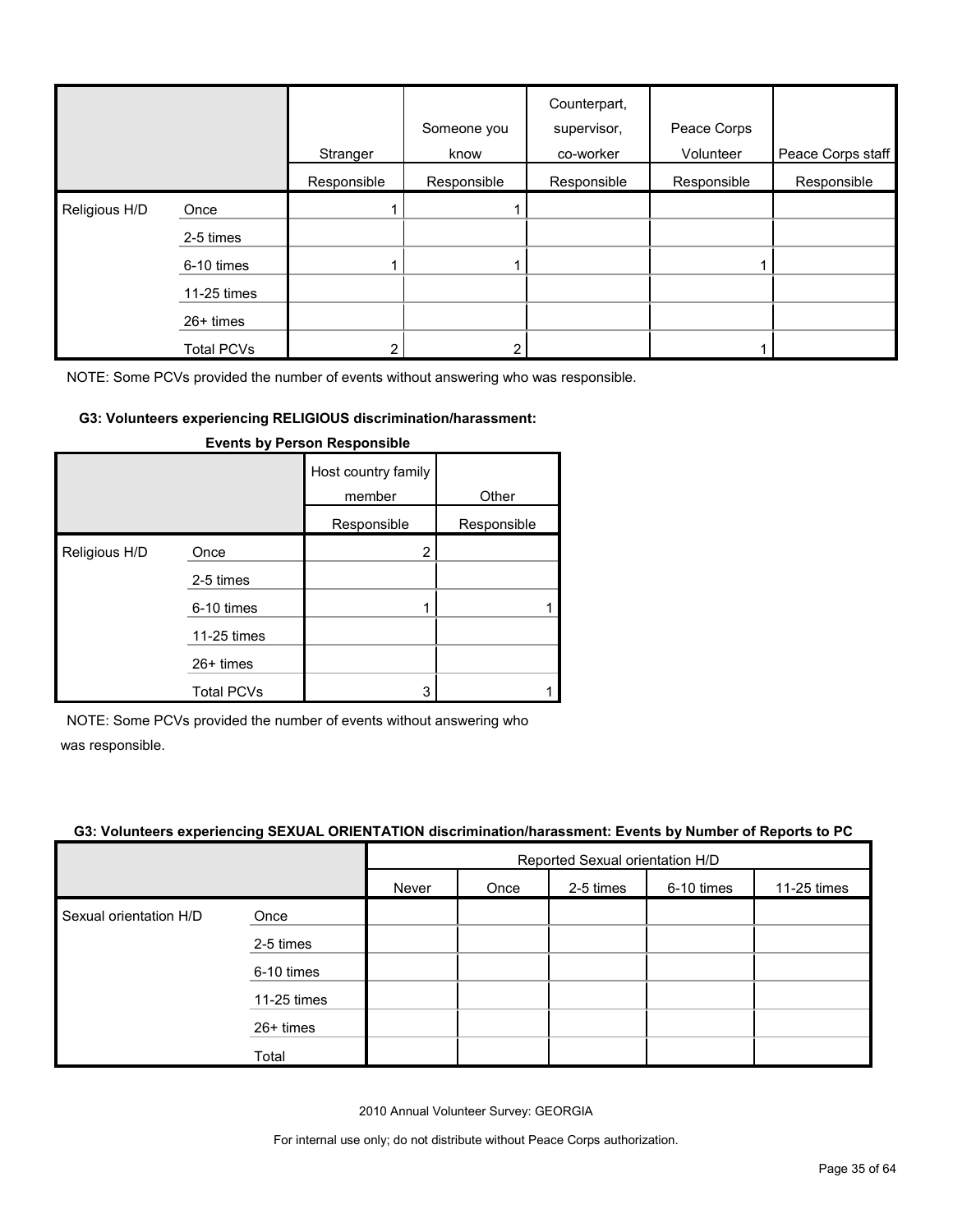#### **G3: Volunteers experiencing SEXUAL ORIENTATION discrimination/harassment: Events by Number of Reports to PC**

|                        |             | Reported Sexual orientation H/D |      |           |            |             |  |
|------------------------|-------------|---------------------------------|------|-----------|------------|-------------|--|
|                        |             | Never                           | Once | 2-5 times | 6-10 times | 11-25 times |  |
| Sexual orientation H/D | Once        |                                 |      |           |            |             |  |
|                        | 2-5 times   |                                 |      |           |            |             |  |
|                        | 6-10 times  |                                 |      |           |            |             |  |
|                        | 11-25 times |                                 |      |           |            |             |  |
|                        | 26+ times   |                                 |      |           |            |             |  |
|                        | Total       |                                 |      |           |            |             |  |

NOTE: Some PCVs provided the number of events without answering how many times they reported the event/s.

#### **G3: Volunteers experiencing SEXUAL ORIENTATION discrimination/harassment:**

| <b>Events by Number of Reports to PC</b> |             |                                 |       |  |  |
|------------------------------------------|-------------|---------------------------------|-------|--|--|
|                                          |             | Reported Sexual orientation H/D |       |  |  |
|                                          |             | $26+$ times                     | Total |  |  |
| Sexual orientation H/D                   | Once        |                                 |       |  |  |
|                                          | 2-5 times   |                                 |       |  |  |
|                                          | 6-10 times  |                                 |       |  |  |
|                                          | 11-25 times |                                 |       |  |  |
| $26+$ times                              |             |                                 |       |  |  |
|                                          | Total       |                                 |       |  |  |

NOTE: Some PCVs provided the number of events without answering how many times they reported the event/s .

#### **G3: Volunteers experiencing SEXUAL ORIENTATION discrimination/harassment: Events by Person Responsible**

|                        |                   | Stranger    | Someone you<br>know | Counterpart,<br>supervisor,<br>co-worker | Peace Corps<br>Volunteer | Peace Corps<br>staff |
|------------------------|-------------------|-------------|---------------------|------------------------------------------|--------------------------|----------------------|
|                        |                   | Responsible | Responsible         | Responsible                              | Responsible              | Responsible          |
| Sexual orientation H/D | Once              |             |                     |                                          |                          |                      |
|                        | 2-5 times         |             |                     |                                          |                          |                      |
|                        | 6-10 times        |             |                     |                                          |                          |                      |
|                        | 11-25 times       |             |                     |                                          |                          |                      |
|                        | 26+ times         |             |                     |                                          |                          |                      |
|                        | <b>Total PCVs</b> |             |                     |                                          |                          |                      |

2010 Annual Volunteer Survey: GEORGIA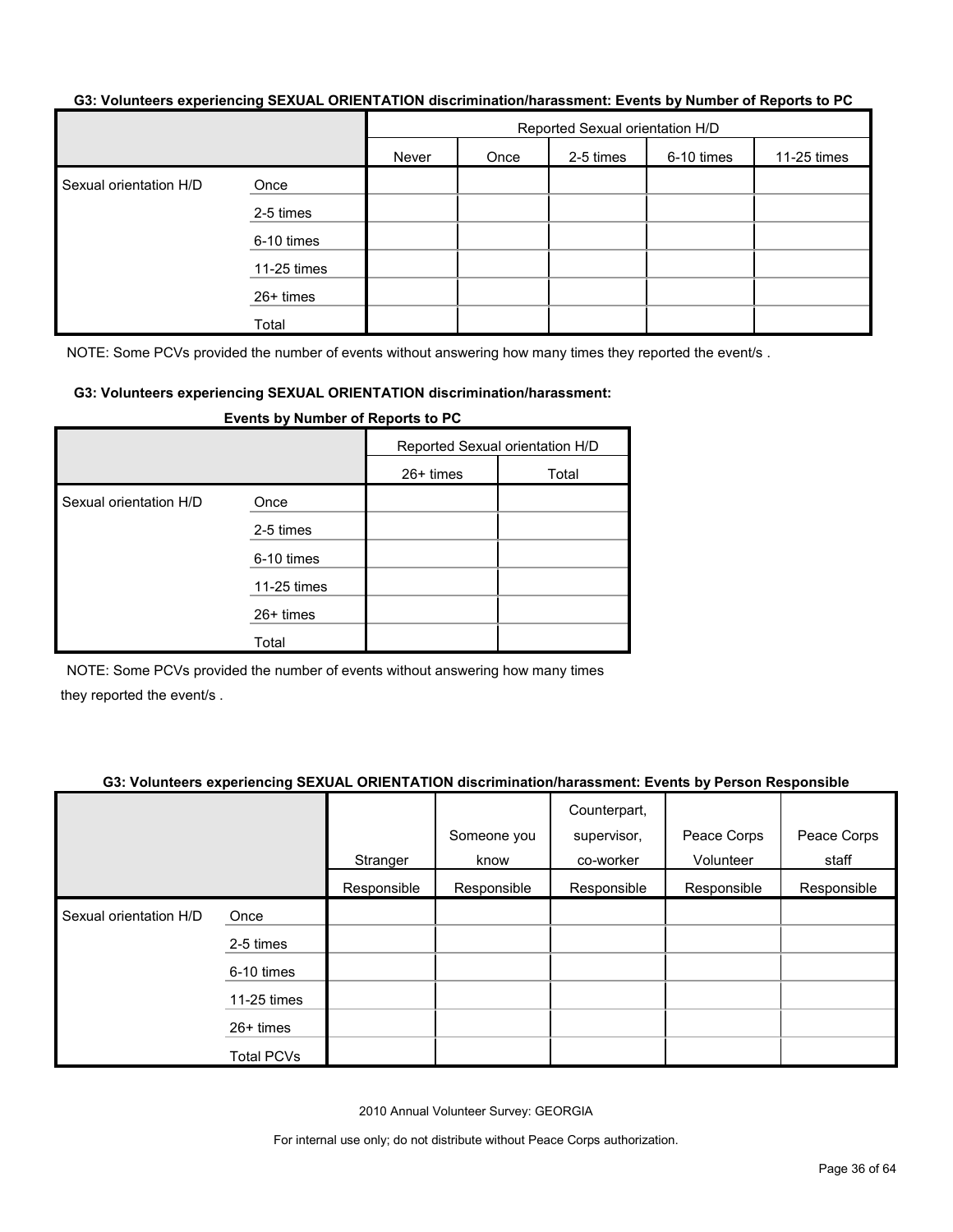#### **G3: Volunteers experiencing SEXUAL ORIENTATION discrimination/harassment: Events by Person Responsible**

|                        |                   |             | Someone you | Counterpart,<br>supervisor, | Peace Corps | Peace Corps |
|------------------------|-------------------|-------------|-------------|-----------------------------|-------------|-------------|
|                        |                   | Stranger    | know        | co-worker                   | Volunteer   | staff       |
|                        |                   | Responsible | Responsible | Responsible                 | Responsible | Responsible |
| Sexual orientation H/D | Once              |             |             |                             |             |             |
|                        | 2-5 times         |             |             |                             |             |             |
|                        | 6-10 times        |             |             |                             |             |             |
|                        | 11-25 times       |             |             |                             |             |             |
|                        | 26+ times         |             |             |                             |             |             |
|                        | <b>Total PCVs</b> |             |             |                             |             |             |

NOTE: Some PCVs provided the number of events without answering who was responsible.

#### **G3: Volunteers experiencing SEXUAL ORIENTATION discrimination/harassment:**

|                        |                   | Host country family<br>member<br>Responsible | Other<br>Responsible |
|------------------------|-------------------|----------------------------------------------|----------------------|
| Sexual orientation H/D | Once              |                                              |                      |
|                        | 2-5 times         |                                              |                      |
|                        | 6-10 times        |                                              |                      |
|                        | 11-25 times       |                                              |                      |
|                        | $26+$ times       |                                              |                      |
|                        | <b>Total PCVs</b> |                                              |                      |

#### **Events by Person Responsible**

NOTE: Some PCVs provided the number of events without answering who was responsible.

#### **G3: Volunteers experiencing PHYSICAL SEXUAL harassment: Events by Number of Reports to PC**

|                              |             | Reported Sexual harassment (physical) |      |           |            |             |
|------------------------------|-------------|---------------------------------------|------|-----------|------------|-------------|
|                              |             | Never                                 | Once | 2-5 times | 6-10 times | 11-25 times |
| Sexual harassment (physical) | Once        | 5                                     | 2    |           |            |             |
|                              | 2-5 times   | 2                                     |      |           |            |             |
|                              | 6-10 times  |                                       |      |           |            |             |
|                              | 11-25 times |                                       |      |           |            |             |
|                              | $26+$ times |                                       |      |           |            |             |

2010 Annual Volunteer Survey: GEORGIA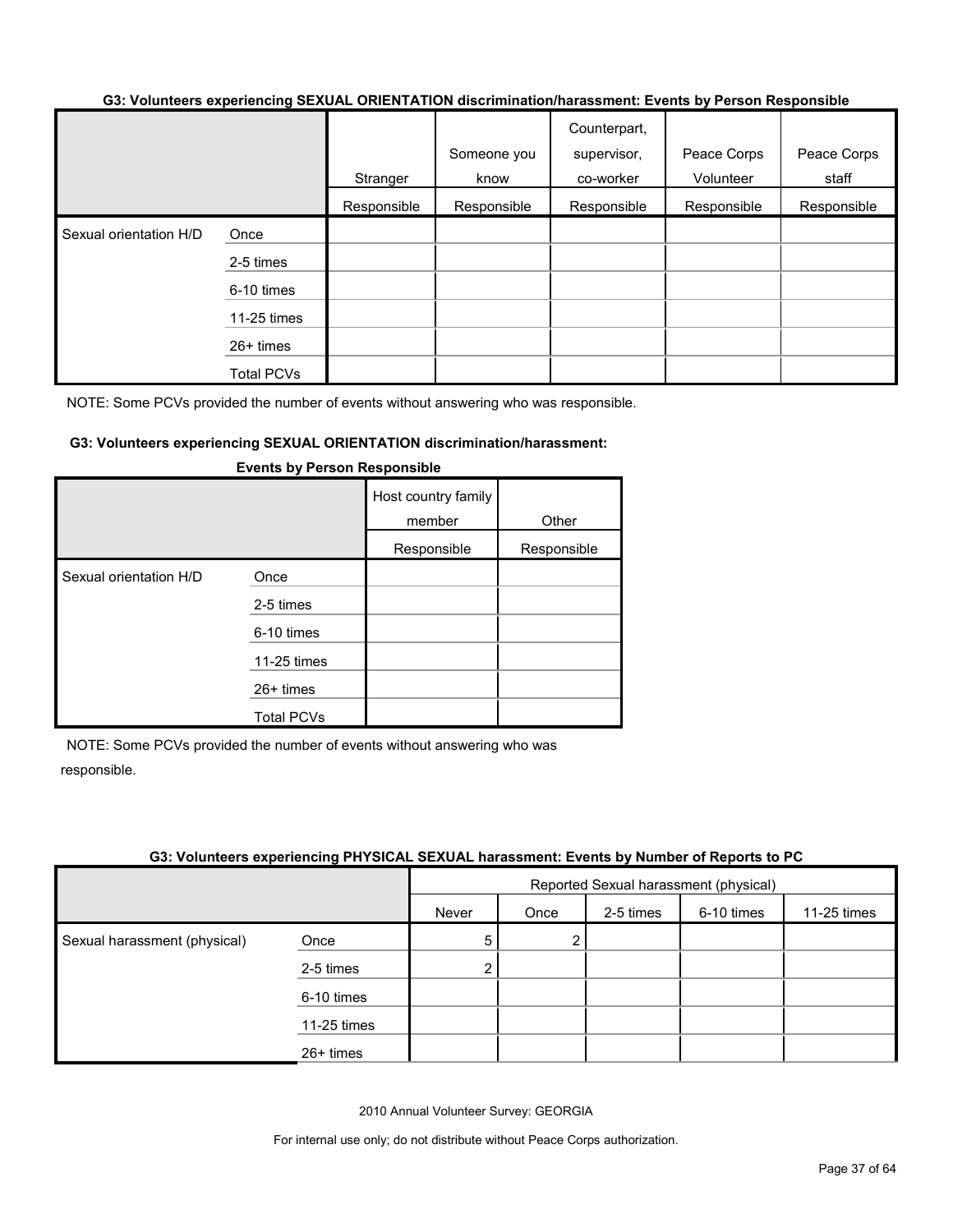| Γotal |  |  |  |
|-------|--|--|--|
|       |  |  |  |

NOTE: Some PCVs provided the number of events without answering how many times they reported the event/s.

#### **G3: Volunteers experiencing PHYSICAL SEXUAL harassment: Events by Number of Reports**

|                              | to PC       |             |                                       |
|------------------------------|-------------|-------------|---------------------------------------|
|                              |             |             | Reported Sexual harassment (physical) |
|                              |             | $26+$ times | Total                                 |
| Sexual harassment (physical) | Once        |             |                                       |
|                              | 2-5 times   |             | $\overline{2}$                        |
|                              | 6-10 times  |             |                                       |
|                              | 11-25 times |             |                                       |
|                              | $26+$ times |             |                                       |
|                              | Total       |             | 9                                     |

NOTE: Some PCVs provided the number of events without answering how many times they reported the event/s .

#### **G3: Volunteers experiencing PHYSICAL SEXUAL harassment: Events by Person Responsible**

|                              |                   | Stranger    | Someone you<br>know | Counterpart,<br>supervisor,<br>co-worker | Peace Corps<br>Volunteer |
|------------------------------|-------------------|-------------|---------------------|------------------------------------------|--------------------------|
|                              |                   | Responsible | Responsible         | Responsible                              | Responsible              |
| Sexual harassment (physical) | Once              | 6           |                     |                                          |                          |
|                              | 2-5 times         | 2           |                     |                                          |                          |
|                              | 6-10 times        |             |                     |                                          |                          |
|                              | 11-25 times       |             |                     |                                          |                          |
|                              | $26+$ times       |             |                     |                                          |                          |
|                              | <b>Total PCVs</b> | 8           |                     |                                          |                          |

NOTE: Some PCVs provided the number of events without answering who was responsible.

#### **G3: Volunteers experiencing PHYSICAL SEXUAL harassment: Events by Person Responsible**

|                              | . .        |                   |                               |             |
|------------------------------|------------|-------------------|-------------------------------|-------------|
|                              |            | Peace Corps staff | Host country family<br>member | Other       |
|                              |            | Responsible       | Responsible                   | Responsible |
| Sexual harassment (physical) | Once       |                   |                               |             |
|                              | 2-5 times  |                   |                               |             |
|                              | 6-10 times |                   |                               |             |

2010 Annual Volunteer Survey: GEORGIA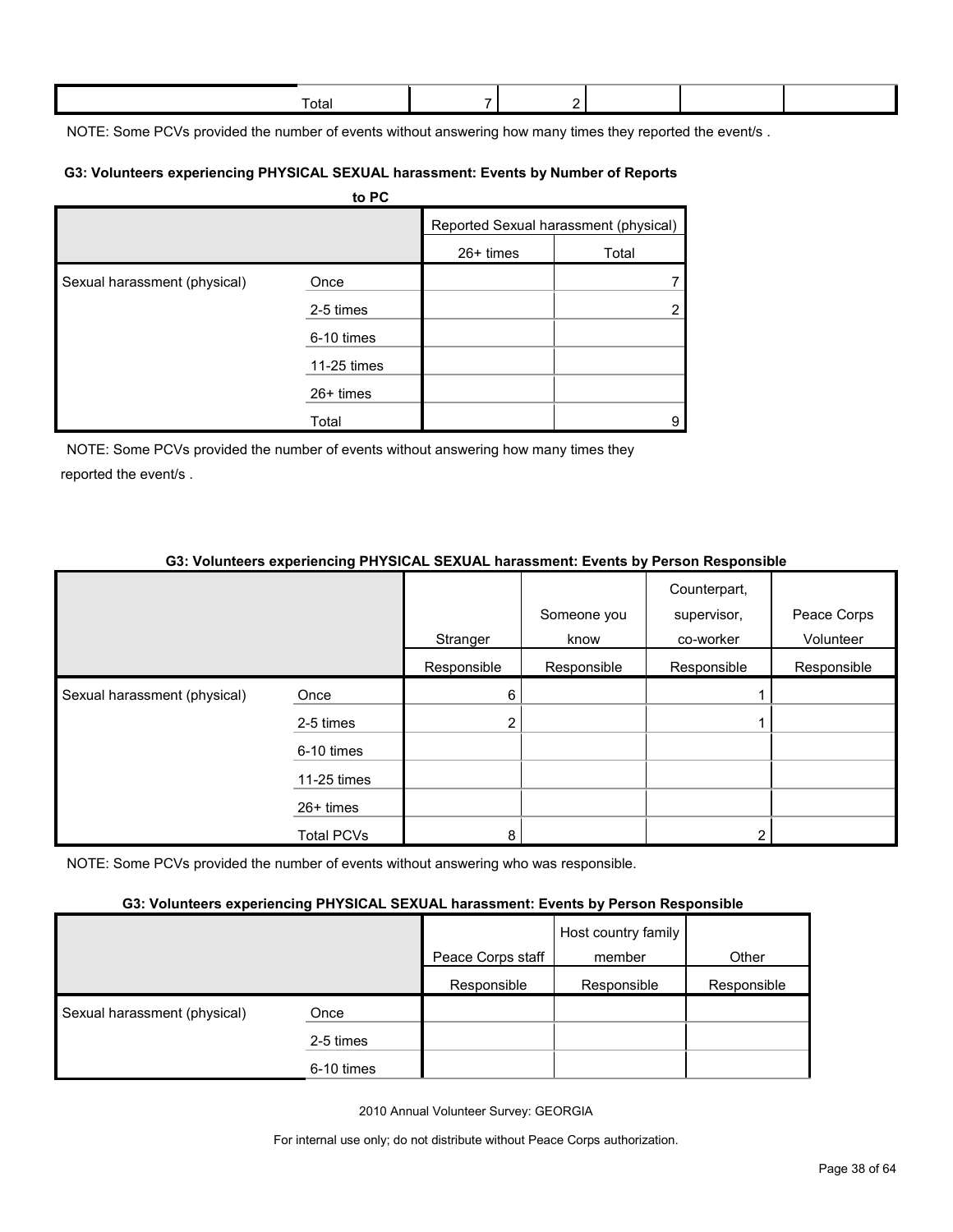|  | 11-25 times       |  |  |
|--|-------------------|--|--|
|  | 26+ times         |  |  |
|  | <b>Total PCVs</b> |  |  |

#### **G3: Volunteers experiencing VERBAL SEXUAL harassment: Events by Number of Reports to PC**

|                            |             | Reported Sexual harassment (verbal) |      |           |            |             |
|----------------------------|-------------|-------------------------------------|------|-----------|------------|-------------|
|                            |             | Never                               | Once | 2-5 times | 6-10 times | 11-25 times |
| Sexual harassment (verbal) | Once        |                                     |      |           |            |             |
|                            | 2-5 times   | 5                                   |      |           |            |             |
|                            | 6-10 times  |                                     |      |           |            |             |
|                            | 11-25 times |                                     |      |           |            |             |
|                            | $26+$ times |                                     |      |           |            |             |
|                            | Total       | 8                                   |      |           |            |             |

NOTE: Some PCVs provided the number of events without answering how many times they reported the event/s .

#### **G3: Volunteers experiencing VERBAL SEXUAL harassment: Events by Number of Reports**

|                            | to PC       |             |                                     |
|----------------------------|-------------|-------------|-------------------------------------|
|                            |             |             | Reported Sexual harassment (verbal) |
|                            |             | $26+$ times | Total                               |
| Sexual harassment (verbal) | Once        |             |                                     |
|                            | 2-5 times   |             |                                     |
|                            | 6-10 times  |             |                                     |
|                            | 11-25 times |             |                                     |
|                            | $26+$ times |             |                                     |
|                            | Total       |             | 8                                   |

NOTE: Some PCVs provided the number of events without answering how many times they reported the event/s .

#### **G3: Volunteers experiencing VERBAL SEXUAL harassment: Events by Person Responsible**

|             |             | Counterpart, |             |
|-------------|-------------|--------------|-------------|
|             | Someone you | supervisor,  | Peace Corps |
| Stranger    | know        | co-worker    | Volunteer   |
| Responsible | Responsible | Responsible  | Responsible |

2010 Annual Volunteer Survey: GEORGIA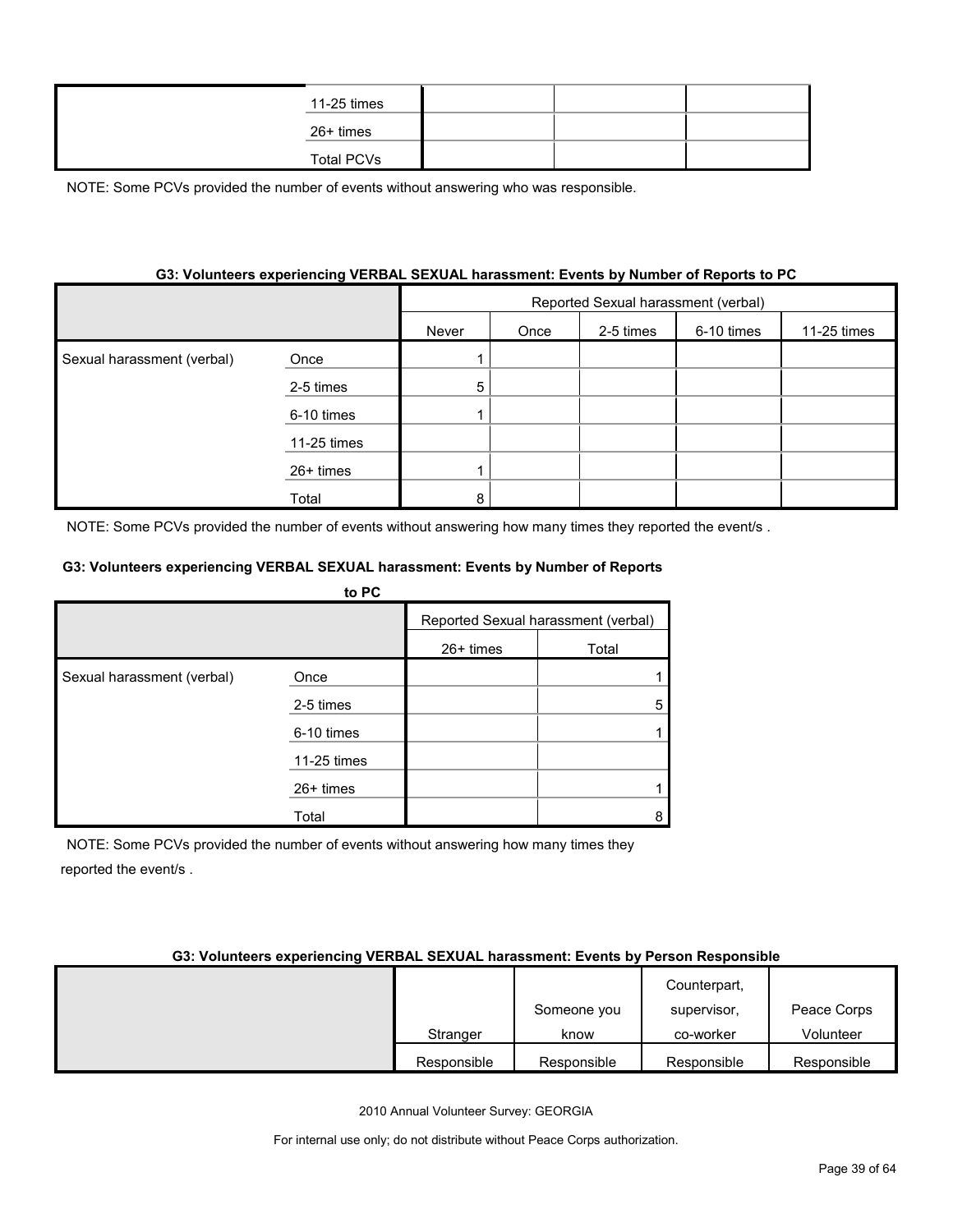| Sexual harassment (verbal) | Once              |  |  |
|----------------------------|-------------------|--|--|
|                            | 2-5 times         |  |  |
|                            | 6-10 times        |  |  |
|                            | 11-25 times       |  |  |
|                            | 26+ times         |  |  |
|                            | <b>Total PCVs</b> |  |  |

#### **G3: Volunteers experiencing VERBAL SEXUAL harassment: Events by Person Responsible**

|                            |             | Peace Corps staff | Host country family<br>member | Other       |
|----------------------------|-------------|-------------------|-------------------------------|-------------|
|                            |             | Responsible       | Responsible                   | Responsible |
| Sexual harassment (verbal) | Once        |                   |                               |             |
|                            | 2-5 times   |                   |                               |             |
|                            | 6-10 times  |                   |                               |             |
|                            | 11-25 times |                   |                               |             |
|                            | 26+ times   |                   |                               |             |
|                            | Total PCVs  |                   |                               |             |

NOTE: Some PCVs provided the number of events without answering who was responsible.

|                    | None | Once | 2-5 times | 6-10 times | 11-25 times | 26+ times | Total |
|--------------------|------|------|-----------|------------|-------------|-----------|-------|
| <b>Buglary</b>     | 100% |      |           |            |             |           | 50    |
| Theft              | 85%  | 13%  | 2%        |            |             |           | 53    |
| Robbery            | 100% |      |           |            |             |           | 50    |
| Physical assault   | 96%  |      | 4%        |            |             |           | 50    |
| Aggravated assault | 100% |      |           |            |             |           | 50    |
| Sexual assault     | 98%  | 2%   |           |            |             |           | 50    |
| Rape               | 100% |      |           |            |             |           | 50    |

#### **G4: Please indicate the number of times you experienced the following types of crimes: PERCENTAGES**

#### **G4: Please indicate the number of times you experienced the following types of crimes: NUMBERS**

|                | None | Once | 2-5 times | 6-10 times | 11-25 times | 26+ times | Total           |
|----------------|------|------|-----------|------------|-------------|-----------|-----------------|
| <b>Buglary</b> | 50   |      |           |            |             |           | 50 <sup>°</sup> |
| Theft          | 45   |      |           |            |             |           | 53              |

2010 Annual Volunteer Survey: GEORGIA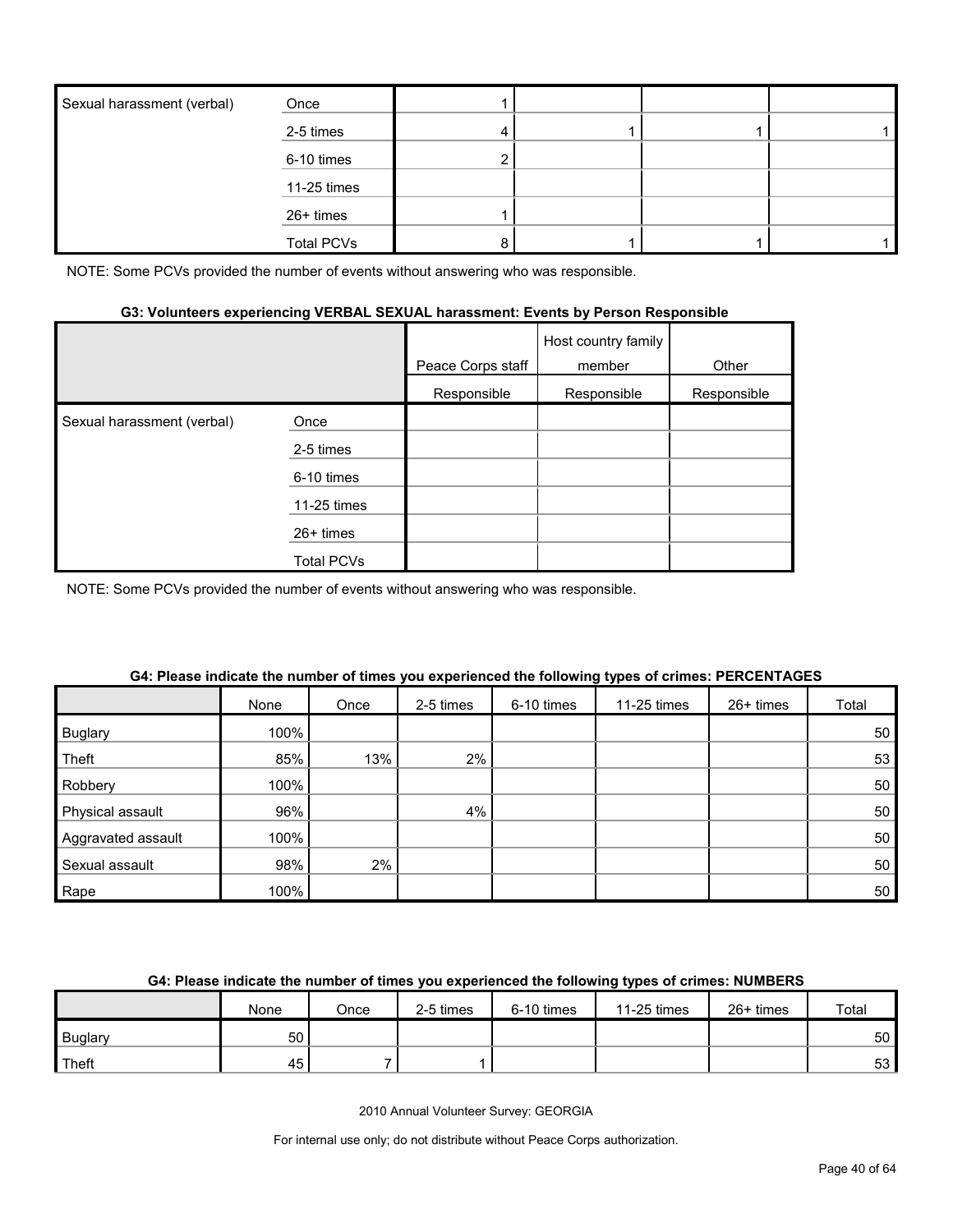| Robbery            | 50 |  |  | 50 |
|--------------------|----|--|--|----|
| Physical assault   | 48 |  |  | 50 |
| Aggravated assault | 50 |  |  | 50 |
| Sexual assault     | 49 |  |  | 50 |
| Rape               | 50 |  |  | 50 |
| Attempted rape     | 48 |  |  | 48 |

#### **G4: Volunteers experiencing BURGLARY: Events by Number of Reports to PC**

|                |             | <b>Buglary Reported</b> |      |           |            |             |           |       |
|----------------|-------------|-------------------------|------|-----------|------------|-------------|-----------|-------|
|                |             | Never                   | Once | 2-5 times | 6-10 times | 11-25 times | 26+ times | Total |
| <b>Buglary</b> | Once        |                         |      |           |            |             |           |       |
|                | 2-5 times   |                         |      |           |            |             |           |       |
|                | 6-10 times  |                         |      |           |            |             |           |       |
|                | 11-25 times |                         |      |           |            |             |           |       |
|                | 26+ times   |                         |      |           |            |             |           |       |
|                | Total       |                         |      |           |            |             |           |       |

NOTE: Some PCVs provided the number of events without answering how many times they reported the event/s .

#### **G4: Volunteers experiencing BURGLARY: Events by Person Responsible**

|                |                   |                         | Someone you         | Counterpart,<br>supervisor, | Peace Corps              |                                  |
|----------------|-------------------|-------------------------|---------------------|-----------------------------|--------------------------|----------------------------------|
|                |                   | Stranger<br>Responsible | know<br>Responsible | co-worker<br>Responsible    | Volunteer<br>Responsible | Peace Corps staff<br>Responsible |
|                |                   |                         |                     |                             |                          |                                  |
| <b>Buglary</b> | Once              |                         |                     |                             |                          |                                  |
|                | 2-5 times         |                         |                     |                             |                          |                                  |
|                | 6-10 times        |                         |                     |                             |                          |                                  |
|                | 11-25 times       |                         |                     |                             |                          |                                  |
|                | 26+ times         |                         |                     |                             |                          |                                  |
|                | <b>Total PCVs</b> |                         |                     |                             |                          |                                  |

NOTE: Some PCVs provided the number of events without answering who was responsible.

#### **G4: Volunteers experiencing BURGLARY: Events by Person**

#### **Responsible**

2010 Annual Volunteer Survey: GEORGIA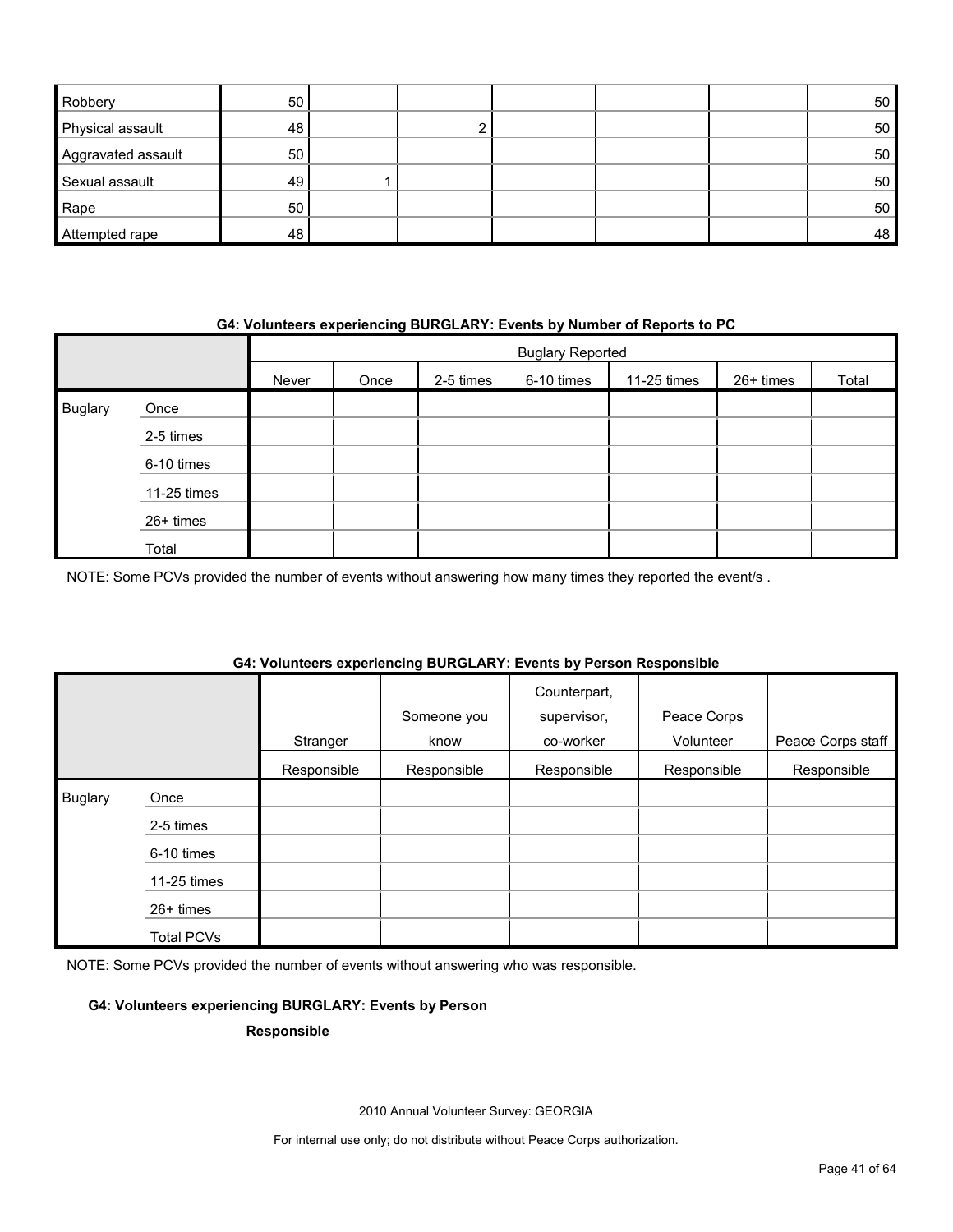|                |                   | Host country family<br>member | Other       |
|----------------|-------------------|-------------------------------|-------------|
|                |                   | Responsible                   | Responsible |
| <b>Buglary</b> | Once              |                               |             |
|                | 2-5 times         |                               |             |
|                | 6-10 times        |                               |             |
|                | 11-25 times       |                               |             |
|                | $26+$ times       |                               |             |
|                | <b>Total PCVs</b> |                               |             |

|       |             |       | Theft Reported |           |            |             |           |       |
|-------|-------------|-------|----------------|-----------|------------|-------------|-----------|-------|
|       |             | Never | Once           | 2-5 times | 6-10 times | 11-25 times | 26+ times | Total |
| Theft | Once        | 3     | 4              |           |            |             |           |       |
|       | 2-5 times   |       |                |           |            |             |           |       |
|       | 6-10 times  |       |                |           |            |             |           |       |
|       | 11-25 times |       |                |           |            |             |           |       |
|       | 26+ times   |       |                |           |            |             |           |       |
|       | Total       | 3     | 5              |           |            |             |           | 8     |

#### **G4: Volunteers experiencing THEFT: Events by Number of Reports to PC**

NOTE: Some PCVs provided the number of events without answering how many times they reported the event/s.

#### **G4: Volunteers experiencing THEFT: Events by Person Responsible**

|       |                   |             | Someone you | Counterpart,<br>supervisor, | Peace Corps |                   |
|-------|-------------------|-------------|-------------|-----------------------------|-------------|-------------------|
|       |                   | Stranger    | know        | co-worker                   | Volunteer   | Peace Corps staff |
|       |                   | Responsible | Responsible | Responsible                 | Responsible | Responsible       |
| Theft | Once              | 4           |             |                             |             |                   |
|       | 2-5 times         |             |             |                             |             |                   |
|       | 6-10 times        |             |             |                             |             |                   |
|       | 11-25 times       |             |             |                             |             |                   |
|       | $26+$ times       |             |             |                             |             |                   |
|       | <b>Total PCVs</b> | 4           |             |                             |             |                   |

2010 Annual Volunteer Survey: GEORGIA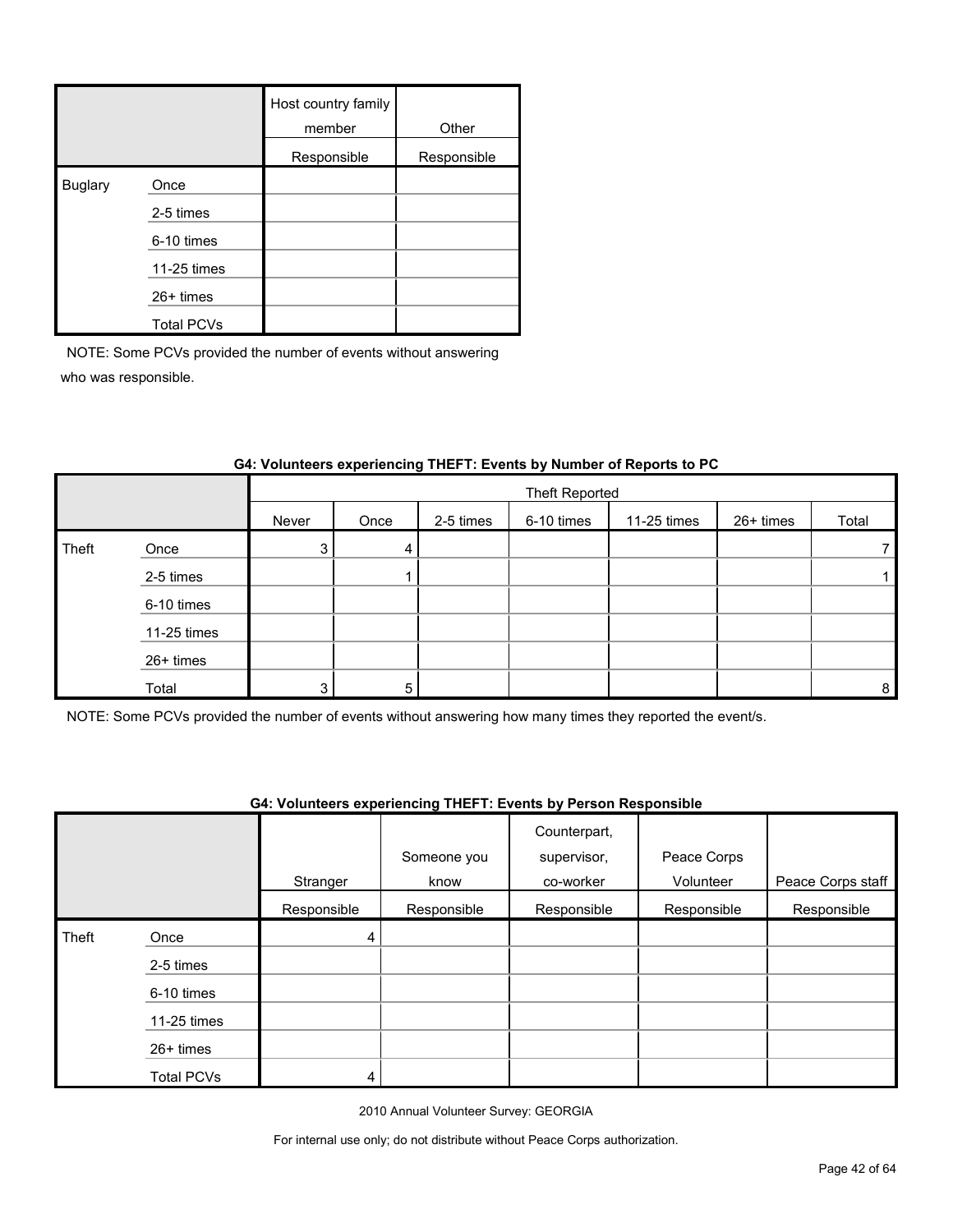#### **G4: Volunteers experiencing THEFT: Events by Person Responsible**

|       |                   |             | . <b>.</b>          |                                          |                          |                   |
|-------|-------------------|-------------|---------------------|------------------------------------------|--------------------------|-------------------|
|       |                   | Stranger    | Someone you<br>know | Counterpart,<br>supervisor,<br>co-worker | Peace Corps<br>Volunteer | Peace Corps staff |
|       |                   | Responsible | Responsible         | Responsible                              | Responsible              | Responsible       |
| Theft | Once              | 4           |                     |                                          |                          |                   |
|       | 2-5 times         |             |                     |                                          |                          |                   |
|       | 6-10 times        |             |                     |                                          |                          |                   |
|       | 11-25 times       |             |                     |                                          |                          |                   |
|       | 26+ times         |             |                     |                                          |                          |                   |
|       | <b>Total PCVs</b> | 4           |                     |                                          |                          |                   |

NOTE: Some PCVs provided the number of events without answering who was responsible.

#### **G4: Volunteers experiencing THEFT: Events by Person Responsible**

|       |                   | Host country family<br>member | Other       |
|-------|-------------------|-------------------------------|-------------|
|       |                   | Responsible                   | Responsible |
| Theft | Once              |                               |             |
|       | 2-5 times         |                               |             |
|       | 6-10 times        |                               |             |
|       | 11-25 times       |                               |             |
|       | 26+ times         |                               |             |
|       | <b>Total PCVs</b> |                               |             |

NOTE: Some PCVs provided the number of events without answering

who was responsible.

|         | G4: Volunteers experiencing ROBBERY: Events by Number of Reports to PC |       |                  |           |            |             |             |       |  |  |  |
|---------|------------------------------------------------------------------------|-------|------------------|-----------|------------|-------------|-------------|-------|--|--|--|
|         |                                                                        |       | Robbery Reported |           |            |             |             |       |  |  |  |
|         |                                                                        | Never | Once             | 2-5 times | 6-10 times | 11-25 times | $26+$ times | Total |  |  |  |
| Robbery | Once                                                                   |       |                  |           |            |             |             |       |  |  |  |
|         | 2-5 times                                                              |       |                  |           |            |             |             |       |  |  |  |
|         | 6-10 times                                                             |       |                  |           |            |             |             |       |  |  |  |
|         | 11-25 times                                                            |       |                  |           |            |             |             |       |  |  |  |
|         | 26+ times                                                              |       |                  |           |            |             |             |       |  |  |  |
|         | Total                                                                  |       |                  |           |            |             |             |       |  |  |  |

2010 Annual Volunteer Survey: GEORGIA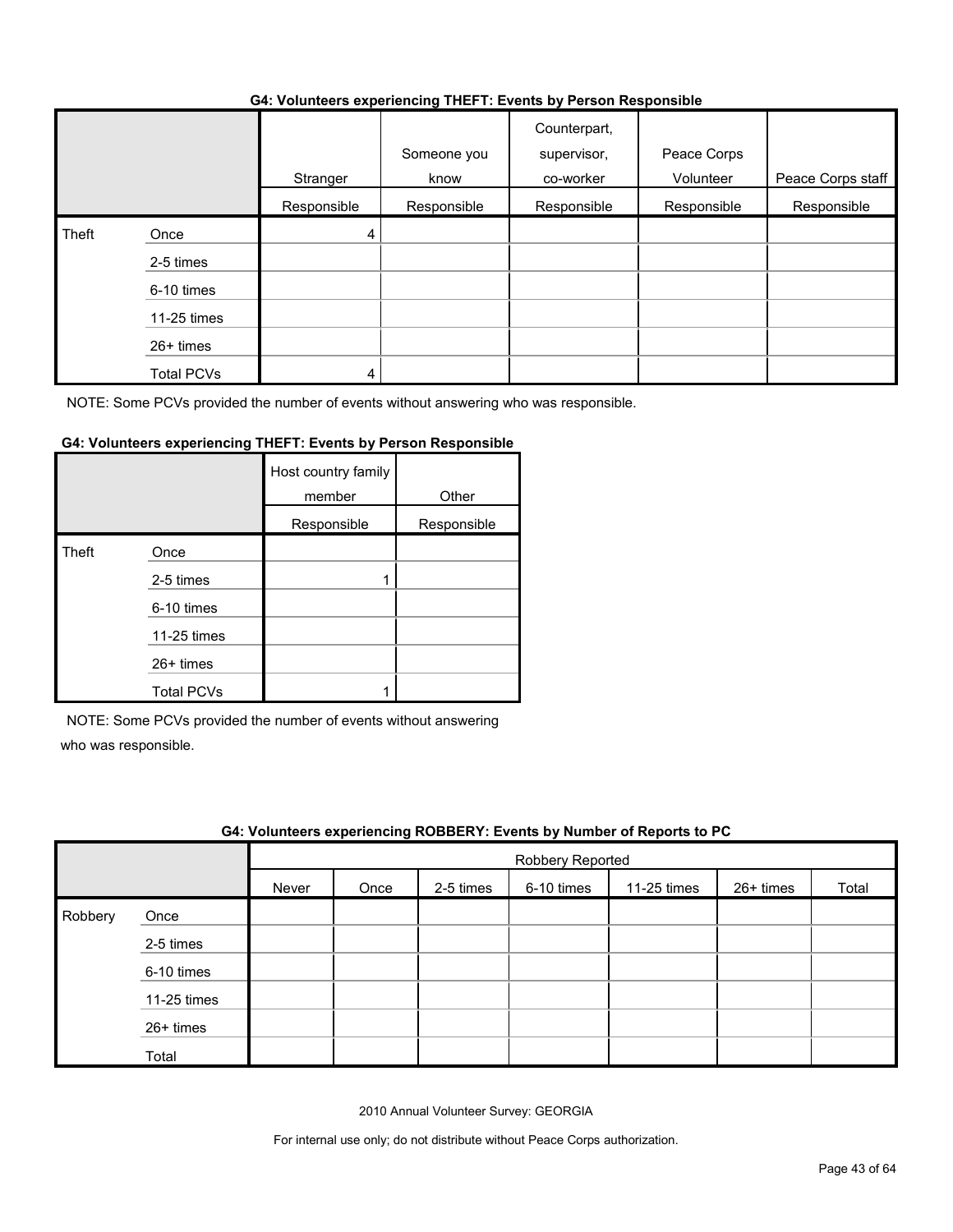|         |             | Robbery Reported |      |           |            |             |           |       |  |  |
|---------|-------------|------------------|------|-----------|------------|-------------|-----------|-------|--|--|
|         |             | Never            | Once | 2-5 times | 6-10 times | 11-25 times | 26+ times | Total |  |  |
| Robbery | Once        |                  |      |           |            |             |           |       |  |  |
|         | 2-5 times   |                  |      |           |            |             |           |       |  |  |
|         | 6-10 times  |                  |      |           |            |             |           |       |  |  |
|         | 11-25 times |                  |      |           |            |             |           |       |  |  |
|         | 26+ times   |                  |      |           |            |             |           |       |  |  |
|         | Total       |                  |      |           |            |             |           |       |  |  |

NOTE: Some PCVs provided the number of events without answering how many times they reported the event/s.

#### **G4: Volunteers experiencing ROBBERY: Events by Person Responsible**

|              |                   |             | Someone you | Counterpart,<br>supervisor,<br>co-worker | Peace Corps<br>Volunteer |                   |
|--------------|-------------------|-------------|-------------|------------------------------------------|--------------------------|-------------------|
|              |                   | Stranger    | know        |                                          |                          | Peace Corps staff |
|              |                   | Responsible | Responsible | Responsible                              | Responsible              | Responsible       |
| Robbery<br>Ι | Once              |             |             |                                          |                          |                   |
|              | 2-5 times         |             |             |                                          |                          |                   |
|              | 6-10 times        |             |             |                                          |                          |                   |
|              | 11-25 times       |             |             |                                          |                          |                   |
|              | 26+ times         |             |             |                                          |                          |                   |
|              | <b>Total PCVs</b> |             |             |                                          |                          |                   |

NOTE: Some PCVs provided the number of events without answering who was responsible.

#### **G4: Volunteers experiencing ROBBERY: Events by Person**

| Responsible |                   |                               |             |  |  |  |  |  |
|-------------|-------------------|-------------------------------|-------------|--|--|--|--|--|
|             |                   | Host country family<br>member | Other       |  |  |  |  |  |
|             |                   | Responsible                   | Responsible |  |  |  |  |  |
| Robbery     | Once              |                               |             |  |  |  |  |  |
|             | 2-5 times         |                               |             |  |  |  |  |  |
|             | 6-10 times        |                               |             |  |  |  |  |  |
|             | 11-25 times       |                               |             |  |  |  |  |  |
|             | 26+ times         |                               |             |  |  |  |  |  |
|             | <b>Total PCVs</b> |                               |             |  |  |  |  |  |

2010 Annual Volunteer Survey: GEORGIA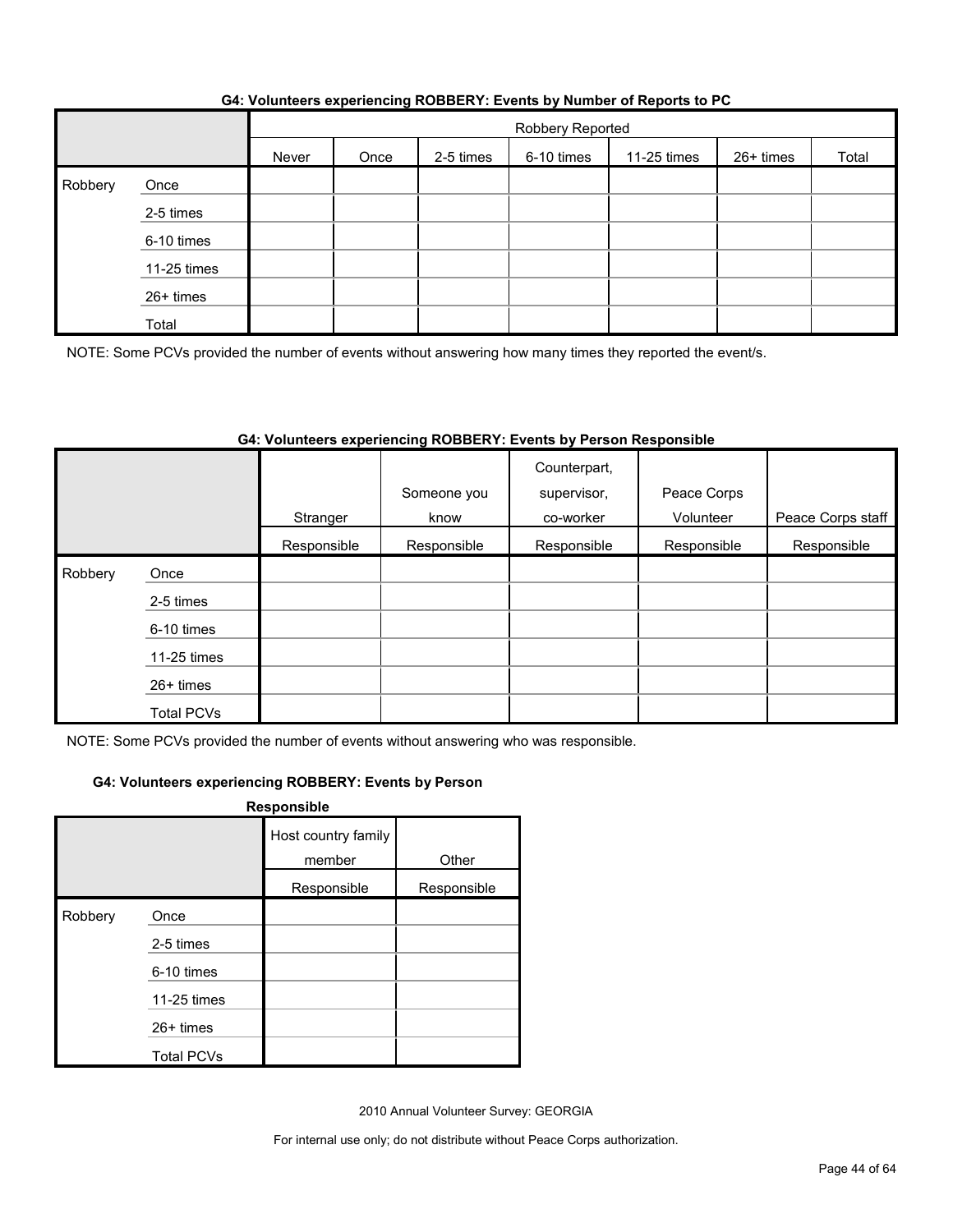#### **G4: Volunteers experiencing ROBBERY: Events by Person**

| <b>Responsible</b> |                   |                               |             |  |  |  |  |  |
|--------------------|-------------------|-------------------------------|-------------|--|--|--|--|--|
|                    |                   | Host country family<br>member | Other       |  |  |  |  |  |
|                    |                   | Responsible                   | Responsible |  |  |  |  |  |
| Robbery            | Once              |                               |             |  |  |  |  |  |
|                    | 2-5 times         |                               |             |  |  |  |  |  |
|                    | 6-10 times        |                               |             |  |  |  |  |  |
|                    | 11-25 times       |                               |             |  |  |  |  |  |
|                    | 26+ times         |                               |             |  |  |  |  |  |
|                    | <b>Total PCVs</b> |                               |             |  |  |  |  |  |

NOTE: Some PCVs provided the number of events without answering who was responsible.

#### **G4: Volunteers experiencing PHYSICAL ASSAULT: Events by Number of Reports to PC**

|                  |             |       | Physical assault Reported |           |            |             |           |       |  |  |
|------------------|-------------|-------|---------------------------|-----------|------------|-------------|-----------|-------|--|--|
|                  |             | Never | Once                      | 2-5 times | 6-10 times | 11-25 times | 26+ times | Total |  |  |
| Physical assault | Once        |       |                           |           |            |             |           |       |  |  |
|                  | 2-5 times   | ◠     |                           |           |            |             |           |       |  |  |
|                  | 6-10 times  |       |                           |           |            |             |           |       |  |  |
|                  | 11-25 times |       |                           |           |            |             |           |       |  |  |
|                  | 26+ times   |       |                           |           |            |             |           |       |  |  |
|                  | Total       |       |                           |           |            |             |           | ⌒     |  |  |

NOTE: Some PCVs provided the number of events without answering how many times they reported the event/s.

#### **G4: Volunteers experiencing PHYSICAL ASSAULT: Events by Person Responsible**

|                  |             | $\overline{\phantom{a}}$ |             | .<br>Counterpart, |             |             |
|------------------|-------------|--------------------------|-------------|-------------------|-------------|-------------|
|                  |             |                          | Someone you | supervisor,       | Peace Corps | Peace Corps |
|                  |             | Stranger                 | know        | co-worker         | Volunteer   | staff       |
|                  |             | Responsible              | Responsible | Responsible       | Responsible | Responsible |
| Physical assault | Once        |                          |             |                   |             |             |
|                  | 2-5 times   |                          |             |                   |             |             |
|                  | 6-10 times  |                          |             |                   |             |             |
|                  | 11-25 times |                          |             |                   |             |             |

2010 Annual Volunteer Survey: GEORGIA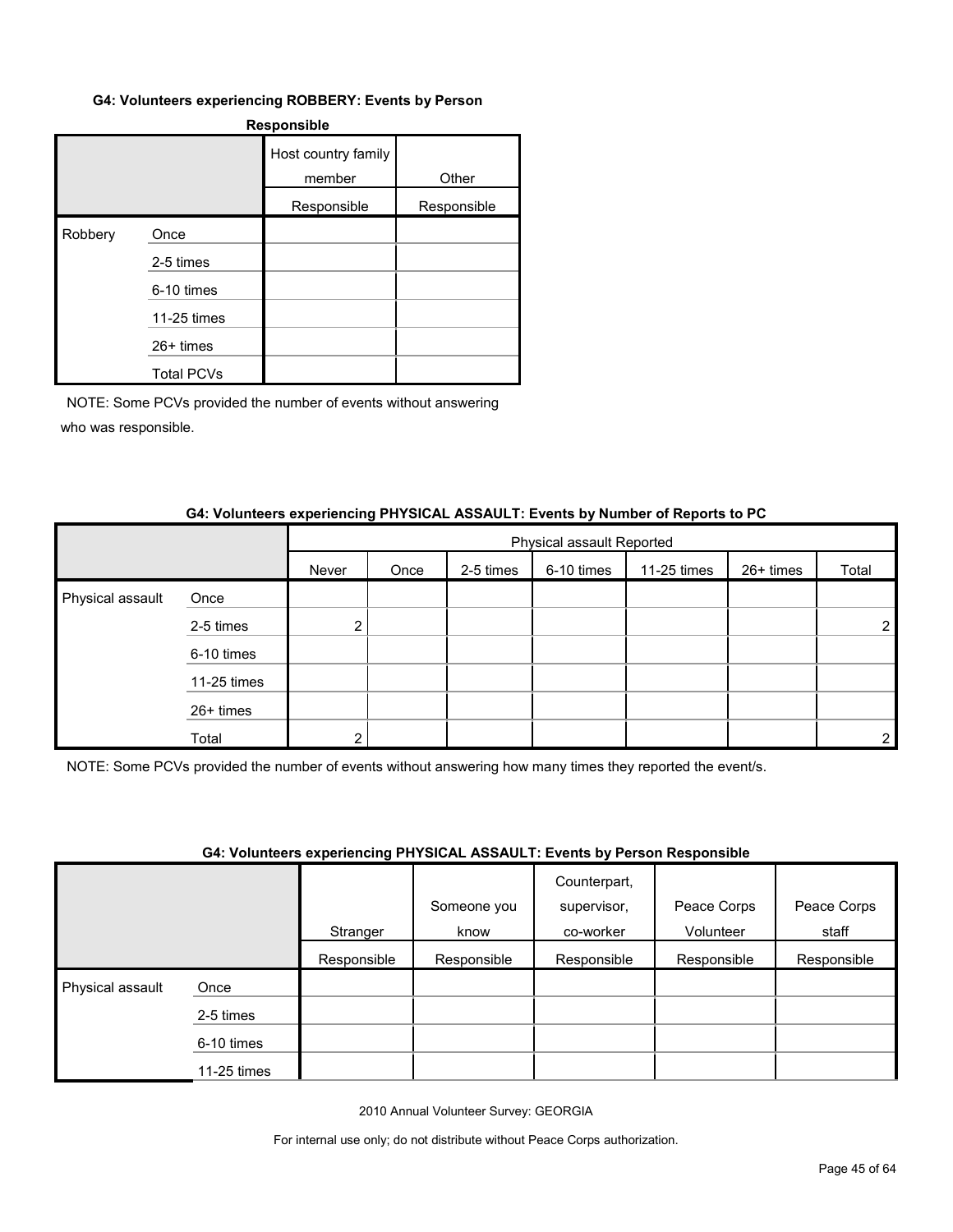| 26+ times         |  |  |  |
|-------------------|--|--|--|
| <b>Total PCVs</b> |  |  |  |

#### **G4: Volunteers experiencing PHYSICAL ASSAULT: Events by Person**

|                  |                   | Host country family<br>member | Other       |
|------------------|-------------------|-------------------------------|-------------|
|                  |                   | Responsible                   | Responsible |
| Physical assault | Once              |                               |             |
|                  | 2-5 times         |                               |             |
|                  | 6-10 times        |                               |             |
|                  | 11-25 times       |                               |             |
|                  | 26+ times         |                               |             |
|                  | <b>Total PCVs</b> |                               |             |

NOTE: Some PCVs provided the number of events without answering who was responsible.

|                    | <u>on relatively experiencing result in the restriction of number of hepene to re</u> |                             |      |           |            |             |  |  |
|--------------------|---------------------------------------------------------------------------------------|-----------------------------|------|-----------|------------|-------------|--|--|
|                    |                                                                                       | Aggravated assault Reported |      |           |            |             |  |  |
|                    |                                                                                       | Never                       | Once | 2-5 times | 6-10 times | 11-25 times |  |  |
| Aggravated assault | Once                                                                                  |                             |      |           |            |             |  |  |
|                    | 2-5 times                                                                             |                             |      |           |            |             |  |  |
|                    | 6-10 times                                                                            |                             |      |           |            |             |  |  |
|                    | $11-25$ times                                                                         |                             |      |           |            |             |  |  |
|                    | 26+ times                                                                             |                             |      |           |            |             |  |  |
|                    | Total                                                                                 |                             |      |           |            |             |  |  |

#### **G4: Volunteers experiencing AGGRAVATED ASSAULT: Events by Number of Reports to PC**

NOTE: Some PCVs provided the number of events without answering how many times they reported the event/s.

#### **G4: Volunteers experiencing AGGRAVATED ASSAULT: Events by Number of**

**Reports to PC**

|                    |            | Aggravated assault Reported |       |  |
|--------------------|------------|-----------------------------|-------|--|
|                    |            | $26+$ times                 | Total |  |
| Aggravated assault | Once       |                             |       |  |
|                    | 2-5 times  |                             |       |  |
|                    | 6-10 times |                             |       |  |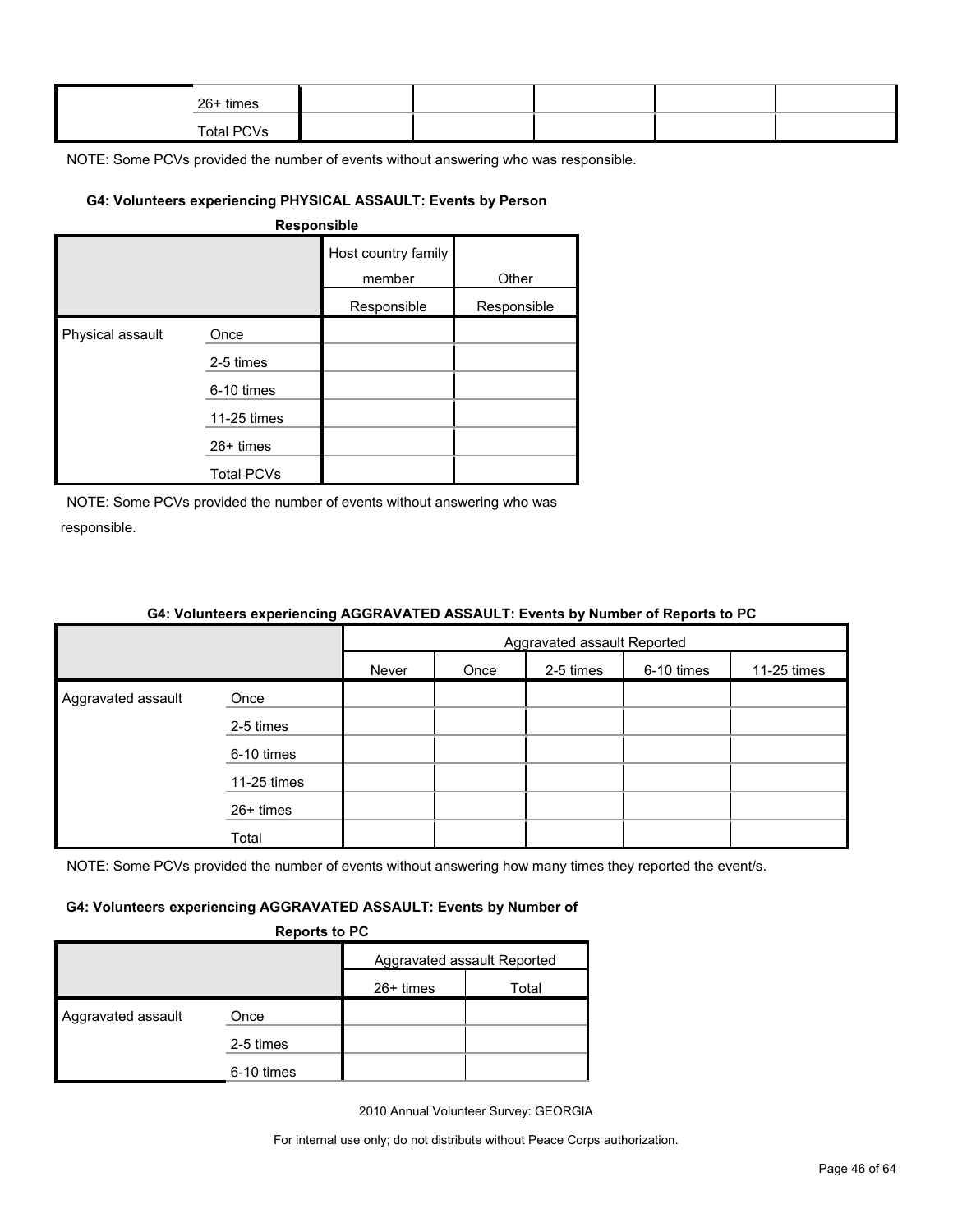| 11-25 times |  |
|-------------|--|
| 26+ times   |  |
| Total       |  |

NOTE: Some PCVs provided the number of events without answering how many times they reported the event/s.

#### **G4: Volunteers experiencing AGGRAVATED ASSAULT: Events by Person Responsible**

|                    |             | Stranger    | Someone you<br>know | Counterpart,<br>supervisor,<br>co-worker | Peace Corps<br>Volunteer | Peace Corps<br>staff |
|--------------------|-------------|-------------|---------------------|------------------------------------------|--------------------------|----------------------|
|                    |             | Responsible | Responsible         | Responsible                              | Responsible              | Responsible          |
| Aggravated assault | Once        |             |                     |                                          |                          |                      |
|                    | 2-5 times   |             |                     |                                          |                          |                      |
|                    | 6-10 times  |             |                     |                                          |                          |                      |
|                    | 11-25 times |             |                     |                                          |                          |                      |
|                    | 26+ times   |             |                     |                                          |                          |                      |
|                    | Total PCVs  |             |                     |                                          |                          |                      |

NOTE: Some PCVs provided the number of events without answering who was responsible.

#### **G4: Volunteers experiencing AGGRAVATED ASSAULT: Events by Person**

| Host country family<br>member<br>Other<br>Responsible<br>Responsible<br>Aggravated assault<br>Once<br>2-5 times<br>6-10 times | Responsible |  |  |  |  |  |  |
|-------------------------------------------------------------------------------------------------------------------------------|-------------|--|--|--|--|--|--|
|                                                                                                                               |             |  |  |  |  |  |  |
|                                                                                                                               |             |  |  |  |  |  |  |
|                                                                                                                               |             |  |  |  |  |  |  |
|                                                                                                                               |             |  |  |  |  |  |  |
|                                                                                                                               |             |  |  |  |  |  |  |
| 11-25 times                                                                                                                   |             |  |  |  |  |  |  |
| 26+ times                                                                                                                     |             |  |  |  |  |  |  |
| <b>Total PCVs</b>                                                                                                             |             |  |  |  |  |  |  |

NOTE: Some PCVs provided the number of events without answering who was responsible.

#### **G4: Volunteers experiencing SEXUAL ASSAULT: Events by Number of Reports to PC**

2010 Annual Volunteer Survey: GEORGIA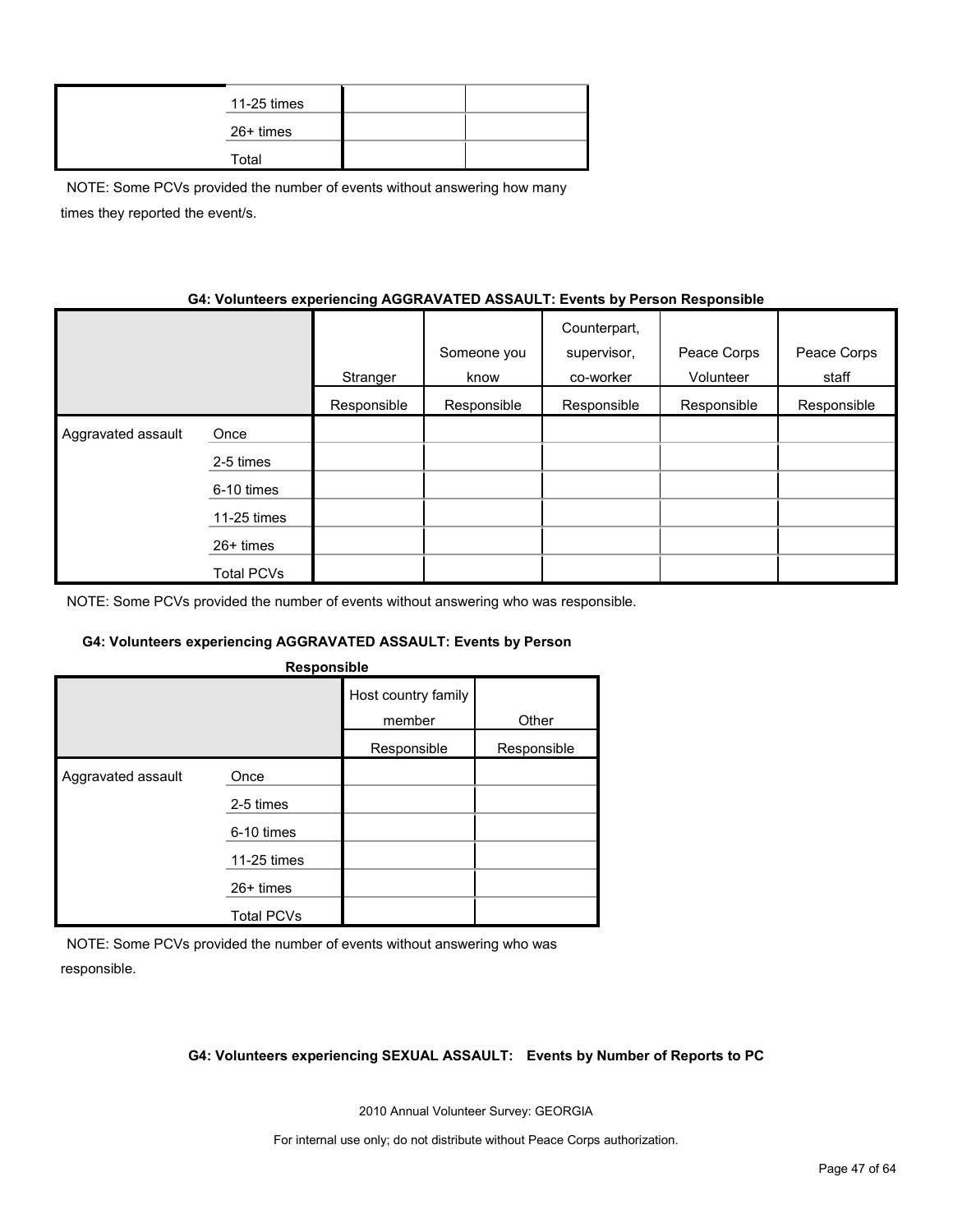|                |             | Sexual assault Reported |      |           |            |             |           |       |
|----------------|-------------|-------------------------|------|-----------|------------|-------------|-----------|-------|
|                |             | Never                   | Once | 2-5 times | 6-10 times | 11-25 times | 26+ times | Total |
| Sexual assault | Once        |                         |      |           |            |             |           |       |
|                | 2-5 times   |                         |      |           |            |             |           |       |
|                | 6-10 times  |                         |      |           |            |             |           |       |
|                | 11-25 times |                         |      |           |            |             |           |       |
|                | 26+ times   |                         |      |           |            |             |           |       |
|                | Total       |                         |      |           |            |             |           |       |

NOTE: Some PCVs provided the number of events without answering how many times they reported the event/s.

#### **G4: Volunteers experiencing SEXUAL ASSAULT: Events by Person Responsible**

|                |                   | Stranger    | Someone you<br>know | Counterpart,<br>supervisor,<br>co-worker | Peace Corps<br>Volunteer | Peace Corps<br>staff |
|----------------|-------------------|-------------|---------------------|------------------------------------------|--------------------------|----------------------|
|                |                   | Responsible | Responsible         | Responsible                              | Responsible              | Responsible          |
| Sexual assault | Once              |             |                     |                                          |                          |                      |
|                | 2-5 times         |             |                     |                                          |                          |                      |
|                | 6-10 times        |             |                     |                                          |                          |                      |
|                | 11-25 times       |             |                     |                                          |                          |                      |
|                | $26+$ times       |             |                     |                                          |                          |                      |
|                | <b>Total PCVs</b> |             |                     |                                          |                          |                      |

NOTE: Some PCVs provided the number of events without answering who was responsible.

#### **G4: Volunteers experiencing SEXUAL ASSAULT: Events by Person**

#### **Responsible**

|                |                   | Host country family<br>member | Other       |
|----------------|-------------------|-------------------------------|-------------|
|                |                   | Responsible                   | Responsible |
| Sexual assault | Once              |                               |             |
|                | 2-5 times         |                               |             |
|                | 6-10 times        |                               |             |
|                | 11-25 times       |                               |             |
|                | 26+ times         |                               |             |
|                | <b>Total PCVs</b> |                               |             |

2010 Annual Volunteer Survey: GEORGIA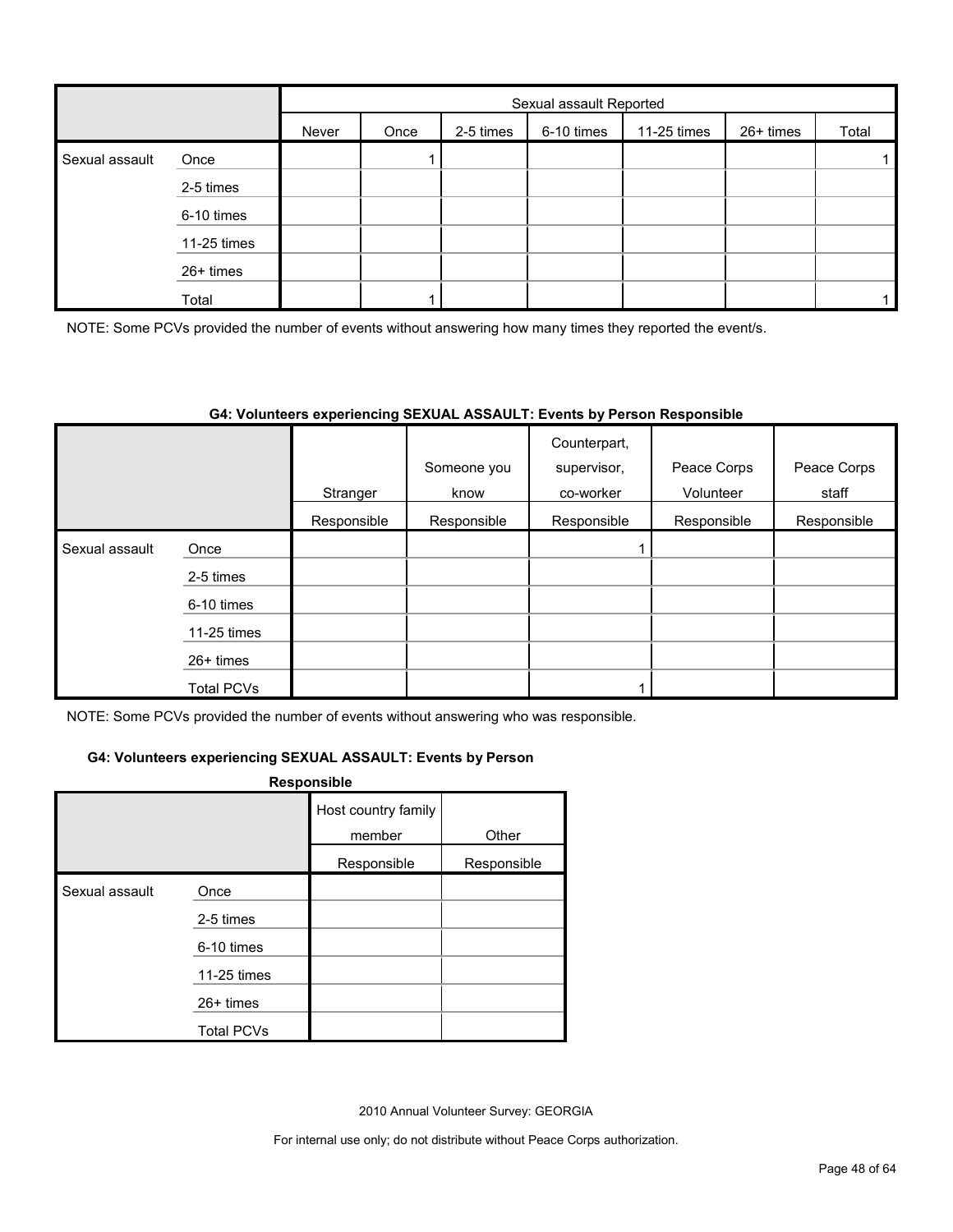#### **G4: Volunteers experiencing SEXUAL ASSAULT: Events by Person**

#### **Responsible**

|                |                   | Host country family<br>member | Other       |
|----------------|-------------------|-------------------------------|-------------|
|                |                   | Responsible                   | Responsible |
| Sexual assault | Once              |                               |             |
|                | 2-5 times         |                               |             |
|                | 6-10 times        |                               |             |
|                | 11-25 times       |                               |             |
|                | $26+$ times       |                               |             |
|                | <b>Total PCVs</b> |                               |             |

NOTE: Some PCVs provided the number of events without answering who was responsible.

#### **G4: Volunteers experiencing RAPE: Events by Number of Reports to PC**

|      |             |       | Rape Reported |           |            |             |           |       |
|------|-------------|-------|---------------|-----------|------------|-------------|-----------|-------|
|      |             | Never | Once          | 2-5 times | 6-10 times | 11-25 times | 26+ times | Total |
| Rape | Once        |       |               |           |            |             |           |       |
|      | 2-5 times   |       |               |           |            |             |           |       |
|      | 6-10 times  |       |               |           |            |             |           |       |
|      | 11-25 times |       |               |           |            |             |           |       |
|      | 26+ times   |       |               |           |            |             |           |       |
|      | Total       |       |               |           |            |             |           |       |

NOTE: Some PCVs provided the number of events without answering how many times they reported the event/s .

#### **G4: Volunteers experiencing RAPE: Events by Person Responsible**

|      |             | Stranger    | Someone you<br>know | Counterpart,<br>supervisor,<br>co-worker | Peace Corps<br>Volunteer | Peace Corps staff |
|------|-------------|-------------|---------------------|------------------------------------------|--------------------------|-------------------|
|      |             | Responsible | Responsible         | Responsible                              | Responsible              | Responsible       |
| Rape | Once        |             |                     |                                          |                          |                   |
|      | 2-5 times   |             |                     |                                          |                          |                   |
|      | 6-10 times  |             |                     |                                          |                          |                   |
|      | 11-25 times |             |                     |                                          |                          |                   |

2010 Annual Volunteer Survey: GEORGIA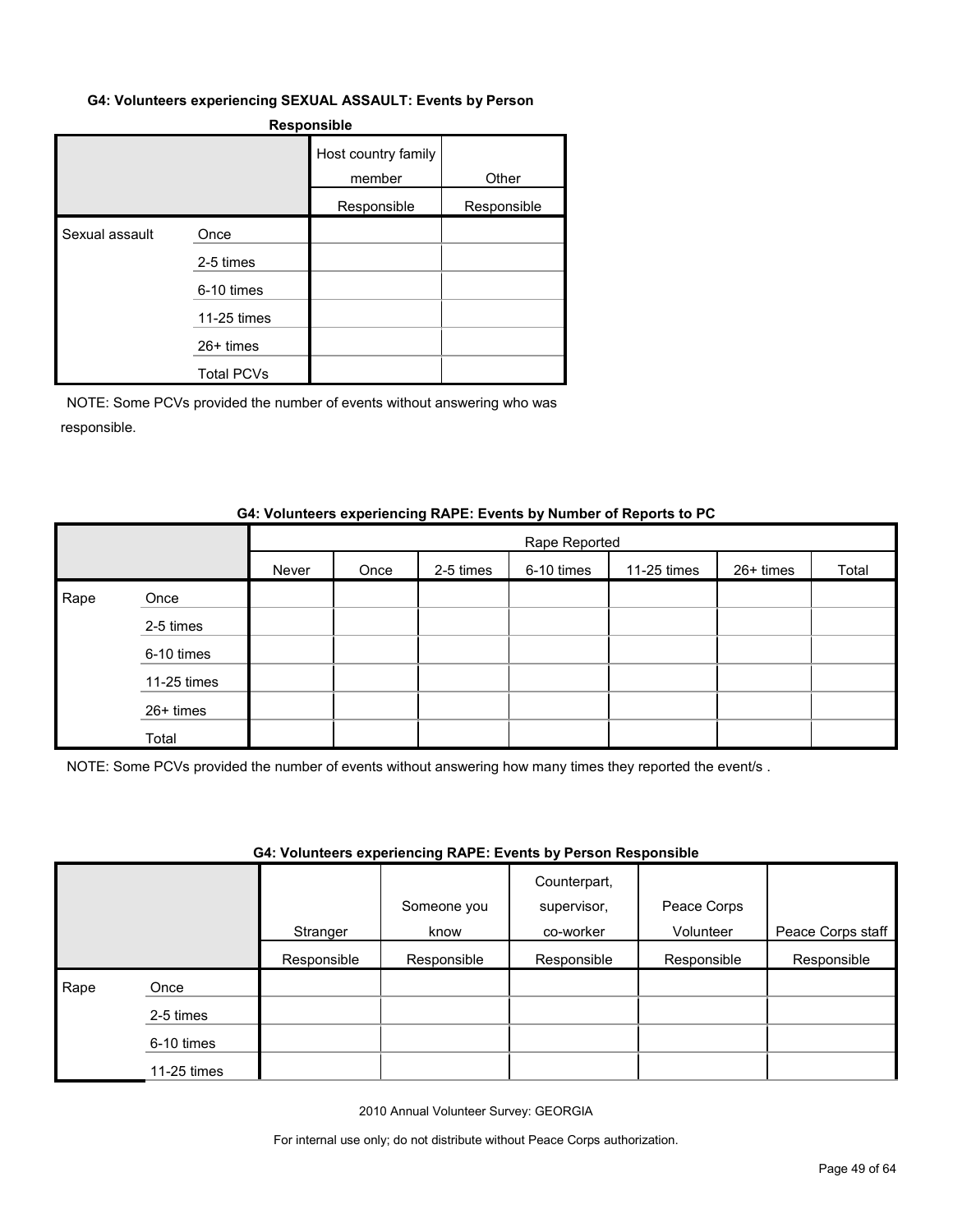| 26+ times  |  |  |  |
|------------|--|--|--|
| Total PCVs |  |  |  |

#### **G4: Volunteers experiencing RAPE: Events by Person Responsible**

|      |                   | Host country family<br>member | Other       |
|------|-------------------|-------------------------------|-------------|
|      |                   | Responsible                   | Responsible |
| Rape | Once              |                               |             |
|      | 2-5 times         |                               |             |
|      | 6-10 times        |                               |             |
|      | 11-25 times       |                               |             |
|      | $26+$ times       |                               |             |
|      | <b>Total PCVs</b> |                               |             |

NOTE: Some PCVs provided the number of events without answering who was responsible.

#### **G4: Volunteers experiencing ATTEMPTED RAPE: Events by Number of Reports to PC**

|                |             | Attempted rape Reported |      |           |            |             |           |       |
|----------------|-------------|-------------------------|------|-----------|------------|-------------|-----------|-------|
|                |             | Never                   | Once | 2-5 times | 6-10 times | 11-25 times | 26+ times | Total |
| Attempted rape | Once        |                         |      |           |            |             |           |       |
|                | 2-5 times   |                         |      |           |            |             |           |       |
|                | 6-10 times  |                         |      |           |            |             |           |       |
|                | 11-25 times |                         |      |           |            |             |           |       |
|                | 26+ times   |                         |      |           |            |             |           |       |
|                | Total       |                         |      |           |            |             |           |       |

NOTE: Some PCVs provided the number of events without answering how many times they reported the event/s.

#### **G4: Volunteers experiencing ATTEMPTED RAPE: Events by Person Responsible**

|                        |             |             | Counterpart, |             |             |
|------------------------|-------------|-------------|--------------|-------------|-------------|
|                        |             | Someone you | supervisor.  | Peace Corps | Peace Corps |
|                        | Stranger    | know        | co-worker    | Volunteer   | staff       |
|                        | Responsible | Responsible | Responsible  | Responsible | Responsible |
| Attempted rape<br>Once |             |             |              |             |             |

2010 Annual Volunteer Survey: GEORGIA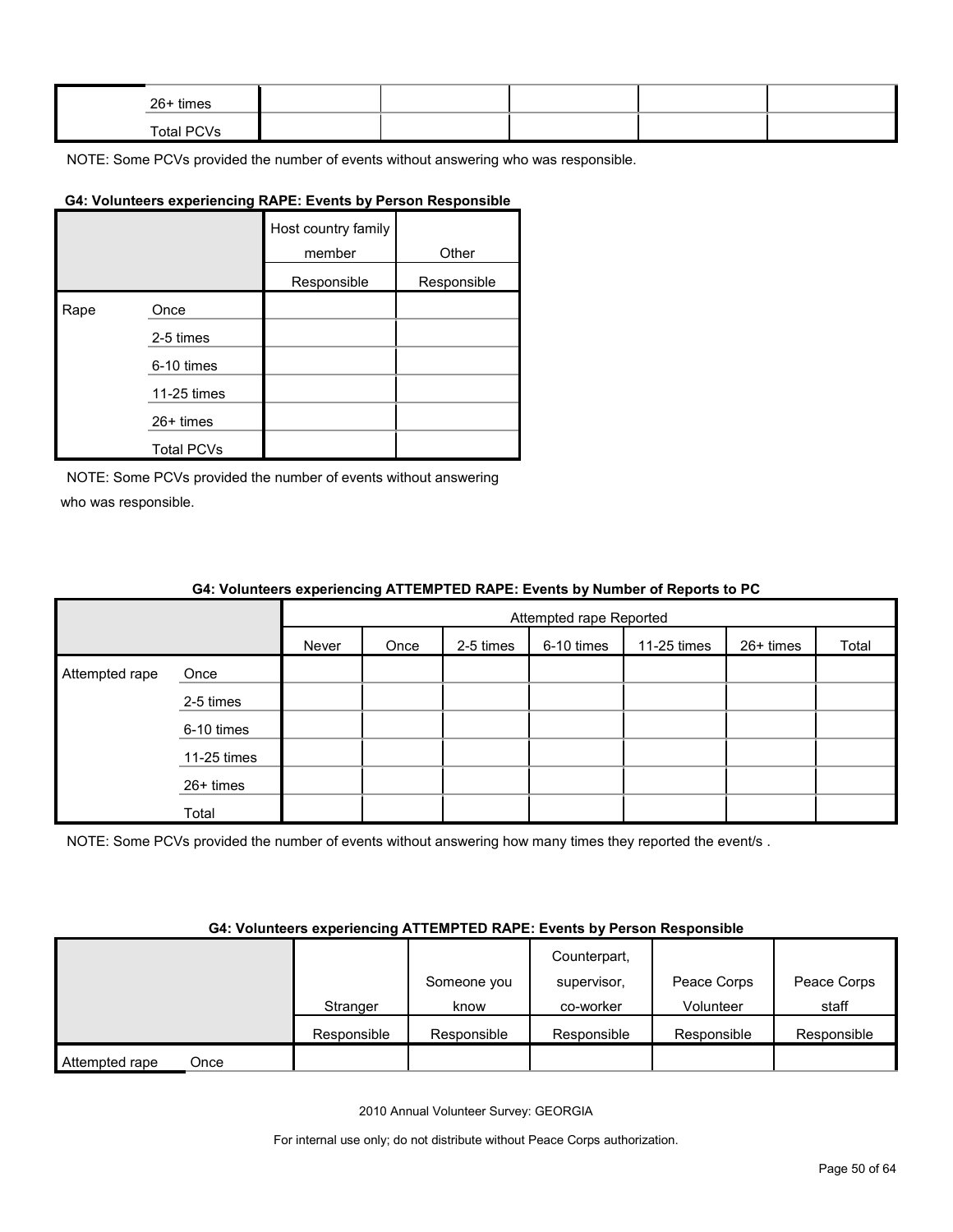|  | 2-5 times         |  |  |  |
|--|-------------------|--|--|--|
|  | 6-10 times        |  |  |  |
|  | 11-25 times       |  |  |  |
|  | 26+ times         |  |  |  |
|  | <b>Total PCVs</b> |  |  |  |

#### **G4: Volunteers experiencing ATTEMPTED RAPE: Events by Person**

| Responsible    |                   |                               |             |  |  |  |
|----------------|-------------------|-------------------------------|-------------|--|--|--|
|                |                   | Host country family<br>member | Other       |  |  |  |
|                |                   | Responsible                   | Responsible |  |  |  |
| Attempted rape | Once              |                               |             |  |  |  |
|                | 2-5 times         |                               |             |  |  |  |
|                | 6-10 times        |                               |             |  |  |  |
|                | 11-25 times       |                               |             |  |  |  |
|                | $26+$ times       |                               |             |  |  |  |
|                | <b>Total PCVs</b> |                               |             |  |  |  |

NOTE: Some PCVs provided the number of events without answering who was responsible.

# <span id="page-50-0"></span>**H. Volunteers Working in HIV/AIDS**

This section reports Volunteers' level of involvement in HIV/AIDS work. It also reports Volunteers' assessment of their Peace Corps HIV/AIDS training and the perceived effectiveness of their HIV/AIDS work with host country individuals or groups.

#### **H1: Which of the following best describes your involvement in HIV/AIDS**

| activities?                                           |         |        |
|-------------------------------------------------------|---------|--------|
|                                                       | Percent | Number |
| HIV/AIDS work is my primary assignment.               | 2%      |        |
| HIV/AIDS work is part of my secondary activities.     | 5%      |        |
| My HIV/AIDS efforts are not part of primary/secondary | 8%      |        |
| actvities.                                            |         |        |
| I have not been involved in any HIV/AIDS activities.  | 85%     | 51     |
| Total                                                 | 100%    | 60     |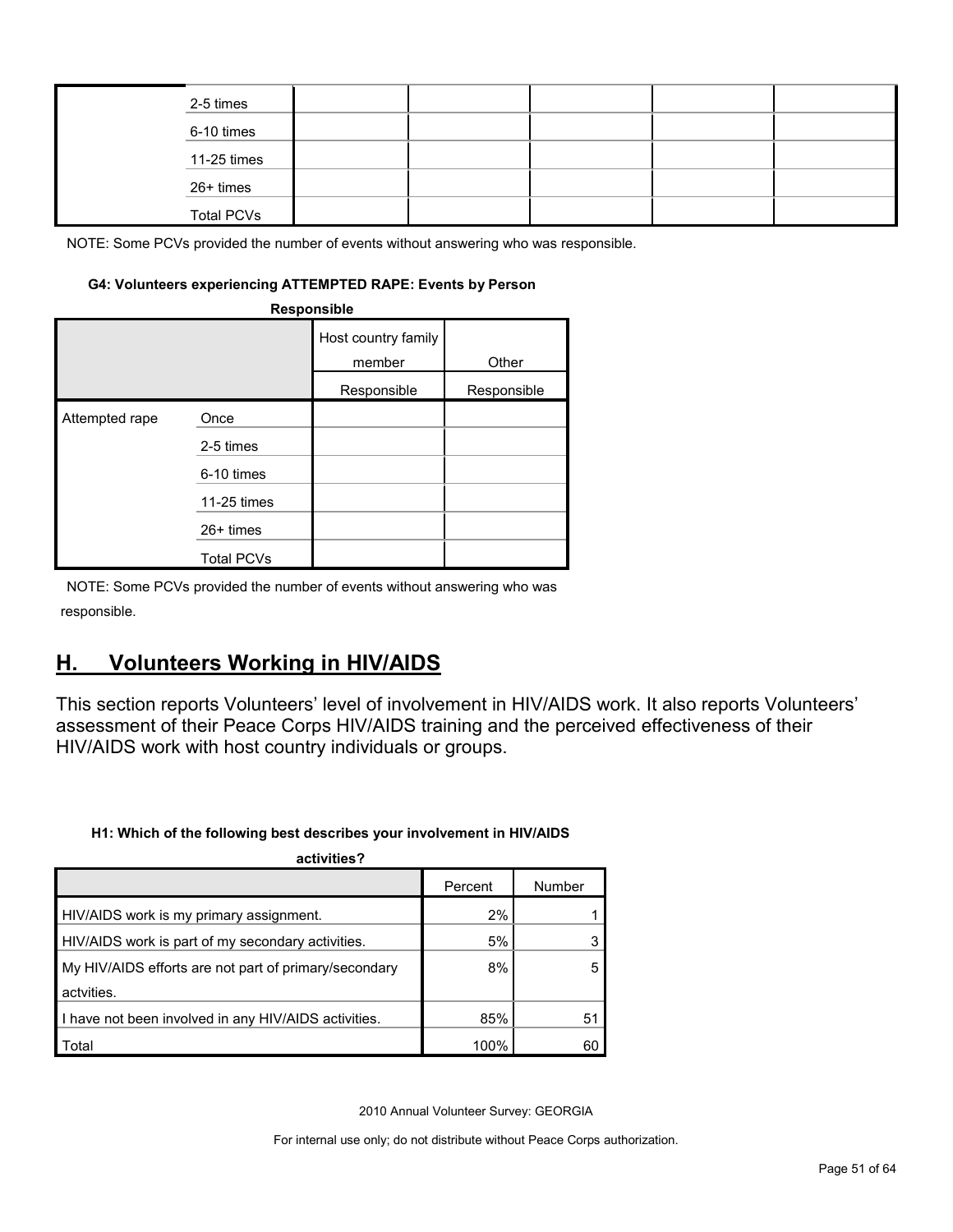**H2: How effective was the PC training you received in preparing you to undertake your HIV/AIDS activities?**

|    | Not effective | Poor | Adequate | Effective | Very effective | <b>NA</b> | Total |
|----|---------------|------|----------|-----------|----------------|-----------|-------|
| Н2 | 4%            | 4%   | 23%      | 15%       |                | 54%       | 26    |

#### **H2: How effective was the PC training you received in preparing you to undertake your HIV/AIDS activities? (excluding the "NA" responses)**

|   |                  |      |          | .         |                |                          |
|---|------------------|------|----------|-----------|----------------|--------------------------|
|   | effective<br>Not | Poor | Adequate | Effective | Verv effective | Total                    |
| ∸ | 8%               | 8%   | 50%      | 33%       |                | $\sqrt{2}$<br>. <u>.</u> |

#### **H3: In working with HC individuals or groups, how would you rate the effectiveness of your specific HIV/AIDS activities?**

|                |                  | Sometimes |                 | Almost always |            |       |
|----------------|------------------|-----------|-----------------|---------------|------------|-------|
|                | Seldom effective | effective | Often effective | effective     | Don't know | Total |
| H <sub>3</sub> | 4%               | `7%       | 9%              |               | 70%        | 23 I  |

## **H3: In working with HC individuals or groups, how would you rate the effectiveness of your specific HIV/AIDS activities? (excluding both the "NA" and the H1="No involvement in HIV/AIDS activities"**

| <b>STATE</b> | 'soons | . . |  |
|--------------|--------|-----|--|
|              |        |     |  |
|              |        |     |  |

|      |                  | Sometimes |                 | Almost always |             |
|------|------------------|-----------|-----------------|---------------|-------------|
|      | Seldom effective | effective | Often effective | effective     | $\tau$ otal |
| l H3 | 14%              | 57%       | 29%             |               |             |

NOTE: See Open-Ended Responses Report for PCV explanations and examples of their H3 answers)

# <span id="page-51-0"></span>**I. Your Life in the Peace Corps**

This section reports Volunteers' descriptions of and adjustments to their living conditions, including stress factors and how Volunteers cope with stress.

#### **I1: Have you lived with a host country individual or family?**

|                                                        | Percent | Number |
|--------------------------------------------------------|---------|--------|
| No. I have never lived with a HC individual or family. |         |        |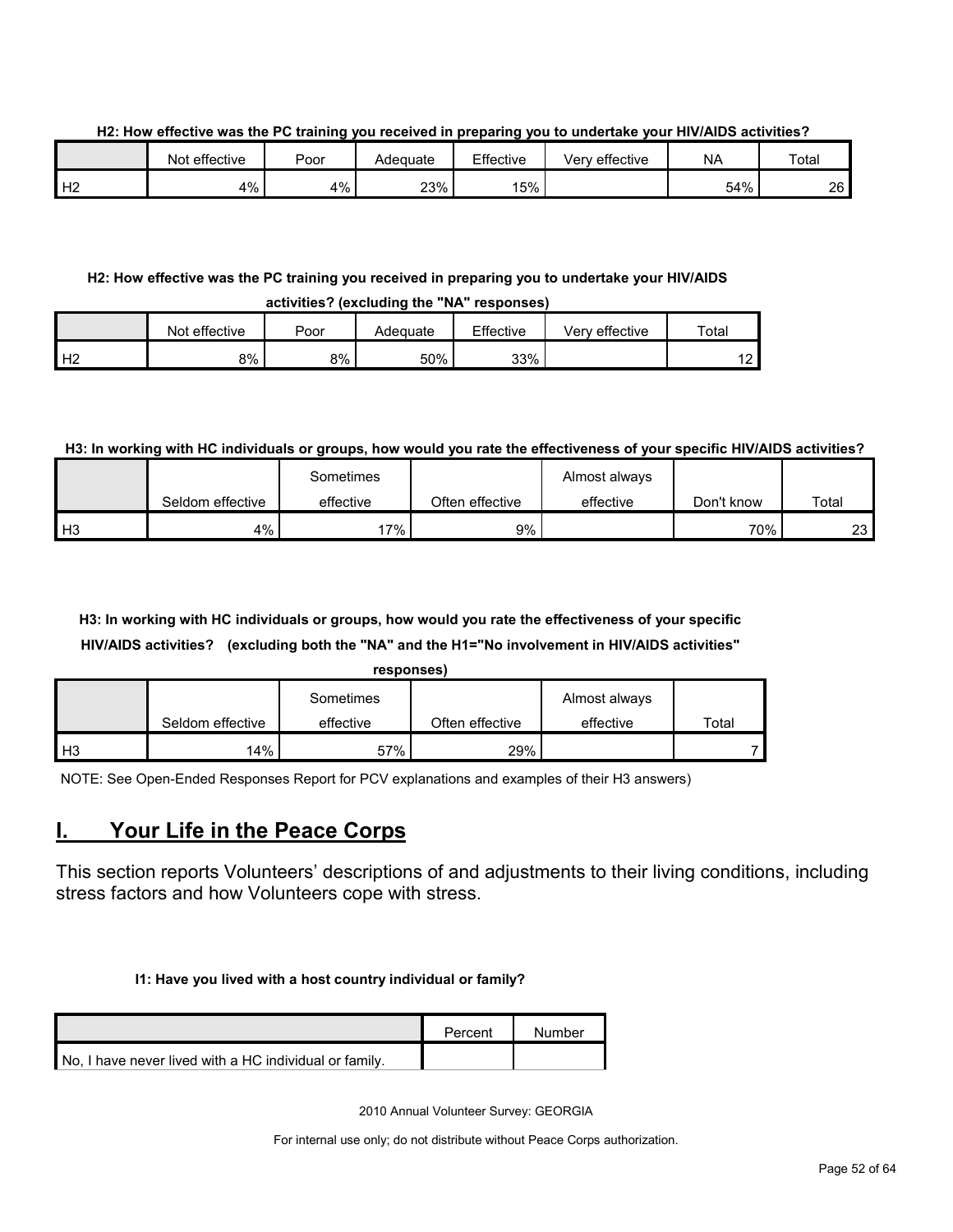| Yes, I lived with a HC individual or family only during |      |    |
|---------------------------------------------------------|------|----|
| <b>PST.</b>                                             |      |    |
| Yes, in my community (not during PST).                  | 5%   |    |
| Yes, both during PST and later in my community.         | 95%  | 57 |
| Total                                                   | 100% | 60 |

#### **I1: How long (in months) have you lived with a host country individual or family?**

|             | month |     | 4   |    |    | 7-11 | $12 - 16$ | 17-26 |
|-------------|-------|-----|-----|----|----|------|-----------|-------|
| PST Only    |       |     |     |    |    |      |           |       |
| Post-PST    |       |     | 67% |    |    | 33%  |           |       |
| PST & Later | 2%    | 31% | 18% | 5% | 2% | 13%  | 27%       | $2\%$ |

#### **I1: How long (in months) have you lived**

|  | with a host country individual or family? |
|--|-------------------------------------------|
|--|-------------------------------------------|

|                        | $27+$ mos | Total |
|------------------------|-----------|-------|
| <b>PST Only</b>        |           |       |
| ∎Post-PST              |           |       |
| <b>PST &amp; Later</b> |           | 55    |

#### **I2: How often do you interact with HCNs in community/family social events?**

|                |       | Several times a |        | Several times a |         | ∟ess than once a |       |
|----------------|-------|-----------------|--------|-----------------|---------|------------------|-------|
|                | Daily | week            | Weekly | month           | Monthly | month            | Total |
| $\blacksquare$ | 62%   | 13%             | 8%     | 8%              | $7\%$   | 2%               | 60 I  |

#### **I3: How integrated into your community do you feel now?**

|           | Not at all | Minimally | Adequatelv | Considerably | Exceptionally | Total |
|-----------|------------|-----------|------------|--------------|---------------|-------|
| -10<br>10 |            | 15%       | 45%        | 35%          | 5%            | 60    |

#### **I4a: Do you have the following at your worksite?**

| Never | mes<br>$   -$<br>.<br> | Jsually | Alwavs | $\overline{\phantom{a}}$<br>$\overline{a}$<br>⊺otal |
|-------|------------------------|---------|--------|-----------------------------------------------------|
|       |                        |         |        |                                                     |

2010 Annual Volunteer Survey: GEORGIA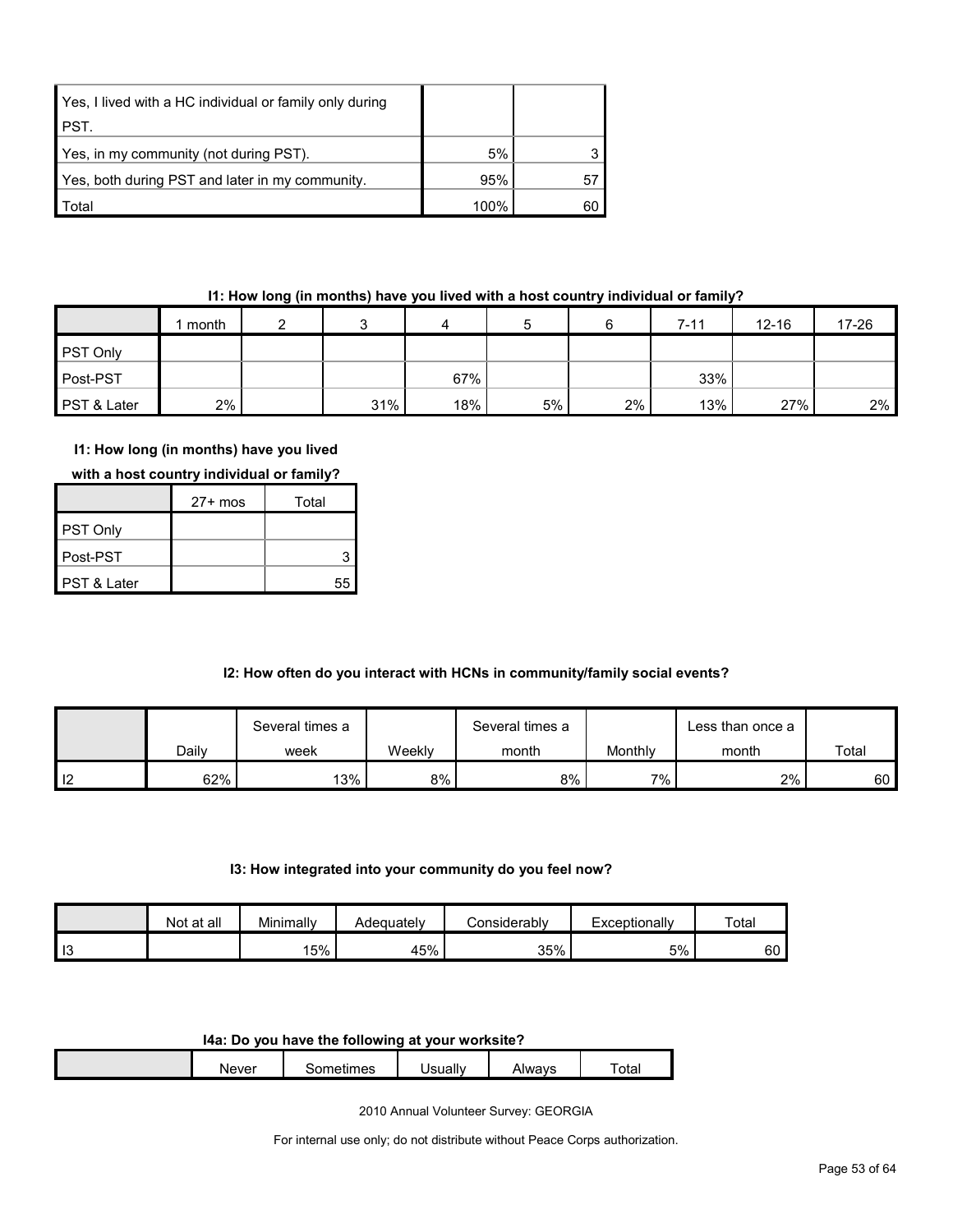| Electricity      | 5%  | $7\%$ . | 67% | 12%   | 60 |
|------------------|-----|---------|-----|-------|----|
| Running<br>water | 25% | 23%     | 35% | $7\%$ | 60 |

**I4b: Do you have the following at your residence?**

|               | Never | Sometimes | Usually | Alwavs | Total |
|---------------|-------|-----------|---------|--------|-------|
| Electricity   |       | $10\%$    | 73%     | 17%    | 59    |
| Running water | 5%    | 24%       | 54%     | 17%    | 59    |

#### **I5: How often do you have access to--?**

|                                  | Not at all | Less than monthly | Monthly | Weekly | Daily | Total |
|----------------------------------|------------|-------------------|---------|--------|-------|-------|
| Landline phone                   | 40%        | 2%                |         |        | 58%   | 60    |
| Computer                         |            |                   | 2%      | 5%     | 93%   | 60    |
| Internet                         | 2%         |                   | 2%      | 12%    | 85%   | 60    |
| Cell phone (voice)               |            |                   |         |        | 100%  | 60    |
| Text messaging                   |            |                   |         | 3%     | 97%   | 60    |
| Voice over internet, e.g., SKYPE | 7%         |                   | 5%      | 17%    | 72%   | 60    |
| Webcam/internet video            | 15%        | 2%                | 8%      | 15%    | 60%   | 60    |

#### **I6: Where do you most frequently connect to the Internet?**

|        |                |         | Another person's |               | I PC office/satellite | Other: Please |       |
|--------|----------------|---------|------------------|---------------|-----------------------|---------------|-------|
|        | Your residence | At work | home             | Internet cafe | office                | specify       | Total |
| $ $ 16 | 67%            | 25%     |                  | 2%            | 5%                    | 2%            | 60 I  |

#### **I6.TEXT: Description of "other" location to connect to Internet**

|                                                | Percent | Number |  |
|------------------------------------------------|---------|--------|--|
| Open-ended results. Not responsive to request. |         |        |  |
|                                                |         |        |  |
| otal                                           | 100%    | 60     |  |

#### **I7: How long do you travel to access the internet using your typical transport method (one-way trip)?**

2010 Annual Volunteer Survey: GEORGIA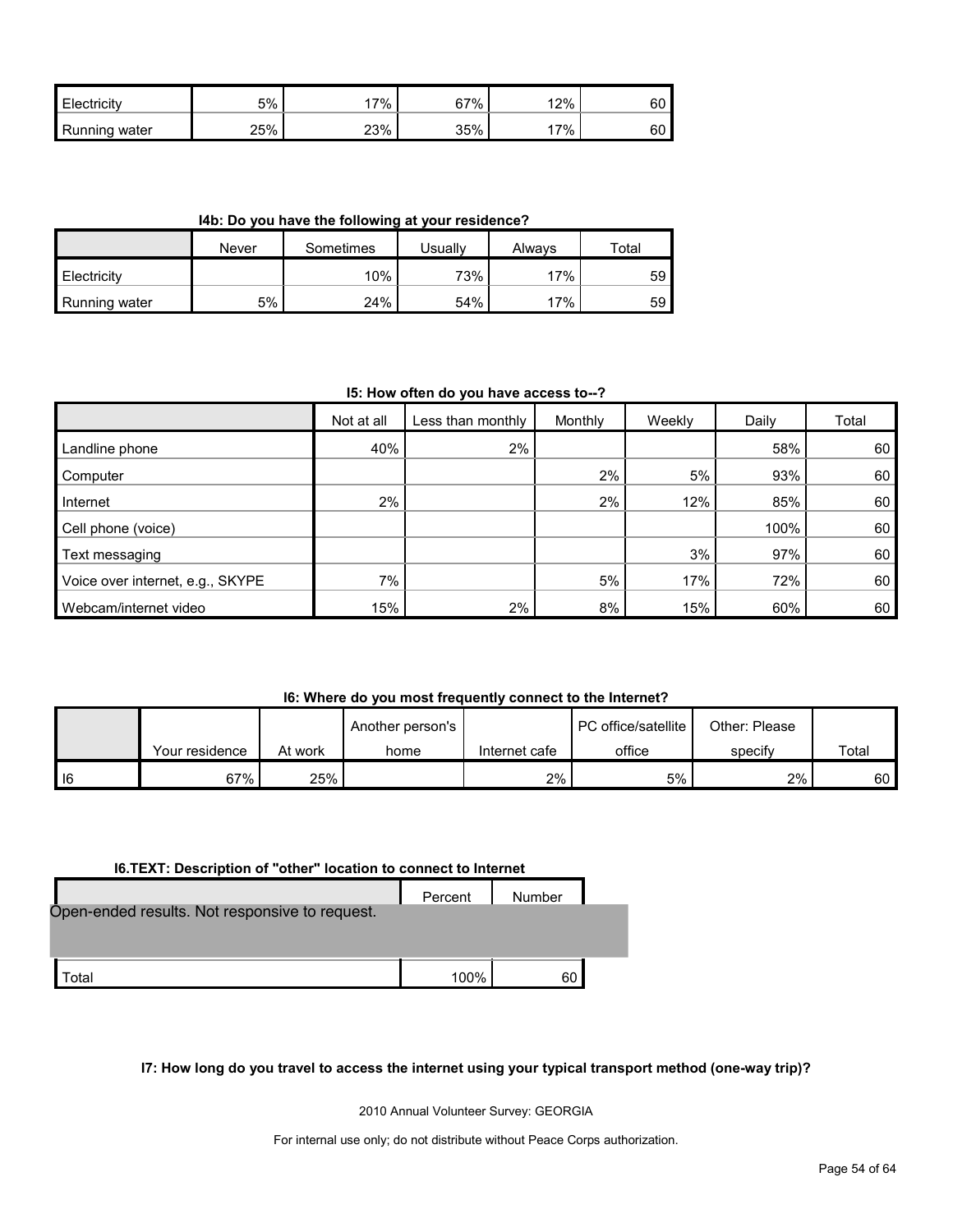| Less than one |                  | From two to four |                     | More than eight |       |
|---------------|------------------|------------------|---------------------|-----------------|-------|
| hour          | One to two hours | hours            | Four to eight hours | hours           | Total |
| 91%           | $7\%$ .          | 2%               |                     |                 | 56    |

#### **Percent of Volunteers Traveling to/from Internet Connection in One Day (I8) by Travel Time (I7)**

|                                               |                        | 18 Return same day from traveling to Internet<br>connection? |      |       |
|-----------------------------------------------|------------------------|--------------------------------------------------------------|------|-------|
|                                               |                        | Yes                                                          | No   | Total |
| I7 Typical time to reach Internect connection | Less than one hour     | 93%                                                          | 50%  | 51    |
|                                               | One to two hours       | 6%                                                           | 50%  | 4     |
|                                               | From two to four hours | 2%                                                           |      |       |
|                                               | Four to eight hours    |                                                              |      |       |
|                                               | More than eight hours  |                                                              |      |       |
|                                               | Total                  | 100%                                                         | 100% | 56    |

#### **Number of Volunteers Traveling to/from Internet Connection in One Day (I8) by Travel Time (I7)**

|                                               |                        | 18 Return same day from traveling to Internet<br>connection? |    |       |
|-----------------------------------------------|------------------------|--------------------------------------------------------------|----|-------|
|                                               |                        | Yes                                                          | No | Total |
| I7 Typical time to reach Internect connection | Less than one hour     | 50                                                           |    | 51    |
|                                               | One to two hours       | 3                                                            |    | 4     |
|                                               | From two to four hours |                                                              |    |       |
|                                               | Four to eight hours    |                                                              |    |       |
|                                               | More than eight hours  |                                                              |    |       |
|                                               | Total                  | 54                                                           |    | 56    |

#### **I9: Have you participated in the Coverdell World Wise**

#### **Schools/Correspondence Match (CWWS/CM)?**

| Yes - Please          | No - Please       |       |
|-----------------------|-------------------|-------|
| describe your         | describe your     |       |
| activities/interactio | reason(s) for not |       |
| n withCWWS/CM         | participating     | Total |

2010 Annual Volunteer Survey: GEORGIA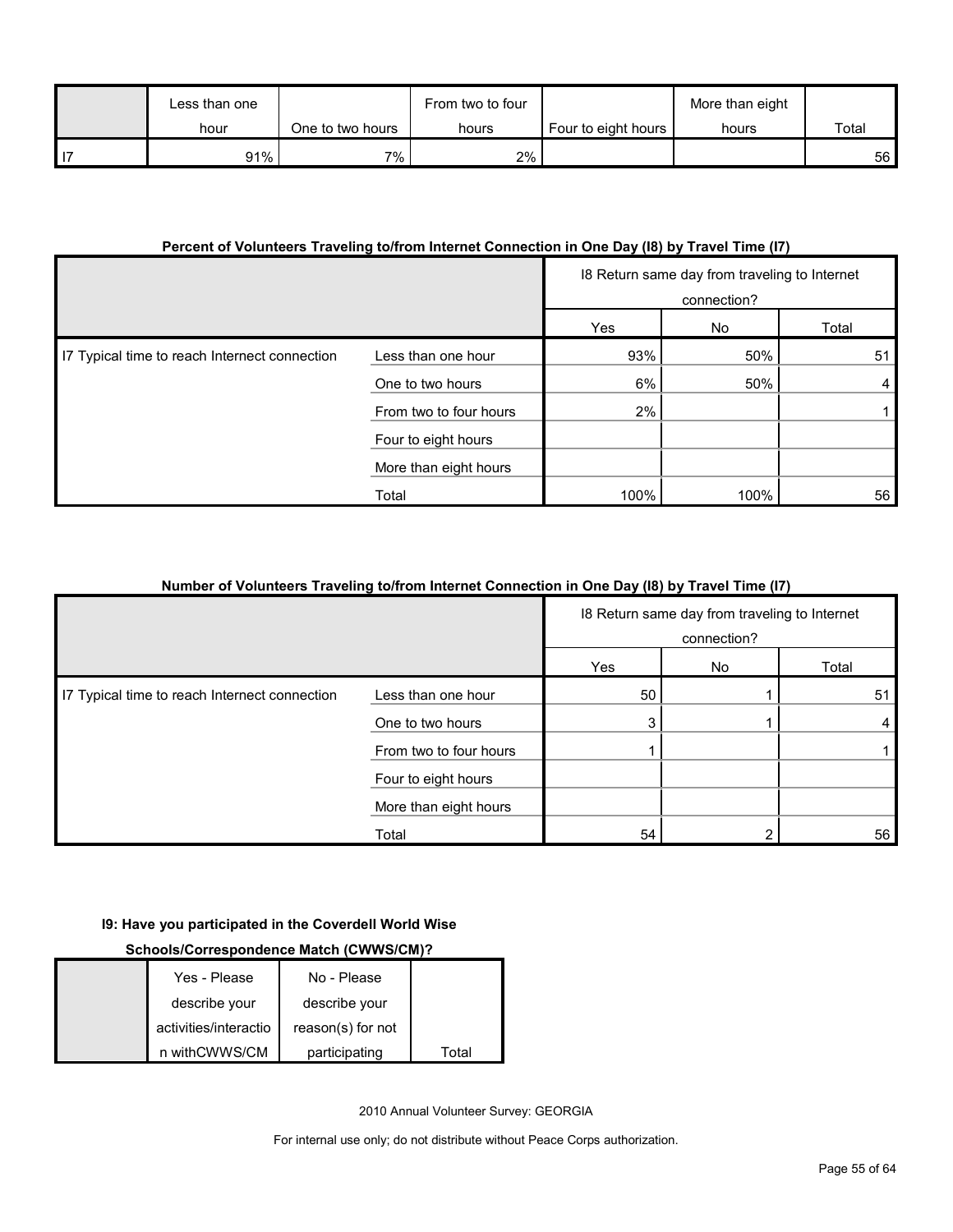| $\sim$ | $\sim$ $\sim$ $\sim$ |  |
|--------|----------------------|--|
|        |                      |  |

NOTE: See the Open-Ended Responses Report for PCV descriptions

of participation and reasons for not participating.

|                                                      | Not at all stressful | Minimally<br>stressful | Moderately<br>stressful | Considerably<br>stressful |
|------------------------------------------------------|----------------------|------------------------|-------------------------|---------------------------|
| Cultural issues                                      | 3%                   | 28%                    | 38%                     | 27%                       |
| Dealing with violence in country                     | 47%                  | 27%                    | 3%                      | 5%                        |
| Health/medical problems                              | 22%                  | 52%                    | 18%                     | 5%                        |
| Issues including family, friends, loved ones in U.S. | 20%                  | 50%                    | 17%                     | 12%                       |
| Isolation/loneliness                                 | 25%                  | 37%                    | 27%                     | 10%                       |
| Local language                                       | 3%                   | 28%                    | 40%                     | 20%                       |
| Primary assignment                                   | 12%                  | 32%                    | 32%                     | 13%                       |
| Romantic relationships in-country                    | 37%                  | 10%                    | 7%                      | 7%                        |
| Interactions with other Volunteers                   | 43%                  | 38%                    | 15%                     | 3%                        |
| Interactions with PC Staff                           | 50%                  | 33%                    | 15%                     |                           |
| Safety and security                                  | 42%                  | 47%                    | 7%                      | 2%                        |
| Please specify below<br>Other:                       |                      |                        | 9%                      | 4%                        |

#### **I10: To what extent do the following create stress and/or emotional health issues for you?**

#### **I10: To what extent do the following create stress and/or emotional health issues for you?**

|                                                      | Exceptionally |     |       |
|------------------------------------------------------|---------------|-----|-------|
|                                                      | stressful     | NA. | Total |
| <b>Cultural issues</b>                               | 3%            |     | 60    |
| Dealing with violence in country                     | 2%            | 15% | 59    |
| Health/medical problems                              | 3%            |     | 60    |
| Issues including family, friends, loved ones in U.S. | 2%            |     | 60    |
| Isolation/loneliness                                 | 2%            |     | 60    |
| Local language                                       | 8%            |     | 60    |
| Primary assignment                                   | 5%            | 7%  | 60    |
| Romantic relationships in-country                    | 5%            | 35% | 60    |
| Interactions with other Volunteers                   |               |     | 60    |
| Interactions with PC Staff                           | 2%            |     | 60    |
| Safety and security                                  |               | 3%  | 60    |
| Please specify below<br>Other:                       | 9%            | 78% | 23    |

2010 Annual Volunteer Survey: GEORGIA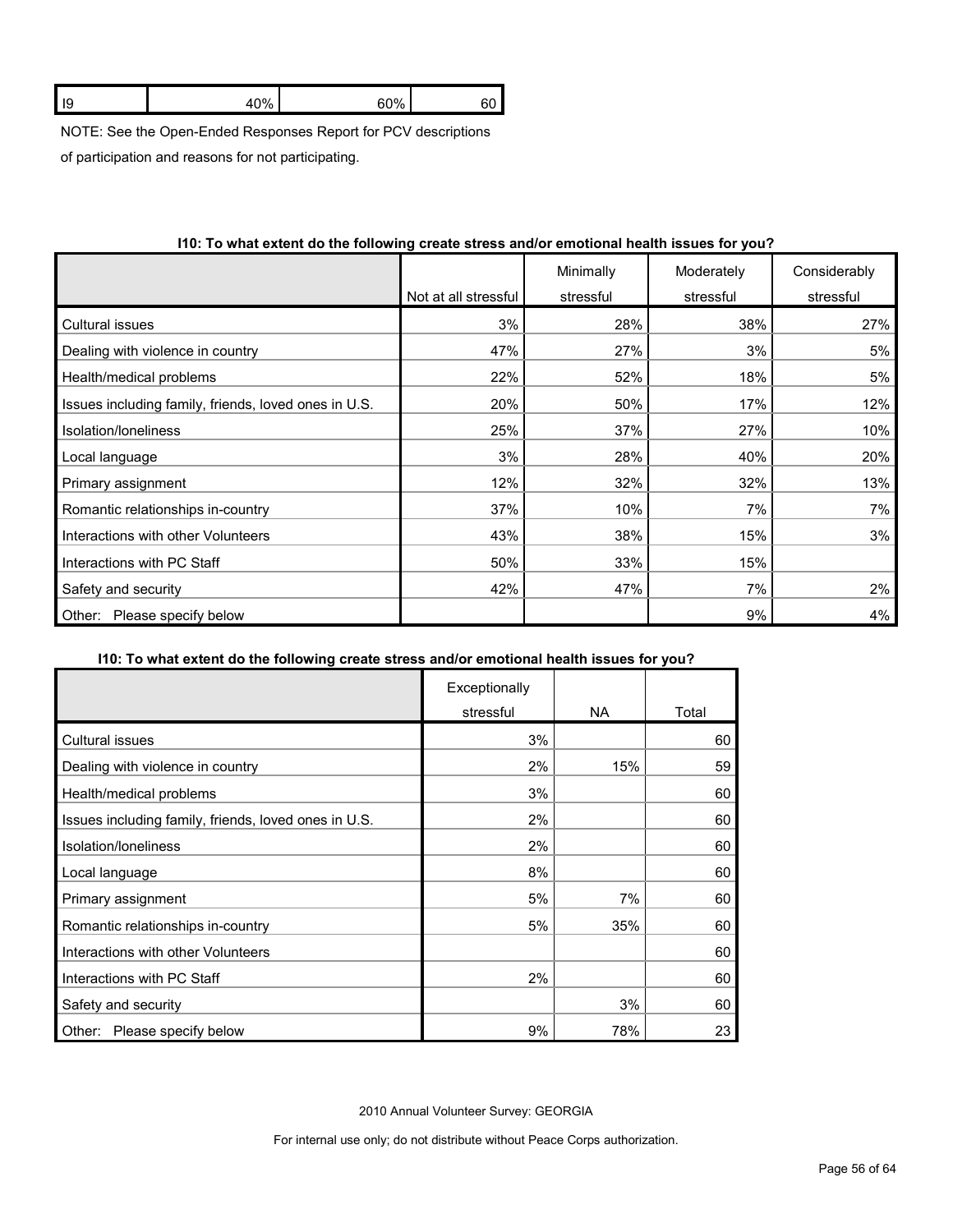|                                         | Not at all stressful | Minimally stressful | Moderately<br>stressful | Considerably<br>stressful |
|-----------------------------------------|----------------------|---------------------|-------------------------|---------------------------|
| Cultural issues                         | 3%                   | 28%                 | 38%                     | 27%                       |
| Dealing with violence in country        | 56%                  | 32%                 | 4%                      | 6%                        |
| Health/medical problems                 | 22%                  | 52%                 | 18%                     | 5%                        |
| Issues including family, friends, loved | 20%                  | 50%                 | 17%                     | 12%                       |
| ones in U.S.                            |                      |                     |                         |                           |
| Isolation/loneliness                    | 25%                  | 37%                 | 27%                     | 10%                       |
| Local language                          | 3%                   | 28%                 | 40%                     | 20%                       |
| Primary assignment                      | 13%                  | 34%                 | 34%                     | 14%                       |
| Romantic relationships in-country       | 56%                  | 15%                 | 10%                     | 10%                       |
| Interactions with other Volunteers      | 43%                  | 38%                 | 15%                     | 3%                        |
| Interactions with PC Staff              | 50%                  | 33%                 | 15%                     |                           |
| Safety and security                     | 43%                  | 48%                 | 7%                      | 2%                        |
| Please specify below<br>Other:          |                      |                     | 40%                     | 20%                       |

**I10: To what extent do the following create stress and/or emotional health issues for you? (excluding "NA" responses)**

#### **I10: To what extent do the following create stress and/or emotional**

#### **health issues for you? (excluding "NA" responses)**

|                                         | Exceptionally |       |
|-----------------------------------------|---------------|-------|
|                                         | stressful     | Total |
| <b>Cultural issues</b>                  | 3%            | 60    |
| Dealing with violence in country        | 2%            | 50    |
| Health/medical problems                 | 3%            | 60    |
| Issues including family, friends, loved | 2%            | 60    |
| ones in U.S.                            |               |       |
| Isolation/loneliness                    | 2%            | 60    |
| Local language                          | 8%            | 60    |
| Primary assignment                      | 5%            | 56    |
| Romantic relationships in-country       | 8%            | 39    |
| Interactions with other Volunteers      |               | 60    |
| Interactions with PC Staff              | 2%            | 60    |
| Safety and security                     |               | 58    |
| Please specify below<br>Other:          | 40%           | 5     |

2010 Annual Volunteer Survey: GEORGIA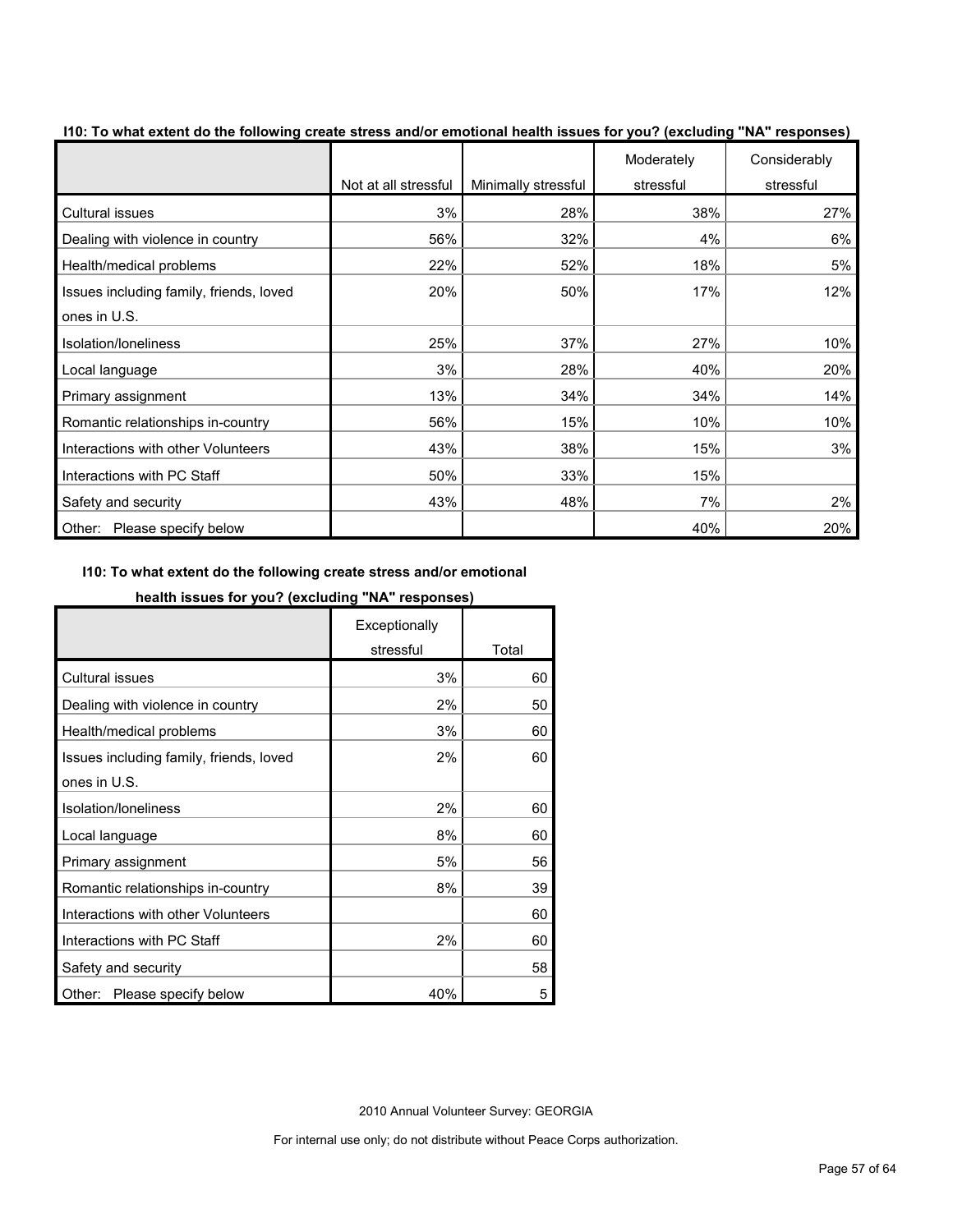|                                                | Percent | Number |  |
|------------------------------------------------|---------|--------|--|
| Open-ended results. Not responsive to request. |         |        |  |
|                                                |         |        |  |
|                                                |         |        |  |
|                                                |         |        |  |
|                                                |         |        |  |
|                                                |         |        |  |
|                                                |         |        |  |
| Total                                          | 100%    | 60     |  |

NOTE: Long PCV descriptions of "other" factors may have be cut off in this table. The complete text is available upon request from OSIRP.

|                                    |                      | % Using This          | <b>Total PCVs</b> |
|------------------------------------|----------------------|-----------------------|-------------------|
|                                    | <b>PCV Responses</b> | <b>Stress Reducer</b> | Responding        |
| Friends/family in U.S.             | 53                   | 90%                   |                   |
| Pursue personal hobbies/interests  | 49                   | 83%                   |                   |
| PCVs outside my community          | 48                   | 81%                   |                   |
| Participate in sports/exercise     | 37                   | 63%                   |                   |
| Leave community for a time         | 36                   | 61%                   |                   |
| PCVs in my community               | 33                   | 56%                   |                   |
| Co-workers/friends (not PCVs)      | 23                   | 39%                   |                   |
| My host family                     | 20                   | 34%                   |                   |
| Get involved in other projects     | 19                   | 32%                   |                   |
| Pray                               | 14                   | 24%                   |                   |
| Meditate                           | 12                   | 20%                   |                   |
| PC in-country staff                | 7                    | 12%                   |                   |
| <b>Others</b>                      | 3                    | 5%                    |                   |
| Peer Support Network               | 2                    | 3%                    |                   |
| Other activities                   | $\overline{2}$       | 3%                    |                   |
| Office of Special Services         |                      |                       |                   |
| Attend individual/group counseling |                      |                       |                   |
| Total                              |                      |                       | 59                |

#### **I11: Please mark all of the typical ways in which you cope with stress.**

\*Percents total to more than 100% since Volunteers were asked to "mark all that apply."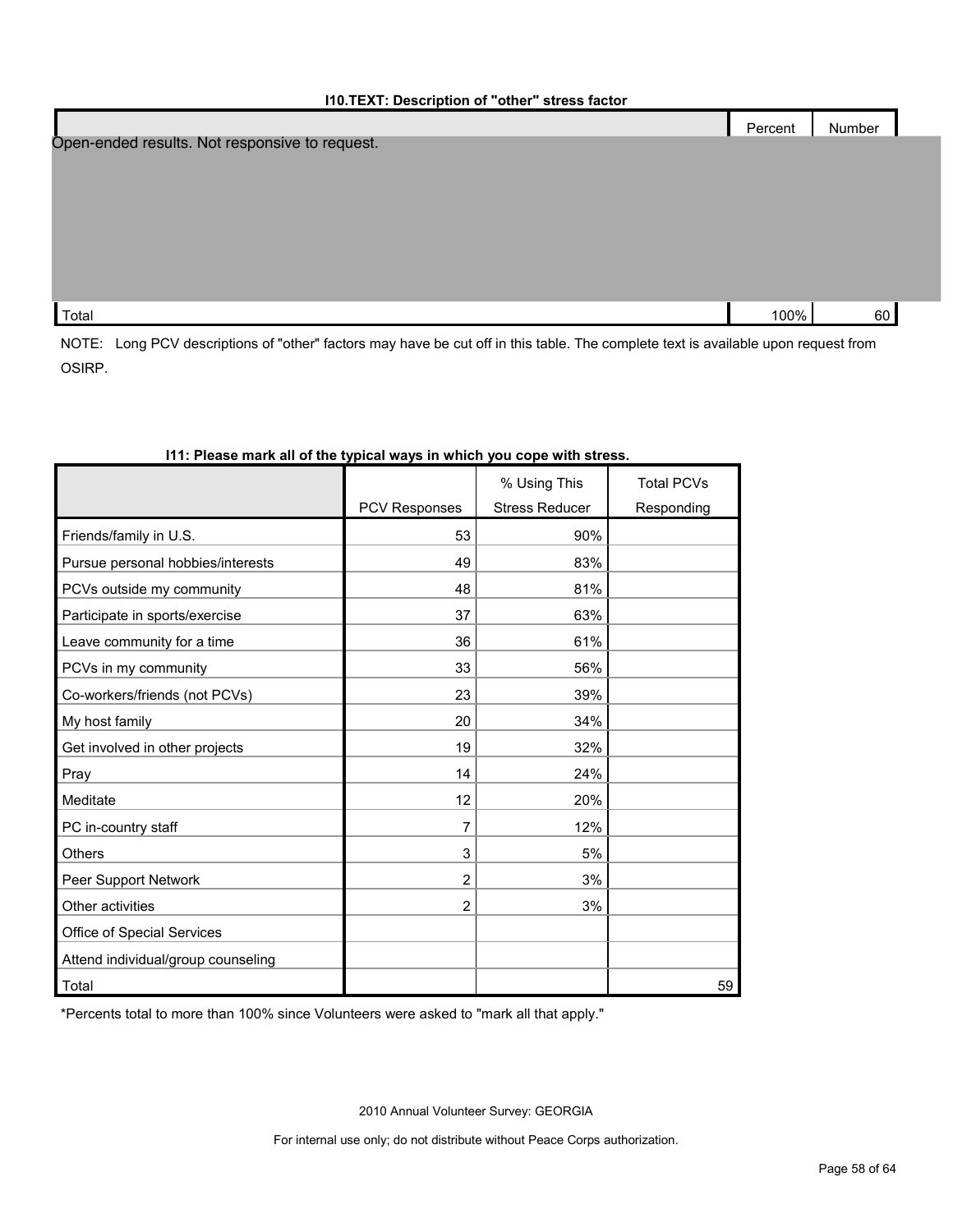| 111: Others I talk with to reduce stress       |         |        |  |  |  |  |
|------------------------------------------------|---------|--------|--|--|--|--|
|                                                | Percent | Number |  |  |  |  |
| Open-ended results. Not responsive to request. |         |        |  |  |  |  |
|                                                |         |        |  |  |  |  |
|                                                |         |        |  |  |  |  |
|                                                |         |        |  |  |  |  |
|                                                |         |        |  |  |  |  |
| ʻotal                                          | 100%    | 60     |  |  |  |  |

# **I11: Other activities to reduce stress** Percent Number Total 100% 60 Open-ended results. Not responsive to request.

#### **I8: When asked about ways of coping with stress, Volunteers who answered "No stress"**

|                      |     | Yes, I have no |       |
|----------------------|-----|----------------|-------|
|                      | ΝA  | stress         | Total |
| <b>I</b> I1.NOSTRESS | 98% | 2%             |       |

# <span id="page-58-0"></span>**J. Overall Assessment of Your Peace Corps Service**

This section reports Volunteers' level of satisfaction with their Peace Corps service and their expectations about completing their service.

#### **J1: How personally rewarding do you find your--?**

|                                         | Not at all | Minimally | Adequately | Considerably | Exceptionally | Total |
|-----------------------------------------|------------|-----------|------------|--------------|---------------|-------|
| Overall Peace Corps service             | 2%         | 7%        | 27%        | 44%          | 20%           | 59    |
| Community involvement                   |            | $10\%$    | 40%        | 42%          | 8%            | 60    |
| <b>Experience with other Volunteers</b> | 2%         | 8%        | 43%        | 35%          | $12\%$        | 60    |

2010 Annual Volunteer Survey: GEORGIA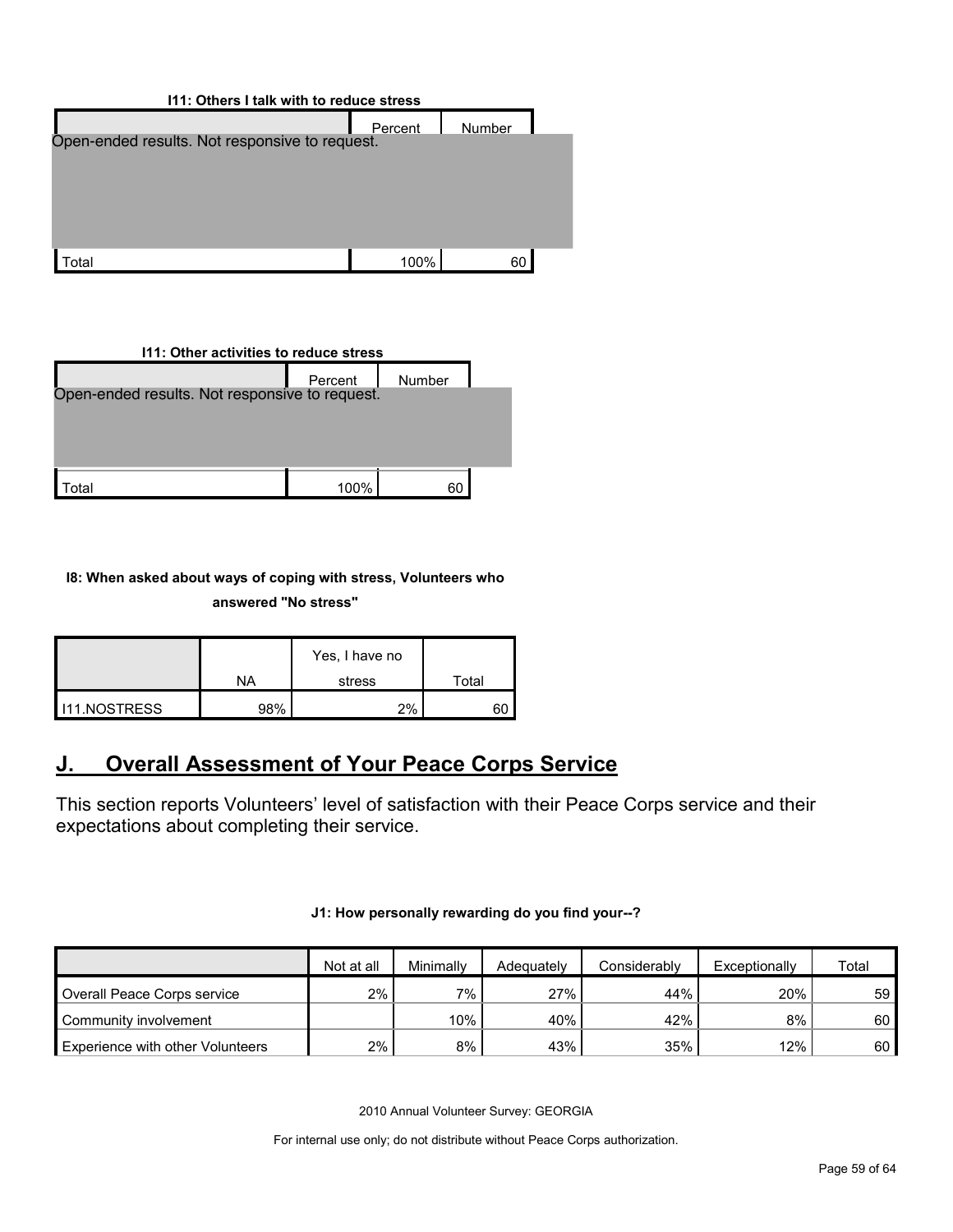| Work with counterparts/community<br>partners    | (b) $(5)$ |     |     |     |     | 60 <sup>1</sup> |
|-------------------------------------------------|-----------|-----|-----|-----|-----|-----------------|
| Experience with other host country<br>nationals | 3%        | 10% | 25% | 45% | 17% | 60 <sup>1</sup> |

NOTE: See the Open-Ended Responses Report for PCV comments on J7 "What has been the best aspect of your PC service?"

#### **J2: Today, would you make the same decision to join the Peace Corps?**

|                  | NG. | Probably<br>not | Possibly | Probably | Definitely | $\tau$ otal |
|------------------|-----|-----------------|----------|----------|------------|-------------|
| $\sim$ 10<br>∣J∠ |     | 7%              | 7%       | 24%      | 63%        | 59          |

#### **J3: Would you recommend Peace Corps service to others you think are qualified?**

|                          | Nο | Probably not | Possibly | Probably | Definitelv | Total |
|--------------------------|----|--------------|----------|----------|------------|-------|
| $\overline{10}$<br>- ს ა |    | 3%           | 12%      | 18%      | 67%        | 60 I  |

#### **J4: Do you intend to complete your Peace Corps service?**

|      | No | Not sure | Yes | Might extend | Total |
|------|----|----------|-----|--------------|-------|
| I J4 |    | 3%       | 88% | 8%           | 60    |

#### **J5: Would your host country benefit most if the Peace Corps program was---?**

|    |              |         | Refocused/redesig |                  |          |       |
|----|--------------|---------|-------------------|------------------|----------|-------|
|    | Discontinued | Reduced | ned               | Maintained as is | Expanded | Total |
| J5 | 2%           |         | 34%               | 25%              | 39%      | 59 I  |

NOTE: See the Open-Ended Responses Report for PCV comments on J6 "How can the PC better address the needs of your host country?"

# <span id="page-59-0"></span>**K. Demographics and Factors Affecting Extensions**

This section reports on the age and gender of all respondents. It also reports on the importance Volunteers place on various factors that may influence their decision to extend or not extend their service beyond two years. Volunteers who answered that they either were considering an extension or were already serving beyond two years were asked to rate nine "motivating" factors and nine "challenging" factors. Volunteers could also write in any of their own motivating or challenging factors not included in the list.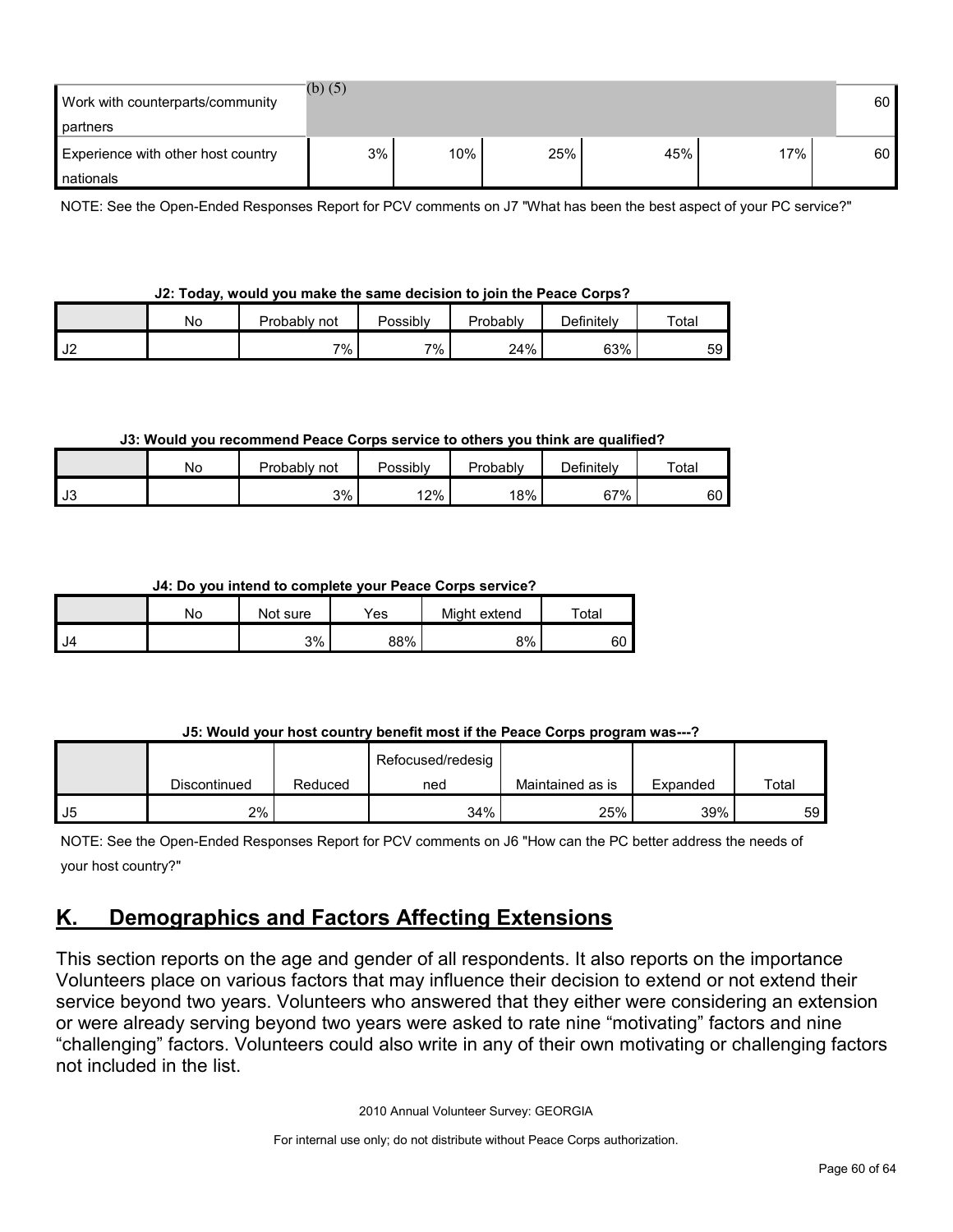#### **K1: What is your age?**

|         | 20-29 | $30 - 49$ | $50+$ |    |
|---------|-------|-----------|-------|----|
| AGE3qrp | 83%   | 7%        | 10%   | υυ |

#### **K2: What is your gender?**

|                | Female | Male | $\tau$ otal |
|----------------|--------|------|-------------|
| <b>LGENDER</b> | 54%    | 1601 |             |

Other demographic tables are available upon request

#### **K8: Are you considering a 3rd year extension?**

|                                              | Percent | Number |
|----------------------------------------------|---------|--------|
| No                                           | 73%     |        |
| May extend beyond my original COS date       | 27%     | 16     |
| I am now serving beyond my original COS date |         |        |
| Total                                        | 100%    | 60     |

#### **Ext Q1: Comparison of Reasons for Extending by Importance to PCVs Who May Extend Beyond COS**

|                                                         |               | Somewhat  |           |           |       |
|---------------------------------------------------------|---------------|-----------|-----------|-----------|-------|
|                                                         | Not Important | important | Important | <b>NA</b> | Total |
| Ability to partner with an NGO and/or government        |               | 13%       | 80%       | 7%        | 15    |
| counterpart                                             |               |           |           |           |       |
| Additional financial compensation (higher living        | 25%           | 6%        | 63%       | 6%        | 16    |
| allowance, etc.)                                        |               |           |           |           |       |
| Flexibility to design my extension assignment           | 6%            | 13%       | 75%       | 6%        | 16    |
| Opportunity for more substantive work                   | 13%           | 25%       | 56%       | 6%        | 16    |
| Opportunity to finish or be more productive in my       | 6%            | 19%       | 63%       | 13%       | 16    |
| project                                                 |               |           |           |           |       |
| Opportunity to serve in a different site, country or    | 25%           | 31%       | 38%       | 6%        | 16    |
| project                                                 |               |           |           |           |       |
| Opportunity to take on additional responsibilities with | 25%           | 38%       | 31%       | 6%        | 16    |
| PC at post                                              |               |           |           |           |       |

2010 Annual Volunteer Survey: GEORGIA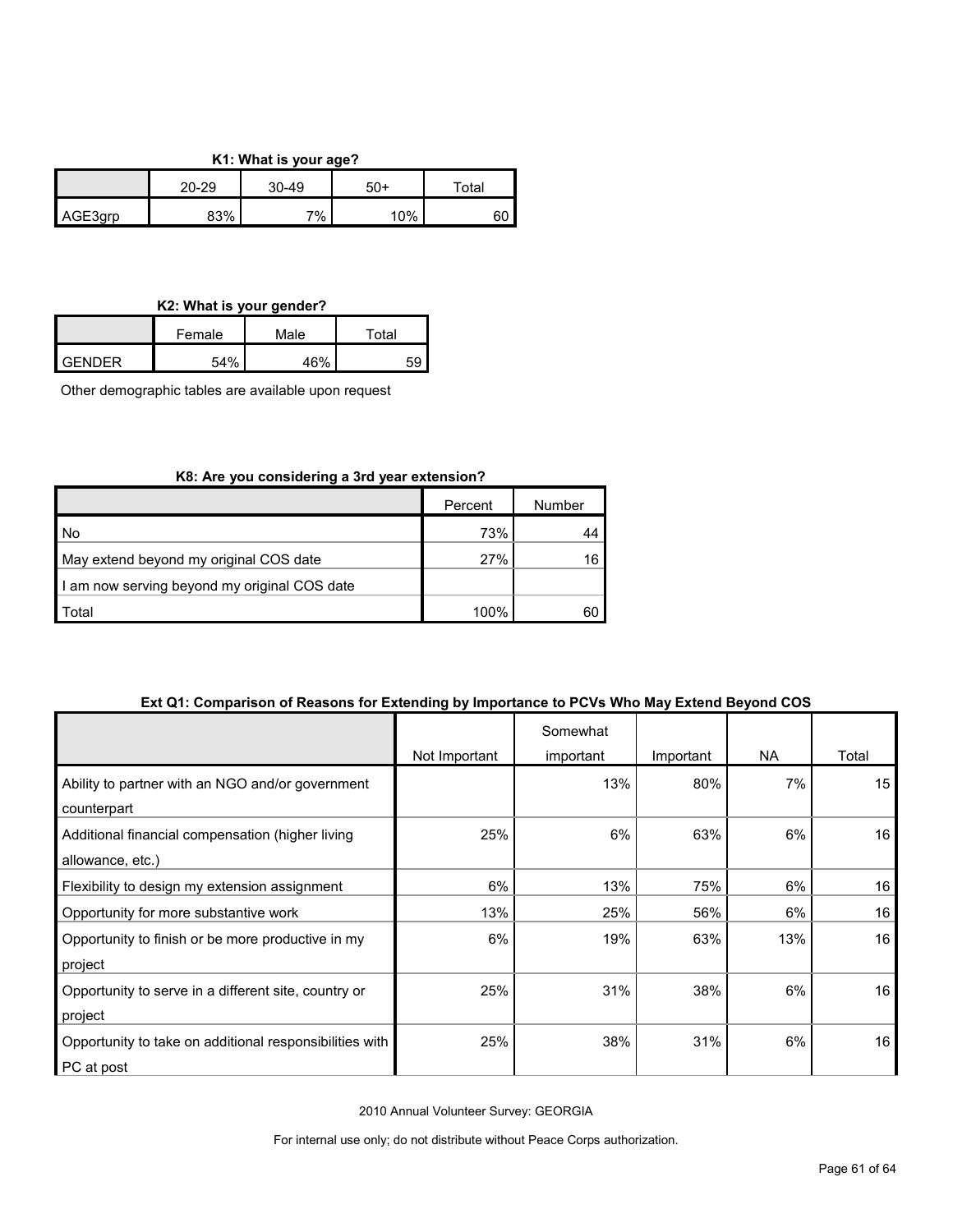| Recognition of excellent performance | 56% | 13% | 25% | 6%      | 16 |
|--------------------------------------|-----|-----|-----|---------|----|
| Support from local Peace Corps staff | 40% | 7%  | 47% | $7\%$ . | 15 |
| Please specify below<br>Other:       |     | 20% |     | 80%     |    |

NOTE: This table includes only PCVs who answered K8="May extend beyond my original COS date"

#### **Ext Q1: Comparison of Reasons for Extending by Importance to PCVs Who May Extend and PCVs Serving an Extension (excluding all "NA" responses)**

|                                                              |                                        | Are you considering a 3rd year extension? |           |       |  |  |  |
|--------------------------------------------------------------|----------------------------------------|-------------------------------------------|-----------|-------|--|--|--|
|                                                              | May extend beyond my original COS date |                                           |           |       |  |  |  |
|                                                              |                                        | Somewhat                                  |           |       |  |  |  |
|                                                              | Not Important                          | important                                 | Important | Total |  |  |  |
| Ability to partner with an NGO and/or government             |                                        | 14%                                       | 86%       | 14    |  |  |  |
| counterpart                                                  |                                        |                                           |           |       |  |  |  |
| Additional financial compensation (higher living             | 27%                                    | 7%                                        | 67%       | 15    |  |  |  |
| allowance, etc.)                                             |                                        |                                           |           |       |  |  |  |
| Flexibility to design my extension assignment                | 7%                                     | 13%                                       | 80%       | 15    |  |  |  |
| Opportunity for more substantive work                        | 13%                                    | 27%                                       | 60%       | 15    |  |  |  |
| Opportunity to finish or be more productive in my project    | 7%                                     | 21%                                       | 71%       | 14    |  |  |  |
| Opportunity to serve in a different site, country or project | 27%                                    | 33%                                       | 40%       | 15    |  |  |  |
| Opportunity to take on additional responsibilities with PC   | 27%                                    | 40%                                       | 33%       | 15    |  |  |  |
| at post                                                      |                                        |                                           |           |       |  |  |  |
| Recognition of excellent performance                         | 60%                                    | 13%                                       | 27%       | 15    |  |  |  |
| Support from local Peace Corps staff                         | 43%                                    | 7%                                        | 50%       | 14    |  |  |  |
| Other: Please specify below                                  |                                        | 100%                                      |           | 1     |  |  |  |

NOTE: See Open-Ended Responses Report for "other" reasons for extending beyond COS

#### **Ext Q1: Comparison of Reasons for Extending by Importance to PCVs Who May Extend and PCVs Serving an Extension**

**(excluding all "NA" responses)**

|                                                                      | Are you considering a 3rd year extension?    |           |           |       |
|----------------------------------------------------------------------|----------------------------------------------|-----------|-----------|-------|
|                                                                      | I am now serving beyond my original COS date |           |           |       |
|                                                                      | Somewhat                                     |           |           |       |
|                                                                      | Not Important                                | important | Important | Total |
| Ability to partner with an NGO and/or government<br>counterpart      |                                              |           |           |       |
| Additional financial compensation (higher living<br>allowance, etc.) |                                              |           |           |       |
| Flexibility to design my extension assignment                        |                                              |           |           |       |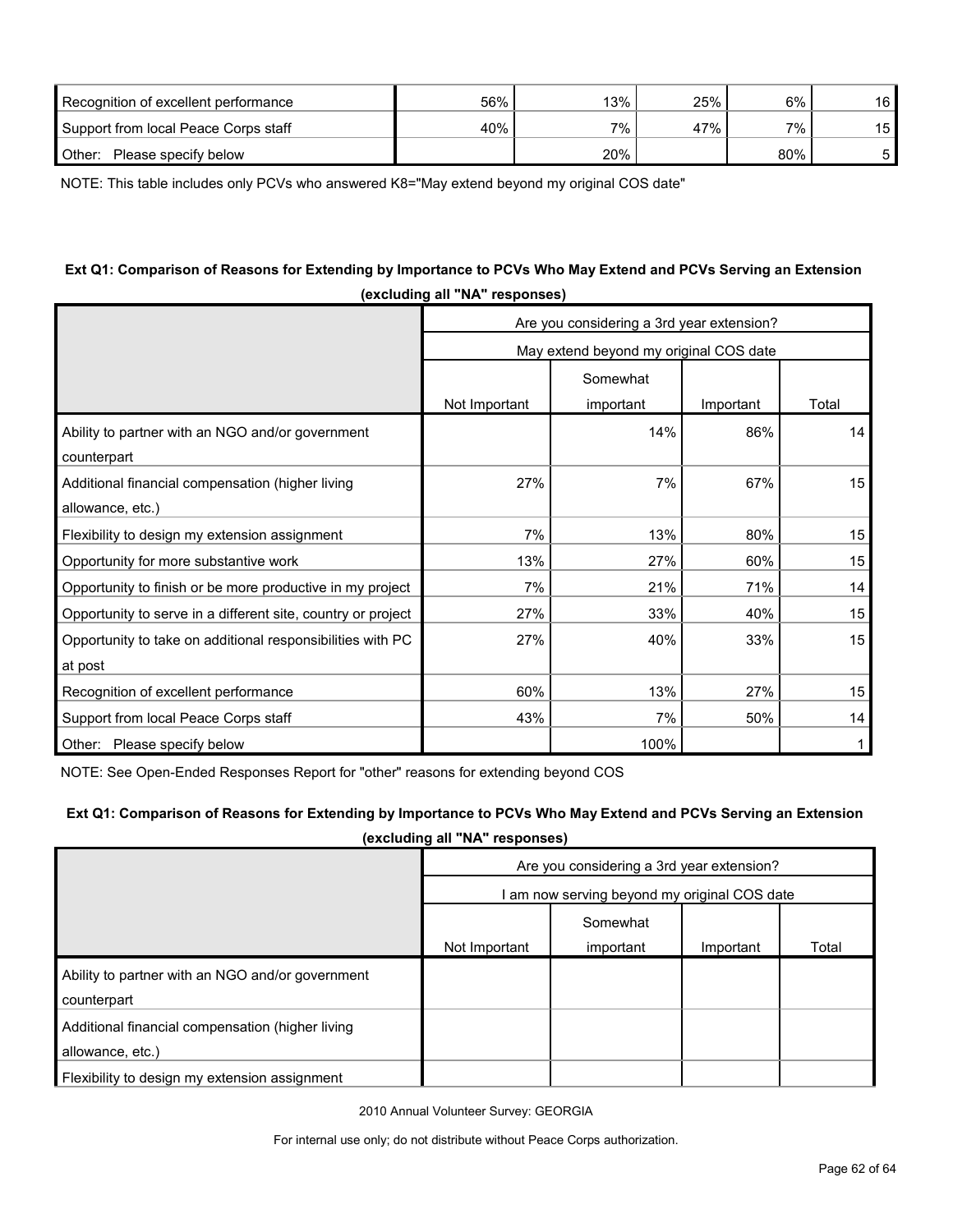| Opportunity for more substantive work                        |  |  |
|--------------------------------------------------------------|--|--|
| Opportunity to finish or be more productive in my project    |  |  |
| Opportunity to serve in a different site, country or project |  |  |
| Opportunity to take on additional responsibilities with PC   |  |  |
| at post                                                      |  |  |
| Recognition of excellent performance                         |  |  |
| Support from local Peace Corps staff                         |  |  |
| Other:<br>Please specify below                               |  |  |

NOTE: See Open-Ended Responses Report for "other" reasons for extending beyond COS

|                                                       |               | Somewhat  |           |     |                  |
|-------------------------------------------------------|---------------|-----------|-----------|-----|------------------|
|                                                       | Not Important | important | Important | NA. | Total            |
| Adjustment to new country or site                     | 27%           | 20%       | 40%       | 13% | 15               |
| Bureaucratic challenges related to extension          | 27%           | 27%       | 33%       | 13% | 15               |
| process                                               |               |           |           |     |                  |
| Delaying the pursuit of professional/educational      | 20%           | 33%       | 27%       | 20% | 15 <sub>15</sub> |
| opportunities                                         |               |           |           |     |                  |
| Family and personal reasons                           | 7%            | 20%       | 60%       | 13% | 15               |
| Feeling that I am ready to go home                    |               | 40%       | 47%       | 13% | 15               |
| Fellow Volunteers are leaving/have left               | 33%           | 33%       | 20%       | 13% | 15               |
| Lack of information about/difficulty defining the 3rd | 20%           | 40%       | 27%       | 13% | 15               |
| year extension role                                   |               |           |           |     |                  |
| Lack of professional development opportunities        | 20%           | 40%       | 27%       | 13% | 15               |
| Lack of support from Peace Corps staff                | 33%           | 20%       | 33%       | 13% | 15               |
| Please specify below<br>Other:                        |               |           | 13%       | 88% | 8                |

NOTE: This table includes only PCVs who answered K8="May extend beyond my original COS date"

## **Ext Q2: Comparison of Reasons for Not Extending by Importance to PCVs Who May Extend and PCVs Serving an Extension (excluding all "NA" responses)**

|                                   | Are you considering a 3rd year extension? |           |           |                 |
|-----------------------------------|-------------------------------------------|-----------|-----------|-----------------|
|                                   | May extend beyond my original COS date    |           |           |                 |
|                                   |                                           | Somewhat  |           |                 |
|                                   | Not Important                             | important | Important | Total           |
| Adjustment to new country or site | 31%                                       | 23%       | 46%       | 13 <sup>1</sup> |

2010 Annual Volunteer Survey: GEORGIA